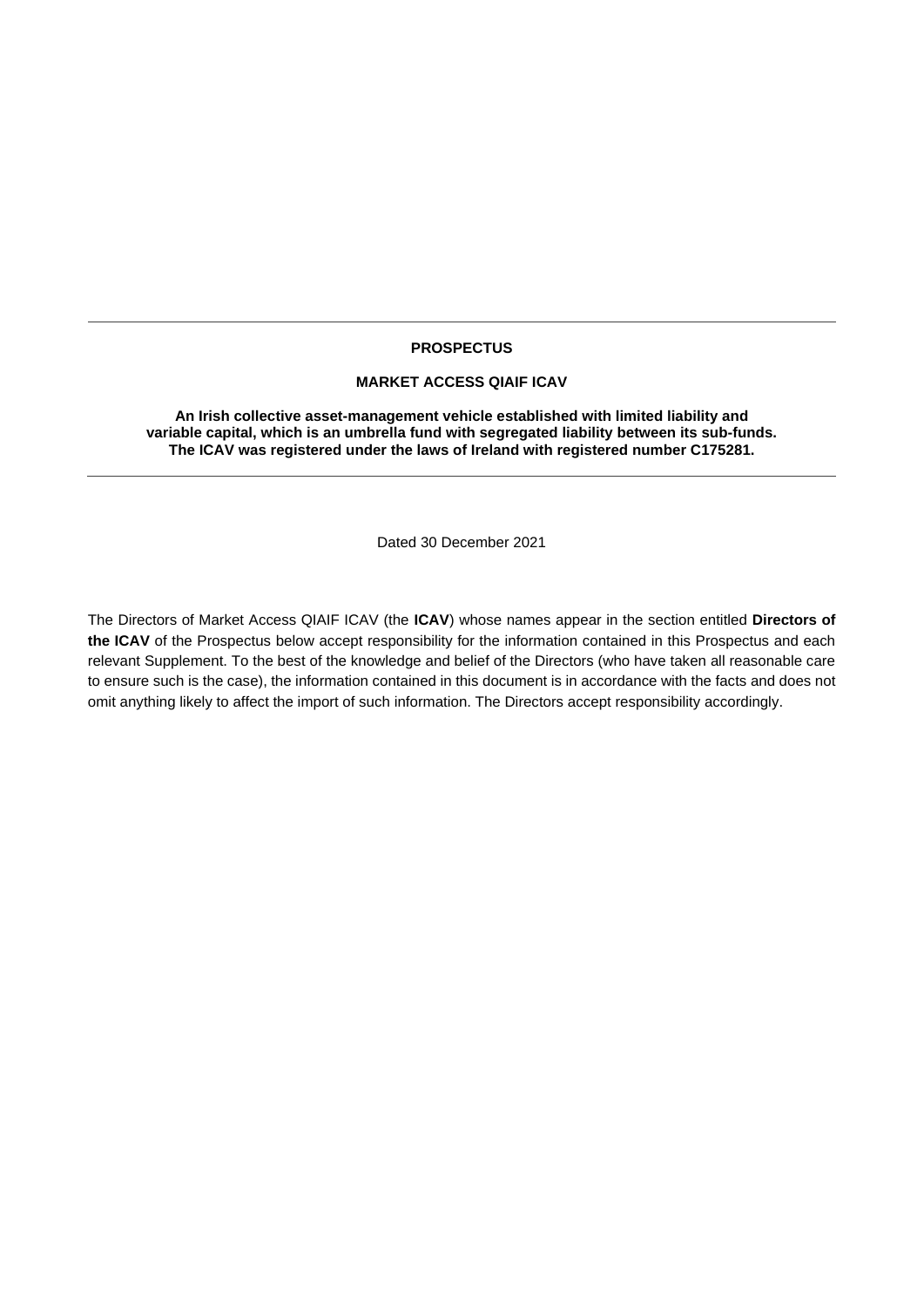# TABLE OF CONTENTS

| 1              |  |
|----------------|--|
| $\overline{2}$ |  |
| 3              |  |
| 4              |  |
| 5              |  |
| 6              |  |
| $\overline{7}$ |  |
| 8              |  |
| 9              |  |
| 10             |  |
| 11             |  |
| 12             |  |
| 13             |  |
| 14             |  |
| 15             |  |
| 16             |  |
| 17             |  |
| 18             |  |
| 19             |  |
| 20             |  |
| 21             |  |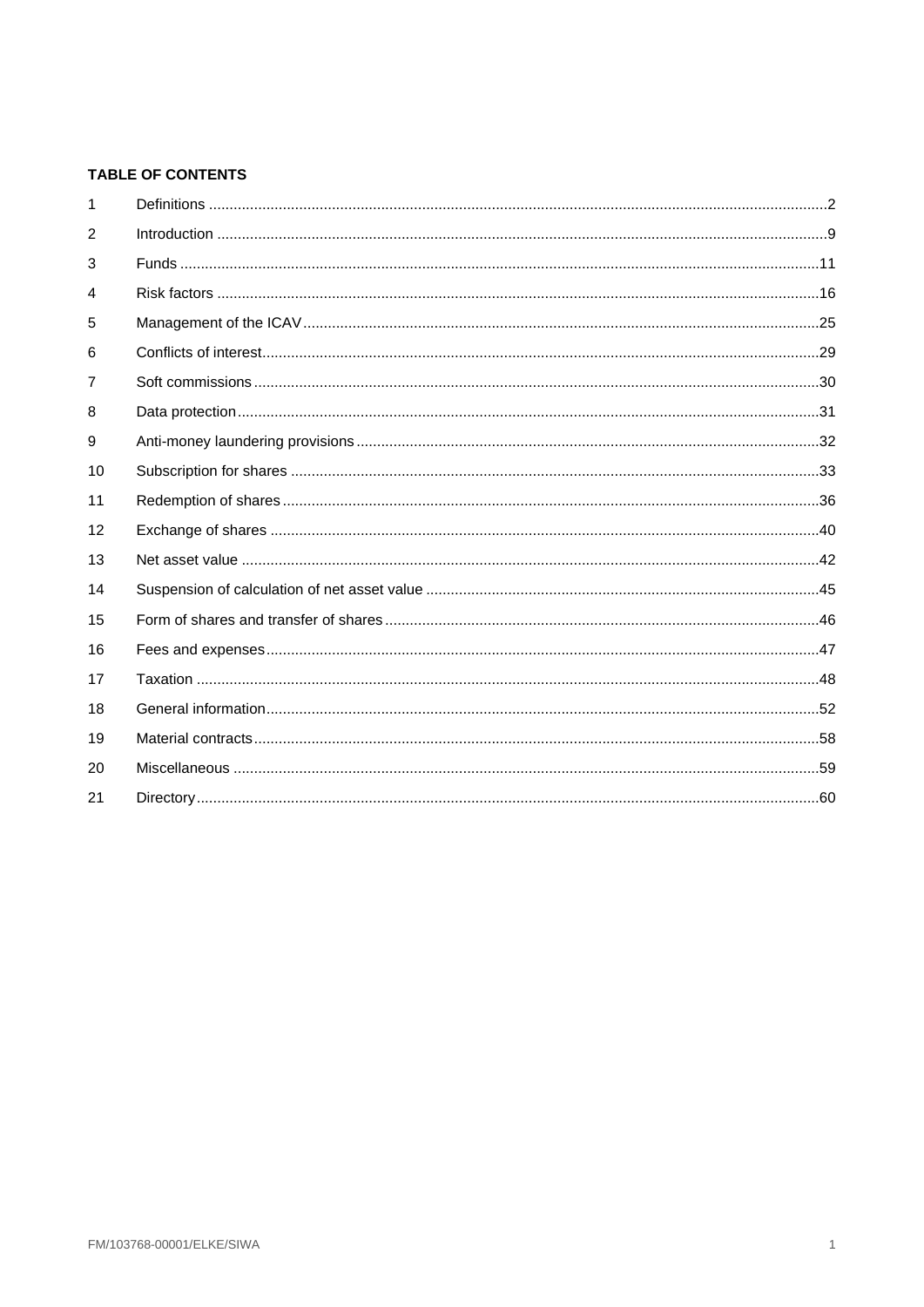## <span id="page-2-0"></span>1 **DEFINITIONS**

**Accounting Period** means a calendar year ending 31 December.

**Accredited Investor** means an investor who has met one of the following conditions to the satisfaction of the Directors:

- (a) The investor is an entity appointed to provide investment management or advisory services to the ICAV or any Fund;
- (b) The investor is a Director;
- (c) The investor is a director of the AIFM or a company appointed to provide investment management or advisory services; or
- (d) The investor is an employee of the AIFM or a company appointed to provide investment management or advisory services and is directly involved in the investment activities of the ICAV or is a senior employee of the AIFM or company appointed to provide investment management or advisory services and has experience in the provision of investment management services;

and in each case certifies in writing to the ICAV that:

- (a) They are availing of the exemption from the minimum subscription requirement of €100,000 on the basis that they are an **Accredited Investor** as defined above;
- (b) Are aware that each Fund is marketed solely to Qualifying Investors who are normally subject to a minimum subscription requirement of €100,000;
- (c) They are aware of the risk involved in the proposed investment; and
- (d) They are aware that inherent in such investment is the potential to lose all of the sum invested.

**Accumulation Shares** means shares of a Fund or class carrying no right to any distribution of income but the income attributable to such shares is retained within the relevant Fund and reflected in the Net Asset Value of such shares.

**Administration Agreement** means the administration agreement dated 4 October 2019 with an effective date of 7 October 2019 among the ICAV, the AIFM and the Administrator as amended, supplemented or otherwise modified from time to time.

**Administrator** means Apex Fund Services (Ireland) Limited or any successor thereto duly appointed in accordance with the requirements of the Central Bank as the administrator of the ICAV and each Fund.

**AIF** means an alternative investment fund as defined in the Irish AIFM Regulations;

**AIF Rulebook** means the Central Bank's rulebook in relation to AIFs as amended, consolidated or substituted from time to time;

**AIFM** means FundRock Management Company S.A. or any successor thereto duly appointed in accordance with the requirements of the Central Bank.

**AIFM Agreement** means the management agreement dated 19 December 2017 between the ICAV and the AIFM as amended, supplemented, novated or otherwise modified from time to time in accordance with the requirements of the Central Bank.

**AIFMD** means EU Directive 2011/61/EU of the European Parliament and of the Council on Alternative Investment Fund Managers as amended from time to time.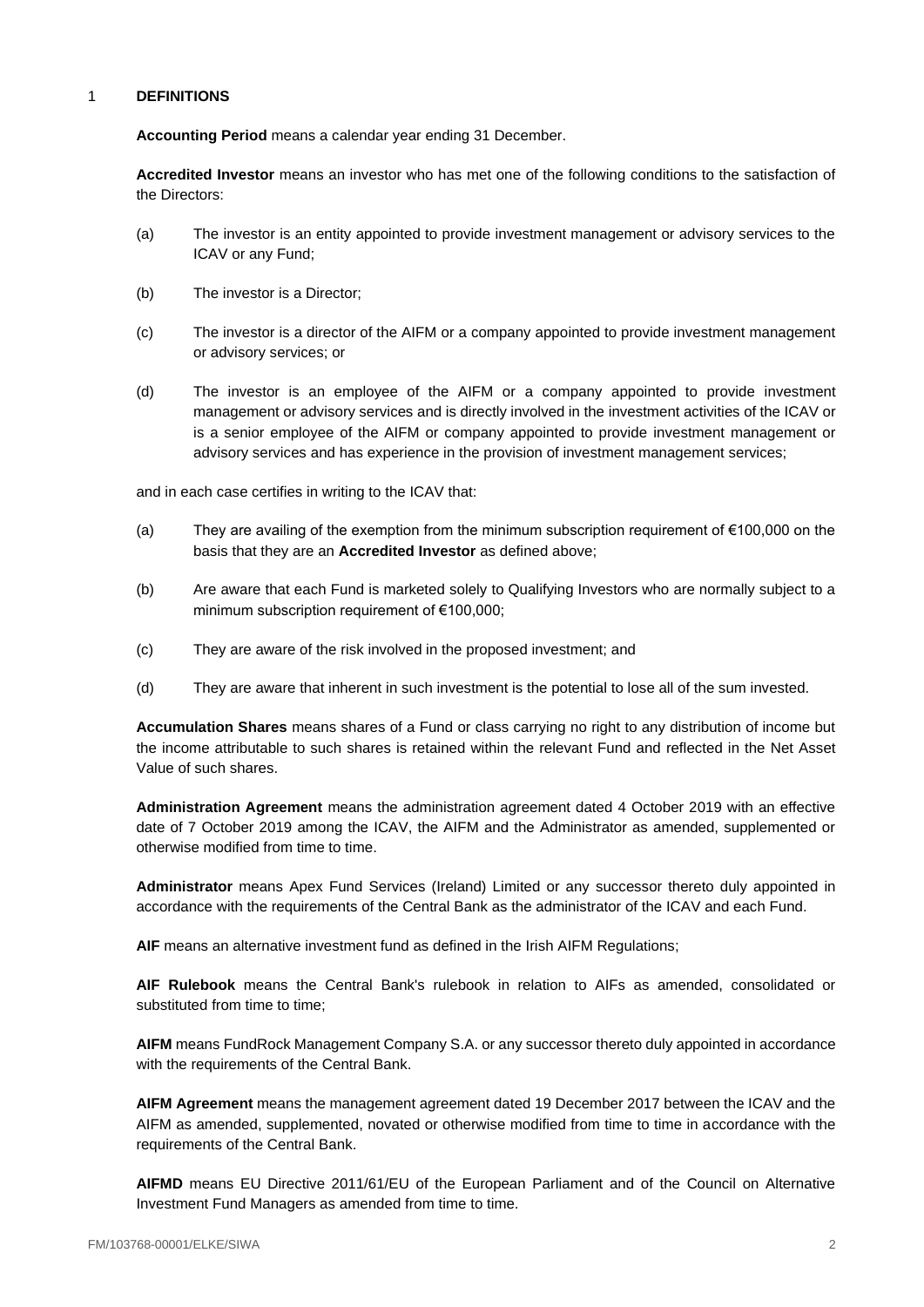**AIFM Commission Regulation** means EU Commission Delegated Regulation (EU) No. 231/2013 as amended from time to time.

**AIFMD Legislation** means AIFMD and the AIFM Commission Regulation (or either of them as the case may be), as may be amended, supplemented or replaced from time to time.

**Anti-Dilution Levy** means a provision a levy which may be (i) added to subscription amounts payable by an investor or (ii) deducted from redemption amounts receivable by an investor. Such levy is designed to protect remaining investors by covering market spreads (the difference between the prices at which assets are valued and/or bought or sold), duties and charges and other dealing costs relating to the acquisition or disposal of assets, borrowing costs and deposit-break fees, in the event of receipt for processing of large subscription or redemption requests (as determined at the discretion of the Directors).

**Application Form** means the application form for subscription of Shares.

**Associated Person** means a person who is associated with a Director if, and only if, he or she is:

- (a) That Director's spouse, parent, brother, sister or child;
- (b) A person acting in his capacity as the trustee of any trust, the principal beneficiaries of which, individually or as a whole, are the Director, his spouse or any of his children or any body corporate which he controls;
- (c) A partner of that Director.

A company will be deemed to be associated with a Director if it is controlled by that Director.

**Base Currency** means in relation to any Fund such currency as is specified as such in the Supplement for the relevant Fund.

**Business Day** means in relation to any Fund such day or days as is or are specified as such in the Supplement for the relevant Fund.

**Central Bank** means the Central Bank of Ireland or any successor regulatory authority with responsibility for authorising and supervising the ICAV.

**Central Bank Rulebook** means the rulebook, notices and guidance notes issued by the Central Bank from time to time affecting the ICAV or any Fund.

**Connected Person** means the persons defined as such in the **Conflicts of Interest** section.

**CRS** means the Common Reporting Standard more fully described as the Standard for Automatic Exchange of Financial Account Information approved on 15 July 2014 by the Council of the Organisation for Economic Cooperation and Development

**CSSF** means the Luxembourg Commission de Surveillance du Secteur Financier or any successor thereto.

**Data Protection Legislation** means the data protection and information privacy laws of Ireland, including the Data Protection Acts 1988 and 2003 and any replacement legislation, including regulation (EU) 2016/679 known as the General Data Protection Regulation (**GDPR**), which comes into force on 25 May 2018.

**Dealing Day** means in respect of each Fund such Business Day or Business Days as is or are specified in the Supplement for the relevant Fund.

**Dealing Deadline** means in relation to applications for subscription, redemption or exchange of Shares in a Fund, the day and time specified in the Supplement for the relevant Fund.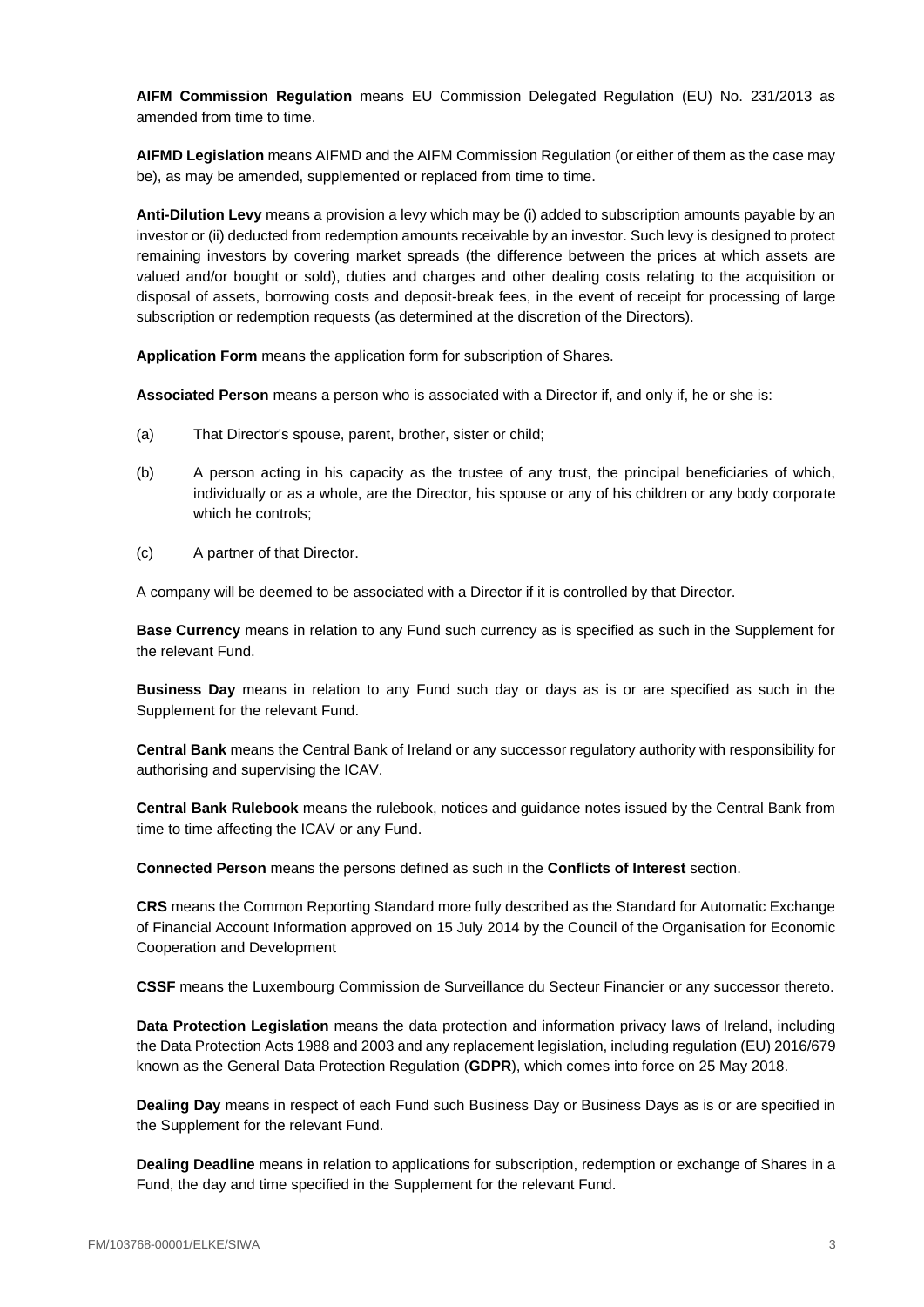**Delegate** means such persons, body, corporate agent, or organisation duly appointed by the AIFM, from time to time, to provide a specific investment function or execute a specific investment policy.

**Depositary** means European Depositary Bank SA, Dublin Branch, or any successor thereto duly appointed depositary in accordance with the requirements of the Central Bank.

**Depositary Agreement** means the agreement dated 4 October 2019 with an effective date of 7 October 2019 between the ICAV, the AIFM and the Depositary as amended, supplemented or otherwise modified from time to time in accordance with the requirements of the Central Bank.

**Directors** mean the directors of the ICAV, each a **Director**.

**Distributor** means such distributor appointed by the AIFM or the Investment Manager and/or any successor thereto or additional entity duly appointed as a distributor for the ICAV in accordance with the requirements of the Central Bank.

**EEA** means the European Economic Area encompassing the Member States together with Iceland, Liechtenstein and Norway.

**ERISA** means the U.S. Employee Retirement Income Security Act of 1974, as amended.

**EU** means the European Union.

**Euro**, **EUR** or **€** means the lawful currency of the European Monetary Union Member States or any successor currency.

**External Valuer** means an internationally or nationally recognised valuation firm appointed to conduct valuations of the Fund's assets when required and such External Valuer will be paid at normal commercial rates.

**FATCA** means Foreign Account Tax Compliance Act of the Hiring Incentives to Restore Employment Act 2010, which provides for an expansive information reporting regime enacted by U.S. aimed at ensuring that U.S. persons with financial assets outside the U.S. are declaring worldwide income and gain and any intergovernmental agreement facilitating its implementation.

**Foreign Person** means (i) a person who is neither resident nor ordinarily resident in Ireland for tax purposes who has provided the ICAV with the appropriate declaration under Schedule 2B TCA and the ICAV is not in possession of any information that would reasonably suggest that the declaration is incorrect or has at any time been incorrect, or (ii) the ICAV is in possession of written notice of approval from the Revenue to the effect that the requirement to have been provided with such declaration is deemed to have been complied with in respect of that person or class of shareholder to which that person belongs, and that approval has not been withdrawn and any conditions to which that approval is subject have been satisfied.

**Framework Regulation** means the Regulation (EU) 2020/852 of the European Parliament and of the Council of 18 June 2020 on the establishment of a framework to facilitate sustainable investment as may be further amended, consolidated or substituted from time to time.

**Fund** means a separate portfolio of assets which is invested in accordance with the investment objective and policies as set out in the relevant Supplement and to which all liabilities, income and expenditure attributable or allocated to such fund shall be applied and charged and **Funds** means all or some of the Funds as the context requires or any other funds as may be established by the ICAV from time to time with the prior approval of the Central Bank.

**GBP** or **£** means Pounds Sterling, the lawful currency of the United Kingdom.

**Gross Asset Value** means, means in respect of the assets of a Fund, the Net Asset Value of that Fund plus the liabilities of the Fund and any amount payable but not paid to Shareholders.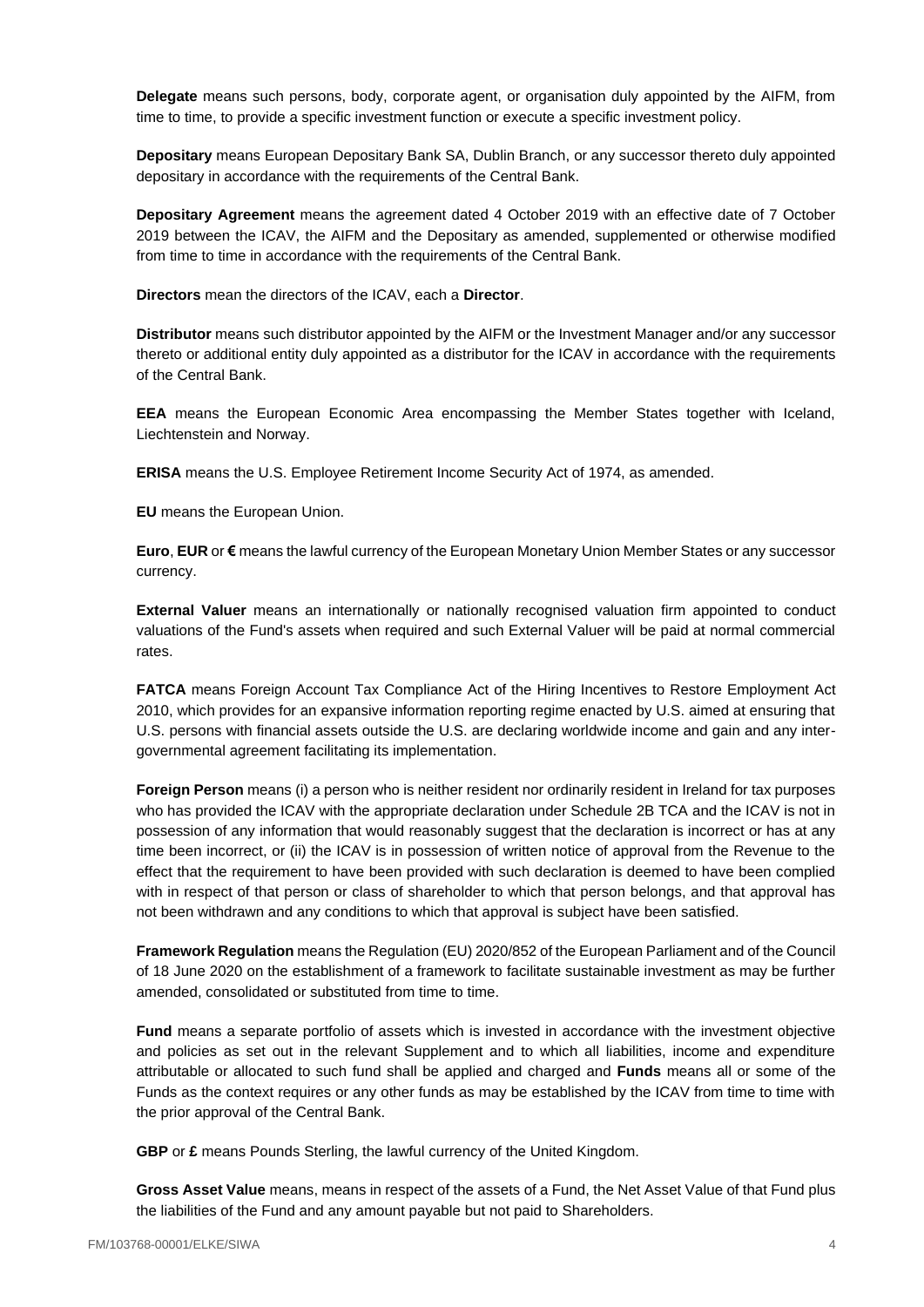**ICAV** means Market Access QIAIF ICAV.

**ICAV Act** means the Irish Collective Asset-management Vehicles Act 2015 as same may be amended and including any regulations made thereunder by ministerial order and any conditions that may from time to time be imposed thereunder by the Central Bank whether by notice or otherwise affecting the ICAV.

**Income Shares** means shares of a Fund or class carrying a right to a distribution of income at the discretion of the Directors.

**IGA** means the intergovernmental agreement entered into by U.S. and Irish governments to improve International Tax Compliance and to implement FATCA.

**Initial Issue Price** means the price (excluding any Preliminary Charge) per Share at which Shares are initially offered in a Fund during the Initial Offer Period as specified in the Supplement for the relevant Fund.

**Initial Offer Period** means the period during which Shares in a Fund are initially offered at the Initial Issue Price as specified in the Supplement for the relevant Fund.

**in kind** means in specie.

**Instrument of Incorporation** means the instrument of incorporation of the ICAV as amended from time to time.

**Investment** means an investment acquired by the ICAV in accordance with the Instrument of Incorporation.

**Investment Manager** means China Post Global (UK) Limited or any successor thereto duly appointed in accordance with the requirements of the Central Bank.

**Investment Management Agreement** means the investment management agreement dated 19 December 2017 between the ICAV, the AIFM and the Investment Manager as amended, supplemented, novated or otherwise modified from time to time in accordance with the requirements of the Central Bank.

**Irish AIFM Regulations** mean the European Union (Alternative Investment Fund Managers) Regulations 2013 (SI 257 of 2013) as amended from time to time.

**IRS** means the U.S. Internal Revenue Service.

**Issue Price** means the Net Asset Value per Share as at the Valuation Point.

**Member State** means a member state of the EU.

**Minimum Additional Investment Amount** means such amount (if any) as the Directors may from time to time prescribe as the minimum additional investment amount required by each Shareholder for Shares of each class in a Fund as is specified in the Supplement for the relevant Fund.

**Minimum Fund Size** means such amount as the Directors decide for each Fund and as set out in the Supplement for the relevant Fund or as otherwise notified to Shareholders in that Fund.

**Minimum Initial Investment Amount** means €100,000 (save for Accredited Investors as defined above) or such other amount as the Directors may from time to time determine and set out in the relevant Supplement provided that the Directors shall not accept applications for Shares from any Qualifying Investor unless the applicants initial subscription to the ICAV as a whole is equal to or greater than the minimum amount required by the Central Bank for the ICAV to obtain qualifying investor fund status in accordance with the Central Bank Rulebook.

**Minimum Shareholding** means such number or value of Shares of any class (if any) as specified in the Supplement for the relevant class of Shares within a Fund.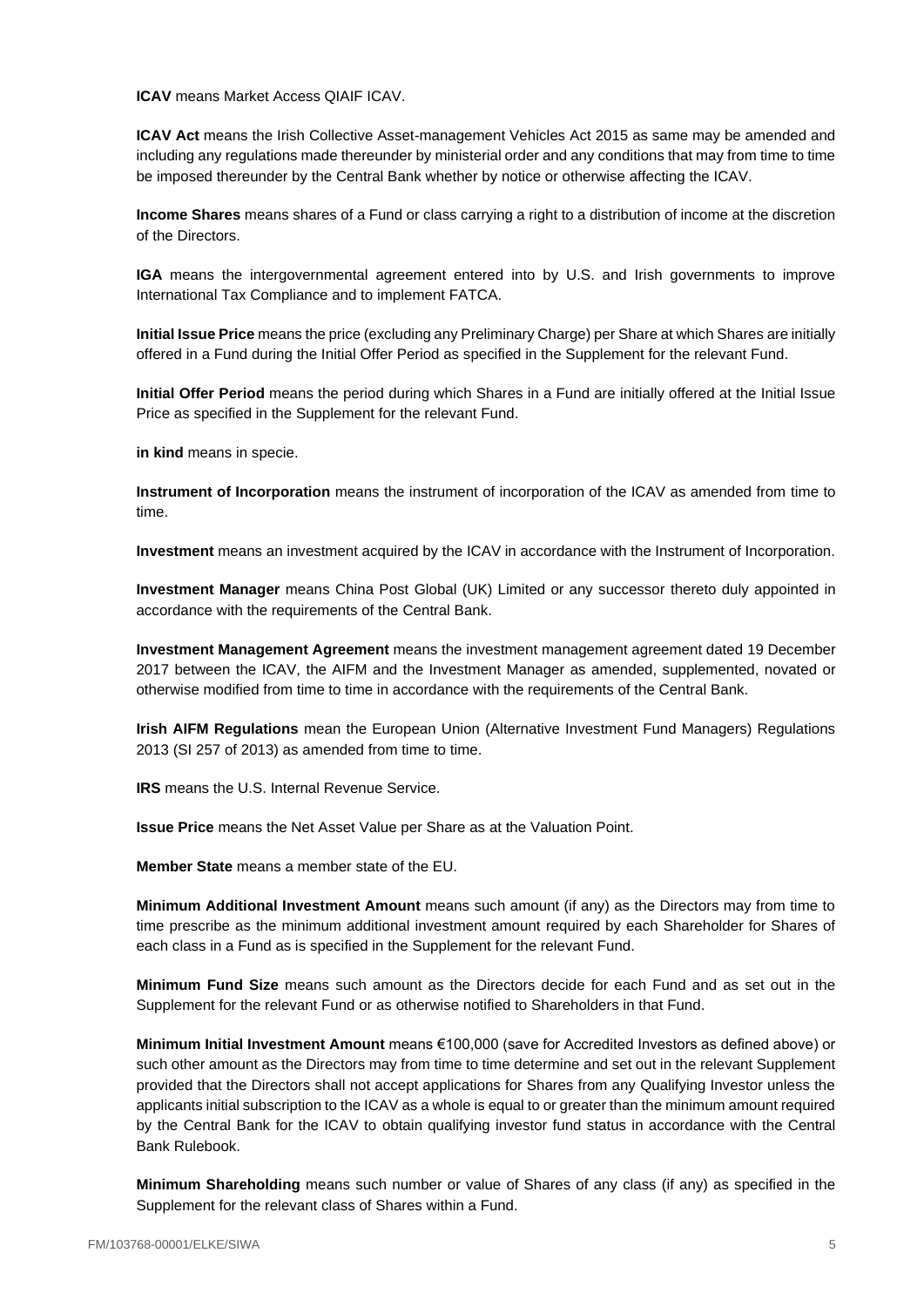**month** means a calendar month.

**Net Asset Value** or **Net Asset Value per Share** means in respect of the assets of a Fund or the Shares in a Fund, the amount determined in accordance with the principles set out in the **Net Asset Value** section as the Net Asset Value of a Fund or Net Asset Value of a class of Shares or the Net Asset Value per Share.

**Permitted Investor** means any person not disqualified from holding Shares by virtue of section [11.6](#page-38-0)

**Preliminary Charge** means in respect of a Fund, the charge payable (if any) on the subscription for Shares as specified in the Supplement for the relevant Fund.

**Qualifying Investor** means an investor who:

- (a) Is a professional client within the meaning of Annex II of Directive 2004/39/EC (Markets in Financial Instruments Directive) (**MiFID**); or
- (b) Receives an appraisal from an EU credit institution, a MiFID firm or a UCITS management company that the investor has the appropriate expertise, experience and knowledge to adequately understand the investment in the scheme; or
- (c) Certifies that they are an informed investor by providing:
	- (i) Written confirmation that the investor has such knowledge of and experience in financial and business matters as would enable the investor to properly evaluate the merits and risks of the prospective investment; or
	- (ii) Written confirmation that the investor's business involves, whether for its own account or the account of others, the management, acquisition or disposal of property of the same kind as the property of the ICAV.

The qualifying investor must certify in writing to the Directors that they:

- (i) Meet the minimum criteria set out at (a), (b) or (c) above;
- (ii) Are aware of the risk involved in the proposed investment; and
- (iii) That they are aware that inherent in such investment is the potential to lose all of the sum invested.

Within the EU, a qualifying investor alternative investment fund may only be marketed to professional investors as defined in the Irish AIFM Regulations, unless the Member State where the fund is to be marketed permits, under the laws of that Member State, Shares to be sold to other categories of investors and this permission encompasses investors under (ii) and (iii) above, as may be amended, supplemented or replaced from time to time.

**Qualifying Investor AIF or QIAIF** means a qualifying investor alternative investment fund, being a category of non-UCITS collective investment scheme authorised by the Central Bank pursuant to the Act and chapter 2 of the AIF Rulebook;

**Redemption Charge** means in respect of a Fund, the charge payable (if any) on the redemption of Shares as specified in the Supplement for the relevant Fund.

**Revenue** means The Revenue Commissioners, the Irish Government agency responsible for customs, excise, taxation and related matters.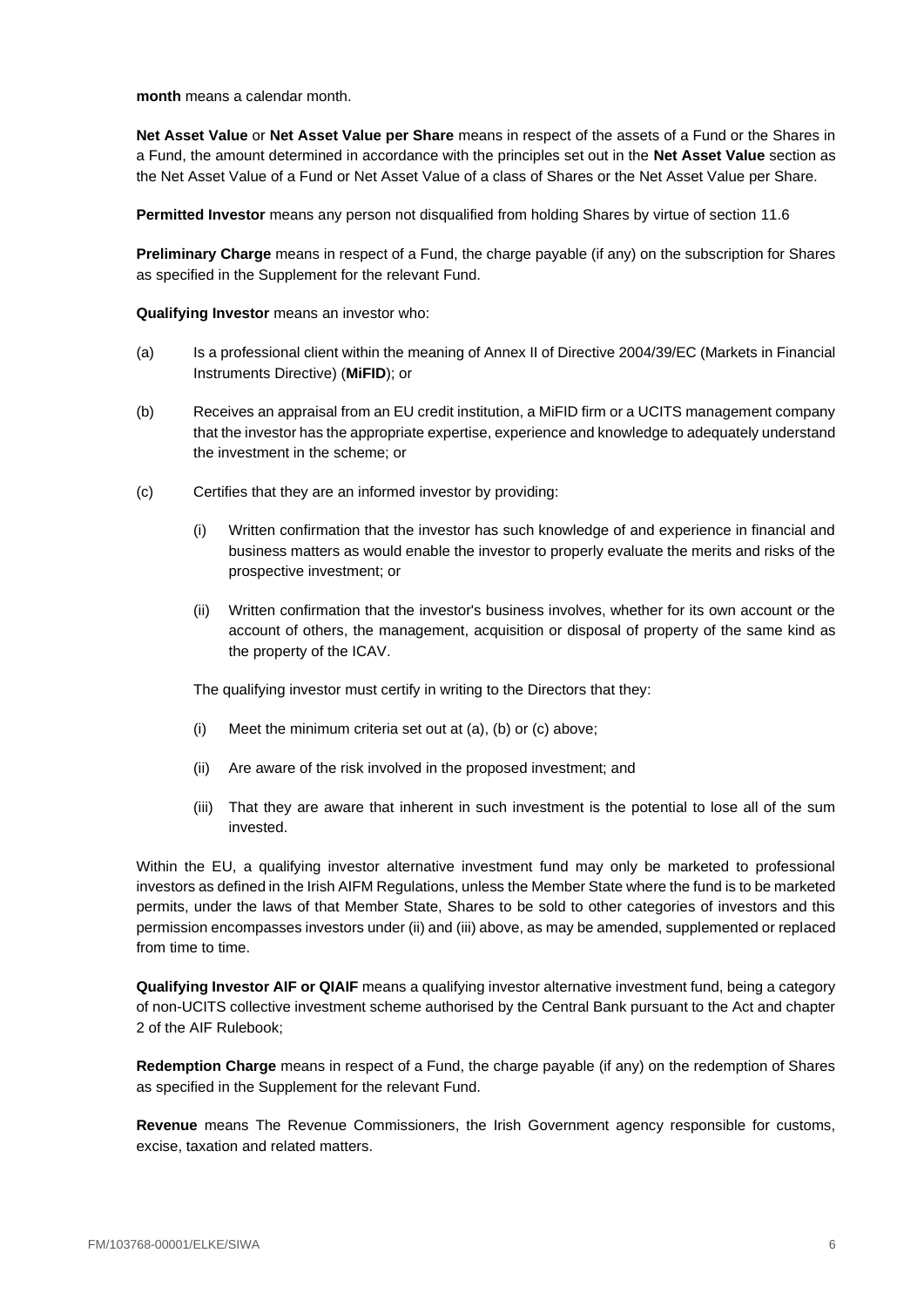**Securities Financing Transaction** or **SFT** means (i) a repurchase transaction; (ii) securities or commodities lending and securities or commodities borrowing; (iii) a buy-sell back transaction or sell-buy back transaction; (iv) a margin lending transaction, each as defined in the Securities Financing Transactions Regulations.

**SFDR** means Regulation (EU) 2019/2088 of the European Parliament and of the European Council of 27 November 2019 on sustainability-related disclosures in the financial services sector as may be further amended, consolidated or substituted from time to time;

**Securities Financing Transactions Regulations** means Regulation (EU) 2015/2365 of the European Parliament and of the Council of 25 November 2015 on transparency of securities financing transactions and of reuse and amending Regulation (EU) No 648/2012.

**Settlement Date** means in respect of receipt of subscription monies for subscription for Shares or dispatch of monies for the redemption of Shares, the date specified in the Supplement for the relevant Fund.

**Shareholders** means holders of Shares, and each a **Shareholder**.

**Shares** means participating shares in the ICAV representing interests in a Fund and where the context so permits or requires any class of participating shares representing interests in a Fund.

**Special Investments** means investments that the Directors in their discretion deem illiquid or otherwise not freely transferable.

**Side Pocket Shares** means a class or classes of Shares to which Special Investments may be allocated by the Directors in accordance with the Instrument of Incorporation and the requirements of the Central Bank.

**State** means the Republic of Ireland.

**Subscription Charge** means in respect of a Fund, the charge payable (if any) on the subscription for Shares to a third party distributor as specified in the Supplement for the relevant Fund.

**Subsidiary(ies)** means any subsidiary of the ICAV as may be established from time to time in accordance with the Instrument of Incorporation and the requirements of the Central Bank.

**Supplement** means any supplement to the Prospectus issued on behalf of the ICAV from time to time in respect of a Fund.

**Taxable Irish Person** means any person, other than:

- (a) A Foreign Person;
- (b) An intermediary, including a nominee, for a Foreign Person;
- (c) A qualifying management company within the meaning of section 739B TCA;
- (d) A specified company within the meaning of section 734 TCA;
- (e) An investment undertaking within the meaning of section 739B TCA;
- (f) An investment limited partnership within the meaning of section 739J TCA;
- (g) An exempt approved scheme or a retirement annuity contract or trust scheme within the provisions of sections 774, 784 or 785 TCA;
- (h) A company carrying on life business within the meaning of section 706 TCA;
- (i) A special investment scheme within the meaning of section 737 TCA;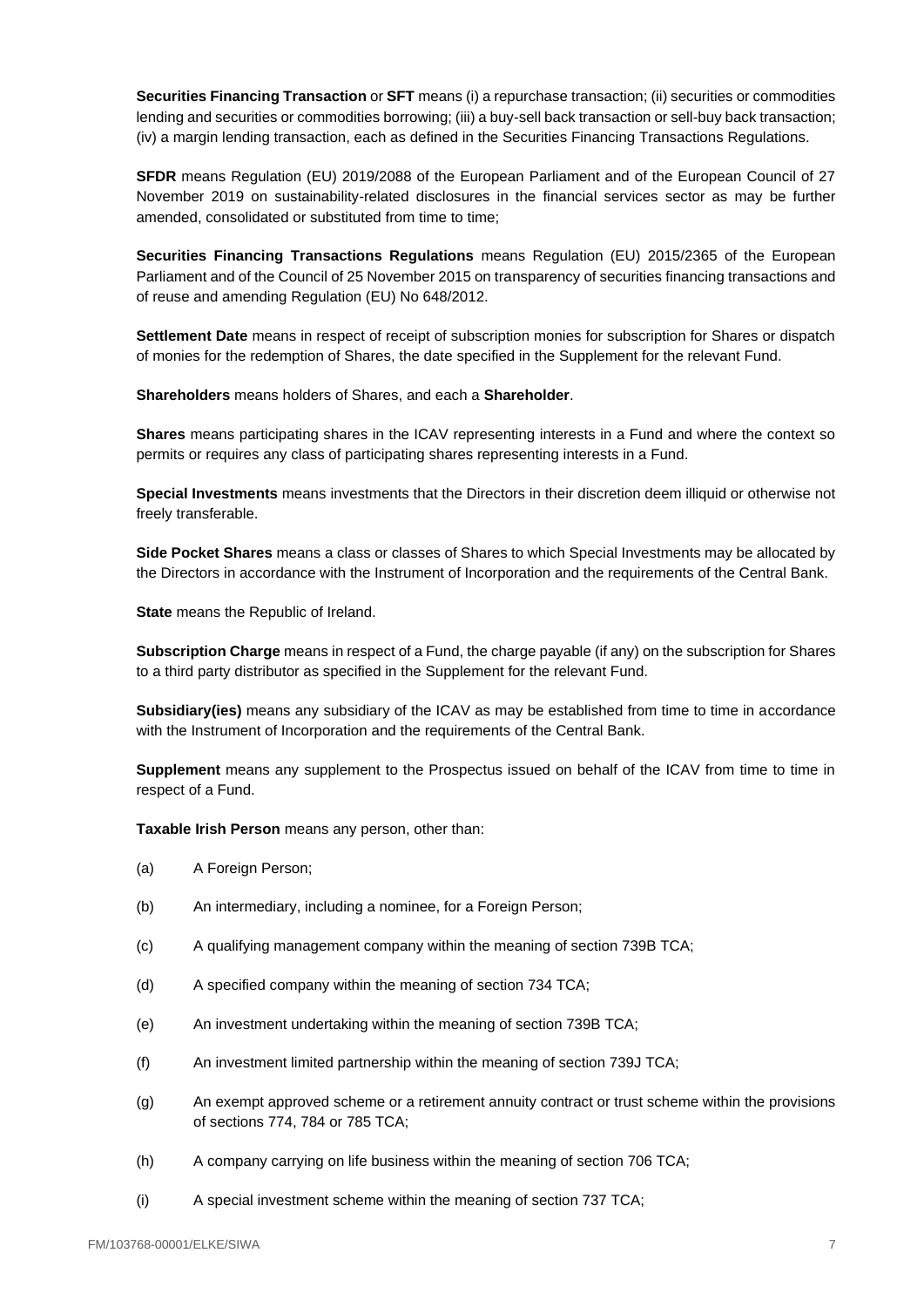- $(i)$  A unit trust to which section 731(5)(a) TCA applies:
- (k) A charity entitled to an exemption from income tax or corporation tax under section 207(1)(b) TCA;
- (l) A person entitled to exemption from income tax and capital gains tax under section 784A(2) TCA, section 787I TCA or section 848E TCA and the units held are assets of an approved retirement fund, an approved minimum retirement fund, a special savings incentive account or a personal retirement savings account (as defined in section 787A TCA);
- (m) The Courts Service;
- (n) A Credit Union;
- (o) A company within the charge to corporation tax under section 739G(2) TCA, but only where the fund is a money market fund;
- (p) A company within the charge to corporation tax under section 110(2) TCA;
- (q) The National Asset Management Agency;
- (r) The National Treasury Management Agency or a fund investment vehicle within the meaning of section 739D(6)(kb);
- (s) The National Pensions Reserve Fund Commission or a Commission investment vehicle (within the meaning given by section 2 of the National Pensions Reserve Fund Act 2000 as amended);
- (t) The State acting through the National Pensions Reserve Fund Commission or a Commission investment vehicle within the meaning given by section 2 of the National Pensions Reserve Fund Act 2000 (as amended); and
- (u) Any other person as may be approved by the Directors from time to time provided the holding of Shares by such person does not result in a potential liability to tax arising to the ICAV in respect of that Shareholder under Part 27 Chapter 1A TCA,

in respect of each of which the appropriate declaration set out in Schedule 2B TCA or otherwise and such other information evidencing such status is in the possession of the ICAV on the appropriate date.

**TCA** means the Taxes Consolidation Act, 1997, as amended.

**Total Return Swap** means a total return swap as defined in the Securities Financing Transactions Regulations.

**Umbrella Cash Subscription and Redemption Account** means the account in the name of the ICAV through which subscription monies and redemption proceeds and dividend income (if any) for each Fund are channelled.

**United Kingdom** and **UK** means the United Kingdom of Great Britain and Northern Ireland.

**United States** and **U.S.** means the United States of America, (including each of the states, the District of Columbia and the Commonwealth of Puerto Rico) its territories, possessions and all other areas subject to its jurisdiction.

**US Dollars, USD, US\$, Dollars and \$** mean the lawful currency of the United States or any successor currency.

**U.S. Person** shall have the meaning prescribed in Regulation S under the United States Securities Act of 1933, as amended (the **Securities Act**) and thus shall include: (i) any natural person resident in the United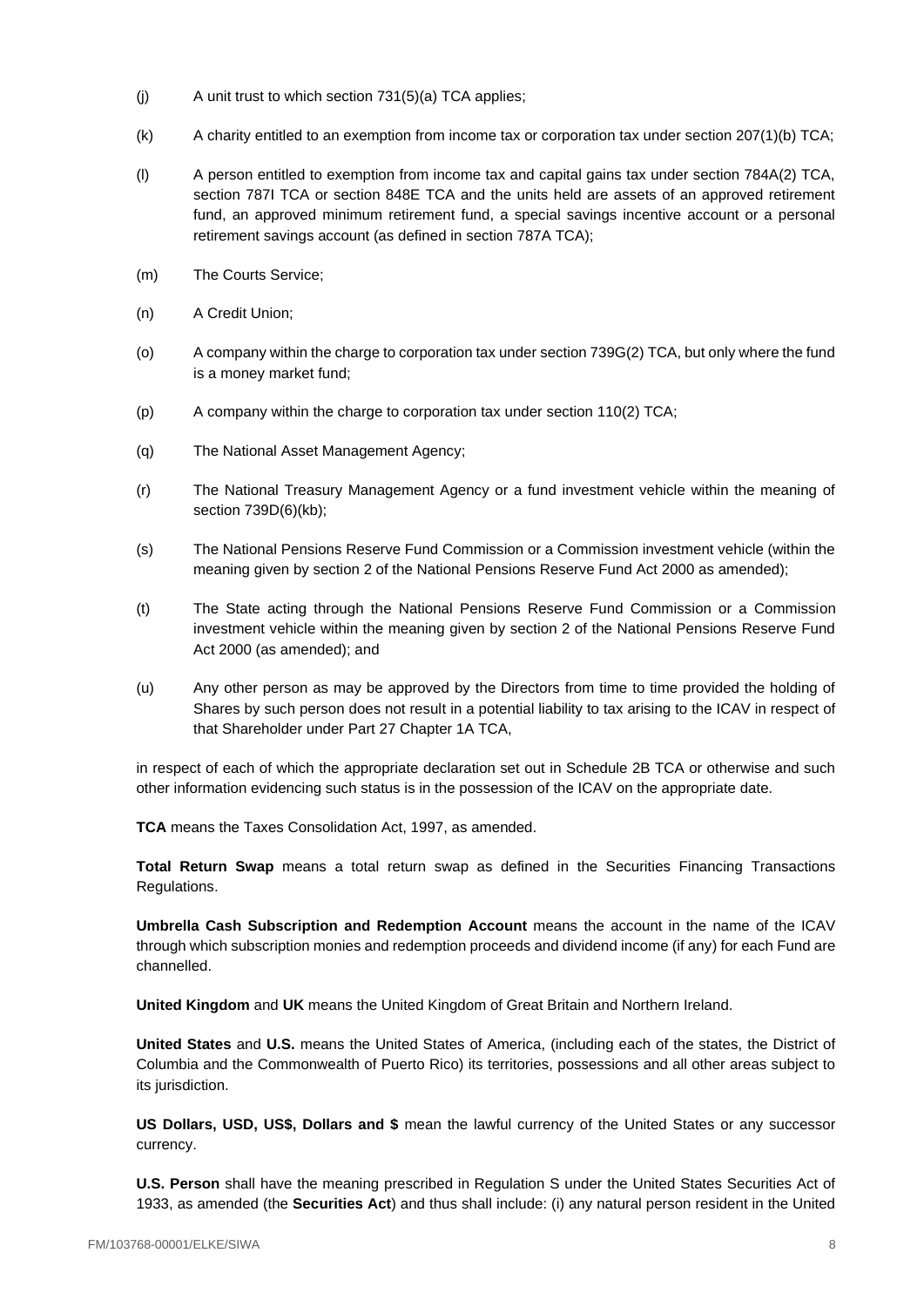States; (ii) any partnership or corporation organised or incorporated under the laws of the United States; (iii) any estate of which any executor or administrator is a U.S. Person; (iv) any trust of which any trustee is a U.S. Person; (v) any agency or branch of a foreign entity located in the United States; (vi) any nondiscretionary account or similar account (other than an estate or trust) held by a dealer or other fiduciary for the benefit or account of a U.S. Person; (vii) any discretionary account held by a dealer or other fiduciary organised or similar account (other than an estate or trust) held by a dealer or other fiduciary organised, incorporated, or (if an individual) resident in the United States; and (viii) any partnership or corporation if (A) organised or incorporated under the laws of any foreign jurisdiction; and (B) formed by a U.S. Person principally for the purpose of investing in securities not registered under the Securities Act, unless it is organised or incorporated, and owned by accredited investors (as defined in Rule 501(a) under the Securities Act) who are not natural persons, estates or trusts.

**Valuation Point** the point in time by reference to which the Net Asset Value of a Fund, Net Asset Value of a Share class and the Net Asset Value per Share are calculated as is specified in the Supplement for the relevant Fund.

**Voting Shares** means a particular class of Shares that carry the right to vote at general meetings of the ICAV and the relevant Fund.

## <span id="page-9-0"></span>2 **INTRODUCTION**

Authorisation of the ICAV by the Central Bank is not an endorsement or guarantee of the ICAV nor shall it constitute a warranty as to the performance of the Funds by the Central Bank. The Central Bank shall not be liable by virtue of its authorisation of the ICAV or by reason of the exercise of the functions conferred on it by legislation in relation to the ICAV for any default of the ICAV and the Central Bank shall not be responsible for the contents of the Prospectus and the Supplements. Authorisation of the ICAV does not constitute a warranty by the Central Bank as to the credit worthiness or financial standing of the various parties connected with the ICAV. The ICAV has been authorised by the Central Bank for marketing solely to Qualifying Investors. With the exception of investors who qualify as Accredited Investors, the minimum subscription amount by each applicant for Shares (through investment in one or more Funds) shall be €100,000 or its foreign currency equivalent or such higher amount as may be specified in a Supplement for a Fund. The Central Bank has not set any limits or other restrictions on the investment objectives, the investment policies or on the degree of leverage which may be employed by the ICAV.

If applicants are in any doubt about the contents of this Prospectus and the relevant Supplement, applicants should consult a stockbroker, bank manager, solicitor, accountant or other financial adviser.

The ICAV was registered as an Irish collective asset-management vehicle pursuant to Chapter 1 of the ICAV Act on 17 November 2017 and was authorised by the Central Bank pursuant to Chapter 2 of the ICAV Act on 19 December 2017.

The ICAV is structured as an umbrella fund with segregated liability between Funds. Shares representing interests in different Funds may be issued from time to time by the ICAV. Shares of more than one class may be issued in relation to a Fund. All Shares of each class will rank rateably amongst themselves and pari passu save as provided for in the relevant Supplement. On the introduction of any new Fund (for which prior Central Bank approval is required) or any new class of Shares (which must be issued in accordance with the requirements of the Central Bank), the Directors will prepare and issue a new or updated Supplement setting out the relevant details of each such Fund or new class of Shares as the case may be. A separate portfolio of assets will be maintained for each Fund (and accordingly not for each class of Shares, other than Side Pocket Shares) and will be invested in accordance with the investment objective and policies applicable to such Fund. Particulars relating to individual Funds and the classes of Shares available therein are set out in the relevant Supplement. Any amendments to the Prospectus and any Supplements must be notified to and cleared in advance by the Central Bank.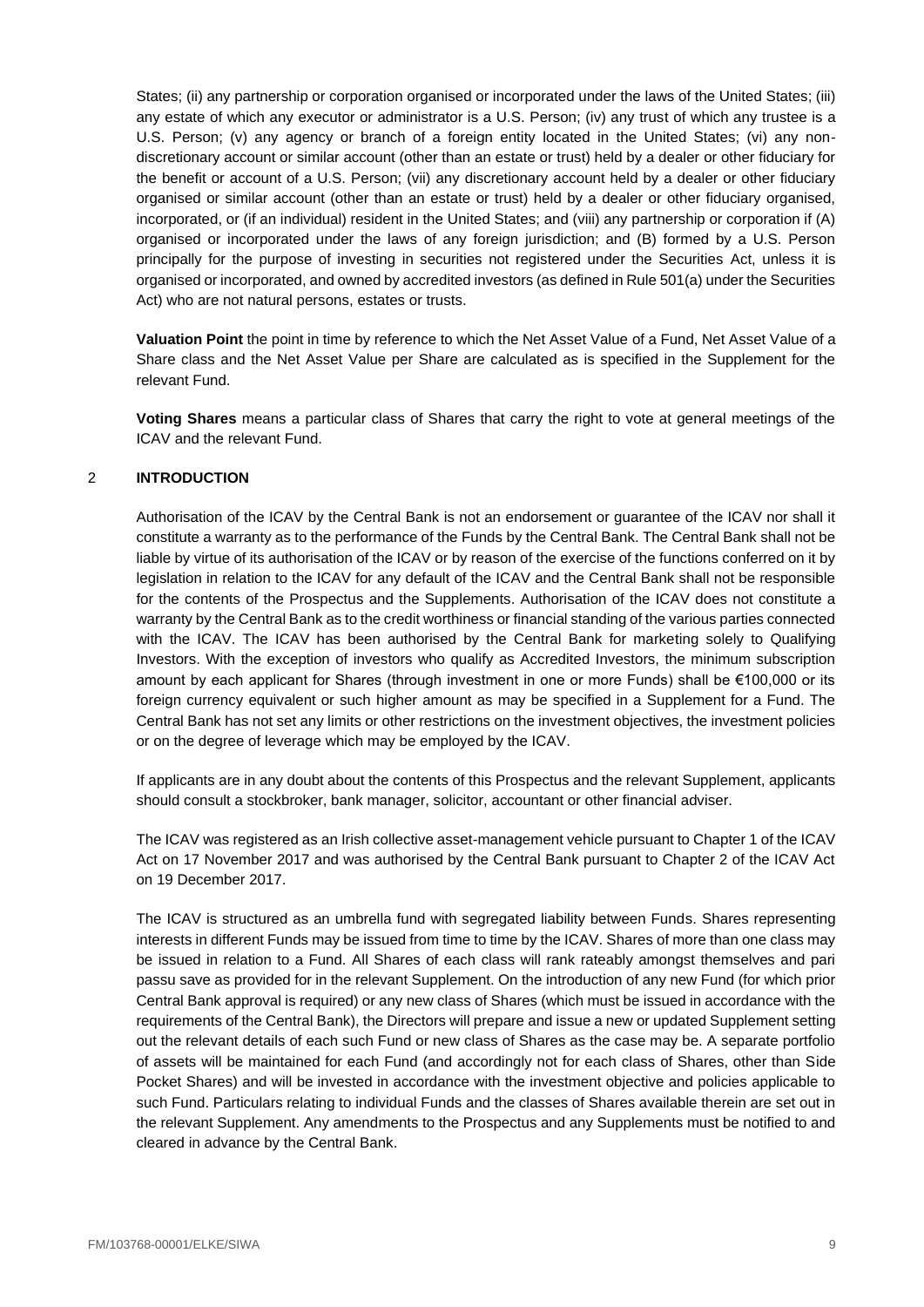The ICAV has segregated liability between its Funds and accordingly any liability incurred on behalf of or attributable to any Fund shall be discharged solely out of the assets of that Fund but please refer to the Risk Factors section.

Distribution of this Prospectus and the relevant Supplement is not authorised in any jurisdiction unless accompanied by a copy of the latest published annual report and audited accounts of the ICAV in respect of the relevant Fund when available. Such reports and this Prospectus together form the prospectus for the issue of Shares in any Fund.

The Instrument of Incorporation gives the Directors the power to impose restrictions on the holding of Shares held directly or beneficially by a person or an entity who or in circumstances where in the opinion of the Directors such person or entity does not qualify as an Accredited Investors, Qualifying Investor or as a Permitted Investor. Requests for the subscription and redemption of Shares are satisfied at the sole discretion of the Directors who may refuse or scale back such requests as they see fit.

Where a Taxable Irish Person acquires and holds Shares, the ICAV shall, where necessary for the collection of Irish tax, redeem and cancel Shares held by a person who is or is deemed to be acting on behalf of a Taxable Irish Person on the occurrence of a chargeable event for Irish taxation purposes and pay the proceeds thereof to the Revenue.

This Prospectus and any Supplement may be translated into other languages. Any such translation shall only contain the same information and have the same meanings as this English language document. To the extent that there is any inconsistency between this English language document and the document in another language, this English language document shall prevail except to the extent (but only to the extent) required by the law of any jurisdiction where the Shares are sold so that in an action based upon disclosure in a document of a language other than English, the language of the document on which such action is based shall prevail.

Potential subscribers and purchasers of Shares should inform themselves as to (a) the possible tax consequences, (b) the legal requirements, (c) any foreign exchange restrictions or exchange control requirements and (d) any other requisite governmental or other consents or formalities which they might encounter under the laws of the countries of their incorporation, citizenship, residence or domicile and which might be relevant to the subscription, purchase, holding or disposal of Shares.

The value of and income from Shares may go up or down and applicants may not get back the amount they have invested in the Fund. Applicants may lose their entire investment. Shares constituting each Fund are described in a Supplement to this Prospectus for each such Fund, each of which is an integral part of this Prospectus and is incorporated herein by reference with respect to the relevant Fund. Investment in Shares may involve above average risk and applicants' attention is drawn to the Risk Factors section and also to the equivalent section in each Supplement. An investment in a Fund is only suitable for sophisticated applicants who are in a position to understand and take such risks and satisfy themselves that such investment is appropriate for them.

Where there is a Preliminary Charge and a Redemption Charge payable on the issue and redemption of Shares, an investment in Shares should be viewed as medium to long term. A Preliminary Charge and/or a Redemption Charge may be charged by a Fund, as set out in the relevant Supplement.

Any information given or representations made by any dealer, salesman or other person which are not contained in this Prospectus or the relevant Supplement or in any reports and accounts of the ICAV forming part hereof must be regarded as unauthorised and accordingly must not be relied upon. Neither the delivery of this Prospectus or the relevant Supplement nor the offer, issue or sale of Shares shall under any circumstances constitute a representation that the information contained in this Prospectus or the relevant Supplement is correct as of any time subsequent to the date of this Prospectus or the relevant Supplement. This Prospectus or the relevant Supplement may from time to time be updated and intending subscribers should enquire of the AIFM as to the issue of any later Prospectus or Supplement or the issue of any reports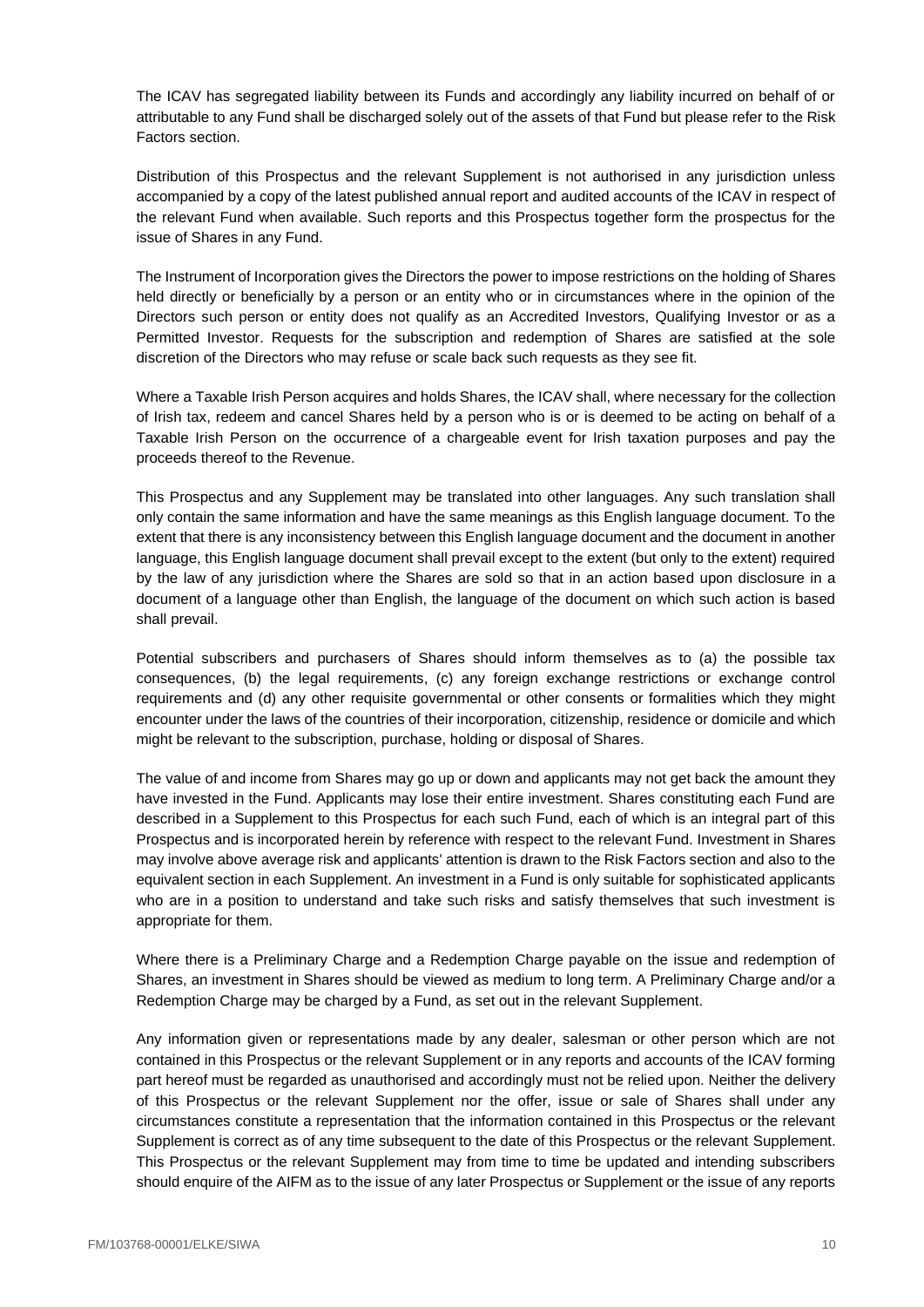and accounts of the ICAV or a particular Fund. All Shareholders are entitled to the benefit of, are bound by and are deemed to have notice of the provisions of the Instrument of Incorporation.

This Prospectus and the relevant Supplement shall be governed by and construed in accordance with Irish law and for the purposes of AIFMD, the main (but not the sole) legal implication of the contractual relationship entered into for the purpose of investment in this ICAV is that an investor becomes a Shareholder of the ICAV and holds Shares which relate to the relevant Fund in which they have made an investment. The Shareholder is, among other things, bound by the terms of the Instrument of Incorporation and the Application Form executed by or on behalf of said Shareholder. Further information is set out in the sections entitled Subscription for Shares, Redemption of Shares, Risk Factors and General Information. The Application Form in respect of each Shareholder's application for Shares in a Fund is governed by Irish law and the parties submit to the jurisdiction of the Irish courts. Irish law provides for the enforcement of judgement obtained in other countries subject to certain conditions having been met.

This Prospectus may not be used for the purpose of an offer or solicitation in any jurisdiction or in any circumstances in which such offer or solicitation is unlawful or not authorised. In particular, the Shares have not been and will not be registered under the Securities Act or the securities laws of any state or political subdivision of the United States and may not, except in a transaction which does not violate U.S. securities laws, be directly or indirectly offered or sold in the United States or to any U.S. Person. The ICAV will not be registered under the United States Investment Company Act of 1940 as amended.

Defined terms used in this Prospectus shall have the meanings attributed to them in the Definitions section.

## <span id="page-11-0"></span>3 **FUNDS**

### 3.1 **General**

The ICAV has been authorised by the Central Bank for marketing only to Qualifying Investors. This is without prejudice to the right to issue Shares to Accredited Investors. It is not intended to make the Funds available to retail investors.

The ICAV is structured as an umbrella fund in that different Funds may be established from time to time by the Directors with the prior approval of the Central Bank. On the introduction of any new Fund, the Directors will issue documentation setting out the relevant details of each such Fund. A separate portfolio of assets will be maintained for each Fund. Separate records will also be maintained for each Fund with assets and liabilities allocated to the relevant Fund and each Fund will be invested in accordance with the investment objective applicable to such Fund. Particulars relating to each Fund are set out in a Supplement to the Prospectus.

Shares will be issued in relation to each Fund. Different classes of Shares may also be issued in relation to any Fund subject to notifying and clearing in advance with the Central Bank the creation of each class of Shares and the different classes of Shares available for issue in each Fund will be set out in a Supplement for the relevant Fund. The different classes of Shares in a Fund may have different subscription/redemption procedures, different charging structures, different dividend or distribution policies, designation of Shares in different currencies or different gains/losses on (and the costs of) financial instruments employed for currency hedging between the Base Currency of a Fund. The designated currency of the relevant class of Shares in a Fund and the Minimum Initial Investment Amounts, Minimum Additional Investment Amounts, and Minimum Shareholding may also differ. Details of such structures and amounts for each Fund shall be set out in a Supplement for the relevant Fund. The different classes of Shares within a Fund together represent interests in a single pool of assets of the Fund, and the capital gains/losses and income arising from that pool of assets will be distributed and/or accrue equally to each Shareholder relative to their participation in the Fund.

The Instrument of Incorporation authorises the Directors to create classes of Shares with restricted voting rights. Details of any such restrictions applicable to any class of Shares will be set out in the Supplement of the relevant Fund.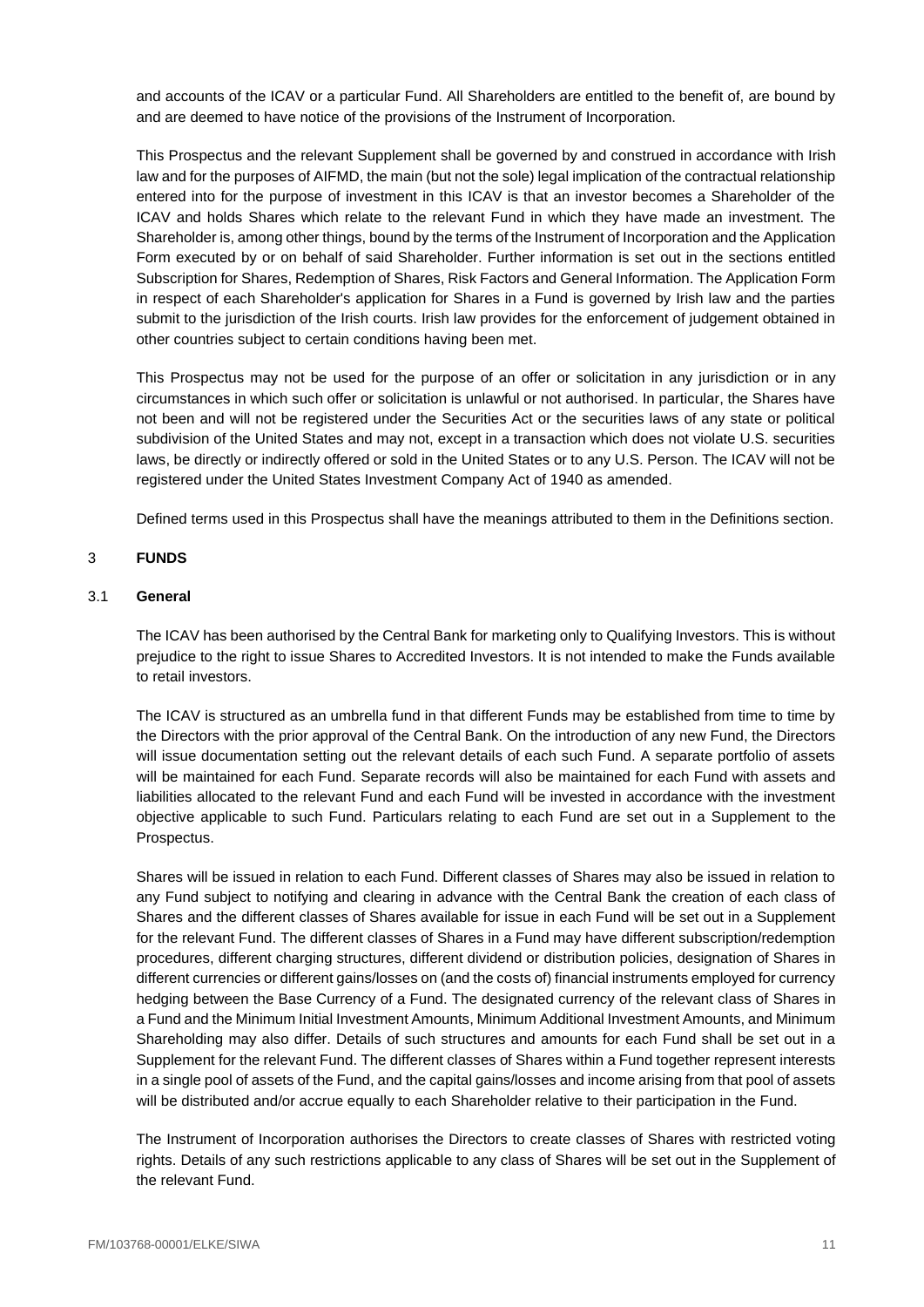The ICAV has segregated liability between its Funds and accordingly any liability incurred on behalf of or attributable to any Fund shall be discharged solely out of the assets of that Fund but please see the section entitled **Risk Factors**, below.

## 3.2 **Investment objective, policies and strategy**

The Instrument of Incorporation provides that the investment objective and policies for each Fund will be formulated by the Directors at the time of the creation of that Fund. Details of the investment objective and policies for each Fund appear in the Supplement for the relevant Fund.

Any change in the investment objective or material change to the investment policy of a Fund established as an open-ended Fund may only be made with approval on the basis of a majority of votes cast at a general meeting of the Shareholders of the Fund (or by way of a written resolution signed by the Shareholders of the Fund entitled to vote thereon). Subject and without prejudice to the first sentence of this paragraph, in the event of a change of investment objective and/or policies of a Fund, approved by way of a majority of votes at a general meeting, a reasonable notification period must be given to each Shareholder of the Fund to enable a Shareholder to have its Shares redeemed prior to the implementation of such change.

Any change in the investment objective or material change to the investment policy of a Fund established as a closed-ended Fund may only be made, with prior approval by (i) 75% of votes cast at a general meeting of the Shareholders of the Fund duly convened and held where there is no opportunity for Shareholders to redeem or otherwise exit the Fund or (ii) 50% of votes cast at a general meeting of the Shareholders of the Fund duly convened and held where there are realistic opportunities for Shareholders to redeem or otherwise exit the Fund. The AIFM shall notify Shareholders of any non-material amendment to the investment policy of a closed-ended Fund in the next annual report following the making of such non-material amendment.

The investment strategy for a Fund will be set out in the Supplement for that Fund. The AIFM shall agree changes to the investment strategy for a Fund with the Directors. Any such change which requires the Supplement to be amended will be notified promptly to Shareholders of the relevant Fund by way of an updated Supplement being made available to such Shareholders.

## <span id="page-12-0"></span>3.3 **Investment restrictions**

The investment and borrowing restrictions for each Fund are formulated by the Directors at the time of the creation of the Fund, details of which will be contained in the relevant Supplement.

Notwithstanding the above, the following investment restrictions apply to all Funds. These are Irish regulatory requirements applicable to Qualifying Investor AIFs pursuant to the Act and chapter 2 of the AIF Rulebook:

- 3.3.1 A Fund may not (nor may it appoint an AIFM that would on the relevant Fund's behalf) acquire any shares carrying voting rights which would enable either of them to exercise significant influence over the management of an issuing body. This restriction is not applied to Funds structured as venture capital, development capital or private equity funds or for any investments by a Fund in other collective investment schemes (provided the relevant Supplement indicates the intention regarding the exercise of legal and management control over underlying investments).
- 3.3.2 Unless otherwise detailed in the relevant Supplement, a Fund will not invest more than 50% of its Net Asset Value in any one unregulated fund and will not invest more than 50% of its Net Asset Value in another fund which itself invests more than 50% of its net assets in another investment fund.
- 3.3.3 Where a Fund invests in the shares or units of any other collective investment scheme managed by the AIFM or an associated entity, the AIFM or the associated entity, as applicable, will waive any Preliminary Charge, Repurchase Charge or Exchange Charge that would otherwise be payable in connection with the investment in that other collective investment scheme.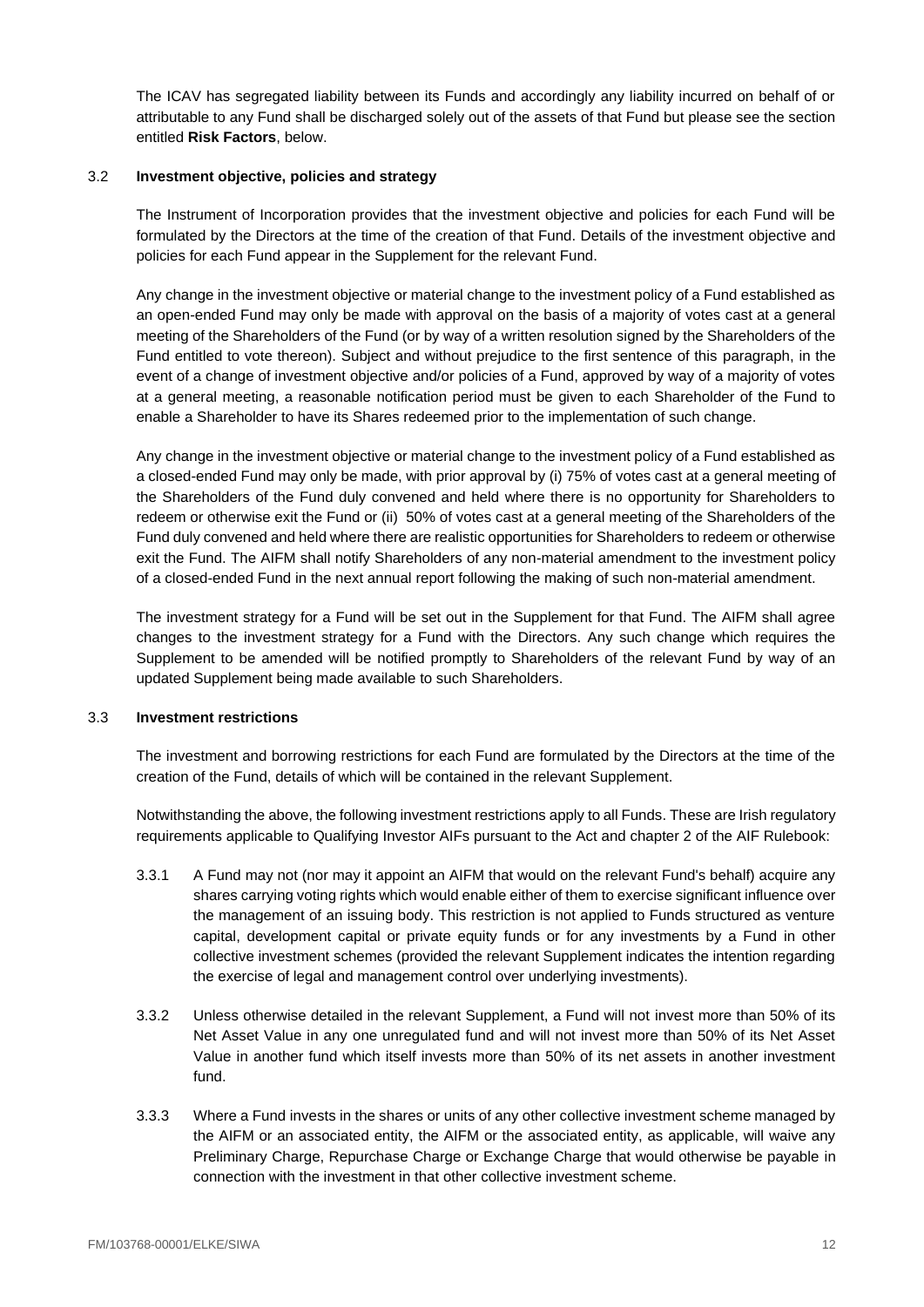- 3.3.4 With the exception of loan originating Funds established in accordance with the requirements of the AIF Rulebook, a Fund may not grant loans or act as a guarantor on behalf of third parties. This is without prejudice to the ability of a Fund to acquire debt securities or loans. It will not prevent a Fund from acquiring loans or securities which are not fully paid or from entering into bridge financing arrangements where the financing extended to the Fund is backed by sufficient legally binding commitments to discharge the financing within a time period determined by the AIFM at least simultaneous triggering of obligations on Shareholders to make capital contributions which they are previously contractually committed to making at the time the bridge financing is entered into.
- 3.3.5 A Fund will not raise capital from the public through the issue of debt securities. This investment restriction does not operate to prevent the issue of notes by a Fund, on a private basis, to a lending institution to facilitate financing arrangements. Details of any such notes issued by a Fund will be clearly provided in the relevant Supplement.

It is intended that the ICAV shall have the power subject to the prior approval of the Central Bank to avail itself of any change in the investment and borrowing restrictions specified pursuant to the Central Bank's requirements. Any changes to the investment or borrowing restrictions will be disclosed in an updated Prospectus and/or Supplement, and if material, subject to prior Shareholder approval pursuant to section [3.3](#page-12-0) above.

The Directors may from time to time impose such further investment restrictions as shall be compatible with or in the interests of the Shareholders in order to comply with the laws and regulations of the countries where Shareholders are placed.

Limits on investments (if any) set out in this Prospectus or any Supplement apply at the time of purchase of the investments. If the limits are subsequently exceeded for reasons beyond the control of the ICAV or as a result of exercise of subscription rights, the ICAV will adopt as a priority objective the remedying of that situation taking account of interests of Shareholders (save where such investment restrictions are stated to apply only as at the date of acquisition of an investment).

## 3.4 **Securities financing transactions and total return swaps**

Subject to the investment policies and restrictions for a Fund set out in the Supplement in respect of the Fund, a Fund may enter into one or more Securities Financing Transaction and/or Total Return Swap for investment purposes and/or efficient portfolio management, including, inter alia, for the purposes of generating additional capital or income or for reducing costs or risk.

The types of assets of a Fund that may be subject to a Securities Financing Transaction or a Total Return Swap will be determined by the AIFM in accordance with the investment policy of a Fund and may include, but shall not be limited to, equity and equity related securities, debt and debt related securities, structured financial instruments, including asset backed securities**,** and liquid and near cash assets, such as short-term fixed income securities, instruments and obligations, bills, commercial paper and notes, derivatives and other permitted investments of a Fund specified in the Supplement for a Fund.

Unless otherwise specified in the Supplement for a Fund, the proportion of assets under management that may be subject to Securities Financing Transactions is expected to vary between 0% and 50% of the Net Asset Value of each relevant Fund subject to a maximum of 100% of the Net Asset Value of a Fund. Such variations may be dependent on, but not limited to, factors such as total Fund size, borrower demand to borrow stocks from the underlying market and seasonal trends in the underlying market.

In accordance with the AIFMD Legislation, the AIFM is required to exercise due diligence when selecting and appointing counterparties taking into account the services provided by such counterparties. When selecting counterparties to an OTC derivatives transaction, securities lending or repurchase agreement, such counterparties must meet the conditions that they are subject to supervision by a public authority, financially sound and have an organisational structure for performing the services which are to be provided by them to the ICAV. Factors that may be taken into account when considering financial soundness include whether the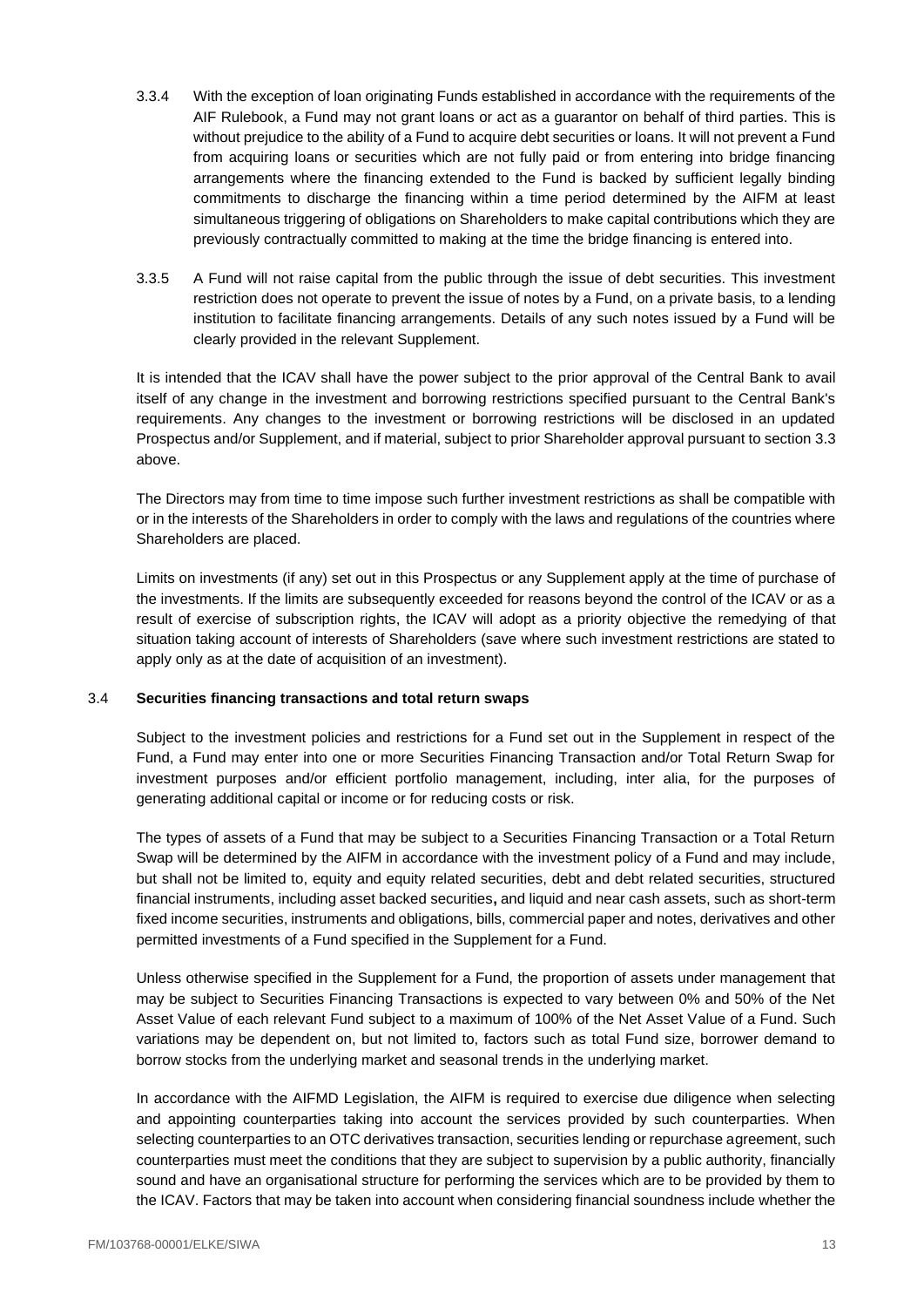counterparty is subject to prudential regulation and supervision. Other criteria that could be used when selecting counterparties include legal status, country of origin and any credit rating.

The ICAV may accept cash collateral and non-cash collateral as agreed in the agreement with the counterparty or otherwise between the parties from time to time (**Eligible Collateral**). Non-cash collateral could include, inter alia, transferable securities, debt securities, such as government or supranational bonds, and near cash assets traded on a regulated market or multilateral trading facility with transparent pricing. The AIFM may accept less liquid non-cash collateral in certain circumstances. Non-cash collateral received should be issued by an entity that is independent from the counterparty and considered by the AIFM to be of appropriate quality.

Non-cash collateral may be diversified in terms of country, markets and issuers/issue, provided that a Fund may be fully collateralised in securities and instruments issued by a single issuer or in different securities and instruments issued or guaranteed by a Member State, one or more of its local authorities, a third country, or a public international body to which one or more Member States belong where the Fund diversifies its exposure to the issuer by receiving securities from a number of different issues. The AIFM may also limit the securities from any one issue to a maximum percentage of the NAV where considered appropriate by the AIFM.

Collateral must be capable of being valued on at least a daily basis. The market value of Eligible Collateral is determined by the relevant counterparty, acting in good faith, based on the relevant valuation provisions contained in the relevant securities financing transaction agreement. For purposes of determining the market value of collateral, the ICAV may rely on any recognised pricing service.

Collateral may be re-used as agreed with the relevant counterparty from time to time.

Direct and indirect operational costs and/or fees arising from the use of Securities Financing Transactions and/or Total Return Swaps on behalf of a Fund may be deducted from the revenue delivered to the relevant Fund. These costs and/or fees will be charged at normal commercial rates and will not include hidden revenue.

Where applicable, the entities to which such direct and indirect operational costs and/or fees have be paid during the annual period to the relevant accounting year end of the Fund (including whether such entities are related to the AIFM) will be disclosed in the annual report for such period.

The Depositary is responsible for the safekeeping of the assets of each Fund as outlined below and in the Depositary Agreement.

### 3.5 **Borrowing and leverage**

The ICAV may borrow monies for and on behalf of a Fund and may leverage the assets of a Fund. The borrowing and leverage limits for each Fund are set out in the Supplement for the relevant Fund.

#### 3.6 **Dividend policy**

The Directors decide the dividend policy and arrangements relating to each Fund and details are set out where applicable in the relevant Supplement. Under the Instrument of Incorporation, the Directors are entitled at such times as they think fit to declare dividends as out of profits of the relevant Fund or any class being the accumulated net revenue (consisting of all revenue accrued including interest and dividends); and/or realised and unrealised capital gains on the disposal/valuation of investments and other funds less realised and unrealised accumulated capital losses and expenses of the relevant Fund; and/or realised gains on the disposal/valuation of Investments and other funds net of realised and unrealised accumulated capital losses and expenses of the relevant Fund; and/or net income and realised gains on the disposal/valuation of Investments and other funds net of realised and unrealised accumulated capital losses and expenses of the relevant Fund; and/or net income and realised and unrealised gains on the disposal/valuation of Investments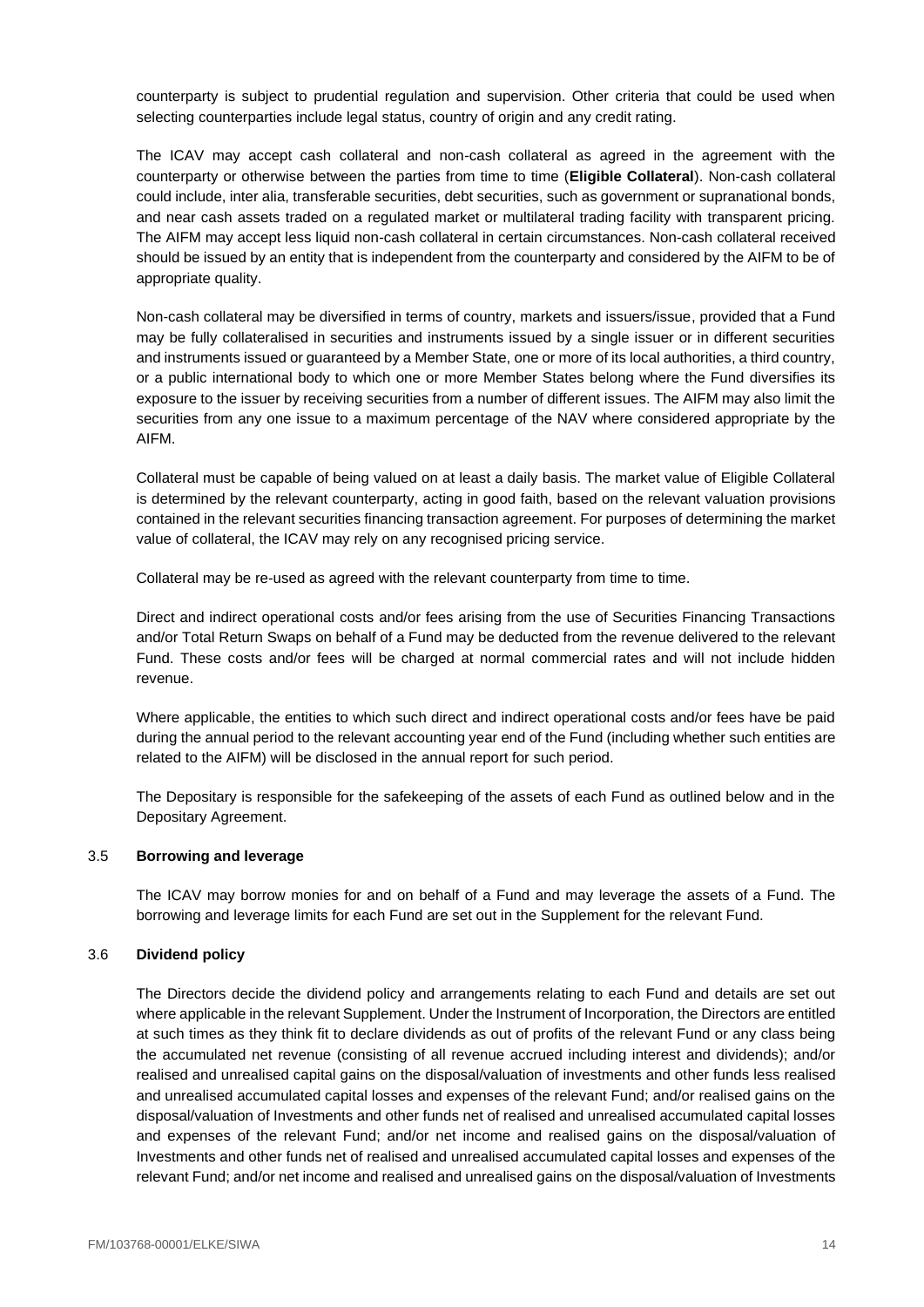and other funds net of realised and unrealised accumulated capital losses and expenses of the relevant Fund; and/or the capital of the relevant Fund.

Where dividends will be paid out of the capital of the relevant Fund, this is likely to reduce the amount received back by Shareholders, and increase the risk of receiving back less than the amount invested. The Directors may, unless otherwise specified in the Supplement of the relevant Fund, satisfy any dividend due to Shareholders in whole or in part by distributing to them in kind (in specie) any of the assets of the relevant Fund, and in particular any Investments to which the relevant Fund is entitled. A Shareholder may require the ICAV instead of transferring any assets in kind to him, to arrange for a sale of the assets and for payment to the Shareholder of the net proceeds of same. The ICAV will be obliged and entitled to deduct an amount in respect of Irish taxation from any dividend payable to a Shareholder in any Fund who is or is deemed to be a Taxable Irish Person and pay such sum to the Irish tax authorities.

Dividends not claimed within 6 years from their due date will lapse and revert to the relevant Fund.

Dividends payable in cash to Shareholders will be paid by electronic transfer to the bank account in the name of the Shareholder at its cost and risk.

The dividend policy for each Fund is set out in the Supplement for the relevant Fund.

### 3.7 **Subsidiaries**

In certain circumstances as specified in the Supplement for the relevant Fund and subject to the requirements of the Central Bank, a Fund may hold its investments indirectly through wholly owned subsidiaries. Such arrangements are designed, amongst other things, for capital protection purposes. The names of any such subsidiaries will be disclosed in the ICAV's annual report.

### 3.8 **Preferential treatment**

To ensure fair treatment of Shareholders in each Fund, neither the ICAV nor the AIFM intend to offer preferential treatment to any Shareholders as compared to other Shareholders in the same Fund (unless otherwise disclosed in the relevant Supplement). This would not preclude the Directors from issuing more than one class of Shares in a Fund which have different features which are set out in the relevant Supplement or any arrangement which Shareholders may enter into with any of the service providers of the ICAV or AIFM to which neither the ICAV nor the AIFM are not a party.

## 3.9 **EU Sustainable Finance Disclosure Regulation**

This section summarises the manner in which sustainability risks are integrated into the investment decisions for the Funds and the results of the assessment of the likely impacts of sustainability risks on the returns of the Funds.

## **Status of Funds under SFDR and Framework Regulation**

Pursuant to the SFDR, financial market participants are required to disclose the manner in which sustainability risks are integrated into the investment decision making process and the results of the assessment of the likely impacts of sustainability risks on the returns of the Funds. For the purposes of SFDR, "sustainability risk" means an environmental, social or governance event or condition that, if it occurs, could cause an actual or a potential material negative impact on the value of an investment.

Unless otherwise specified in the relevant Supplement, the Investment Manager in consultation with the AIFM has determined that sustainability risks are not relevant to the Funds on the basis that in light of the investment objective and policies of the Funds and in particular in light of the limited discretion afforded by the strategies of the Funds and employed by the Investment Manager on behalf of the Funds, the Investment Manager considers that environmental, social or governance events or conditions are unlikely to cause a material negative effect on the returns of the Funds. The Investment Manager is subject to the supervision of the AIFM.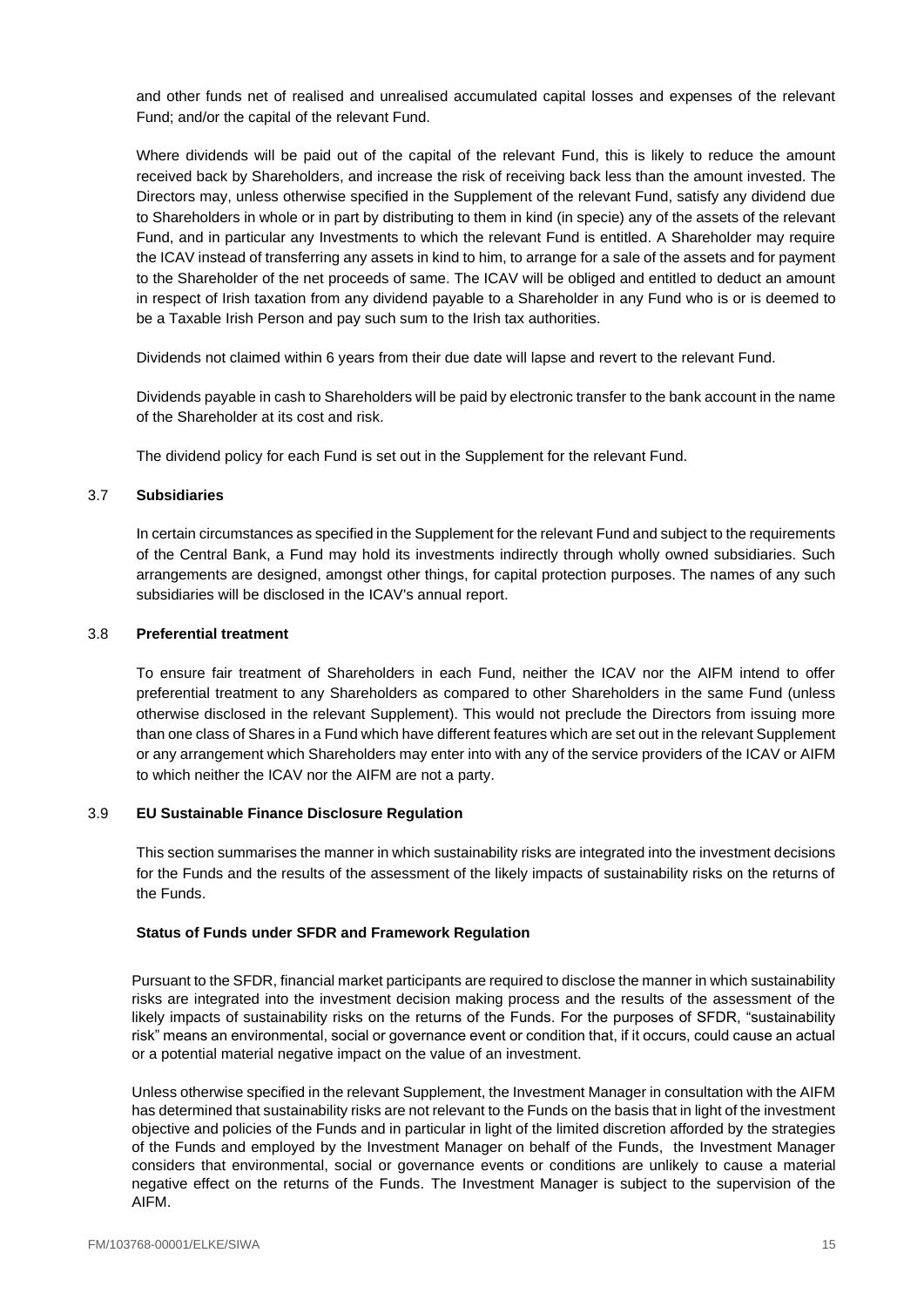Unless otherwise specified in the relevant Supplement, the Investment Manager has determined that sustainability risks are not relevant to the Funds on the basis that, in light of the investment objective and policies of the Funds and the investment strategies employed by the Investment Manager on behalf of the Funds, the Investment Manager considers that environmental, social or governance events or conditions are unlikely to cause a material negative effect on the returns of the Funds.

Unless otherwise specified in the relevant Supplement, the Funds do not have as their objectives sustainable investment and do not promote environmental or social characteristics for the purposes of the SFDR. The Funds are therefore not subject to the additional disclosure requirements for financial products referred to in Article 8 or Article 9 SFDR. For the same reason, the Funds are not subject to the requirements of the Framework Regulation. The investments underlying the Funds do not take into account the EU criteria for environmentally sustainable economic activities.

## **Principal adverse impacts**

The principal adverse impacts of investment decisions on sustainability factors are not currently considered by the Investment Manager or the AIFM for the Funds due to the lack of information and data available to adequately assess such principal adverse impacts.

# <span id="page-16-0"></span>4 **RISK FACTORS**

An investment in a Fund is a speculative investment and is not intended as a complete investment program. Such investment is designed for sophisticated persons who are able to bear a high degree of risk of an investment in the Funds. Investors may lose all or a portion of their investment. There is no assurance that the Funds will be profitable or achieve their investment objectives. Some adverse events may be more likely than others and the consequences of some adverse events may be greater than others. No attempt has been made to rank risks in the order of their likelihood or potential harm. Prior to making an investment in a Fund, prospective investors should carefully consider all the information in this section in addition to the matters set out in any Supplement and in this Prospectus generally and should evaluate the risk factors outlined below which, individually or in the aggregate, could have a material adverse effect on the Funds. As a result of these risk factors, as well as other risks inherent in any investment, there can be no assurance that the Funds will meet their investment objectives or will otherwise be able to carry out their investment strategies successfully or return any or all of the capital contributions made by investors to the Funds.

Reference to the AIFM in the Risk Factors includes any delegate of the AIFM, where the context so permits.

## <span id="page-16-1"></span>4.1 **General risk**

The Funds will be investing in assets selected by the Investment Manager in accordance with the respective investment policies. The value of investments and the income from them, and therefore the value of and income from Shares relating to each Fund, will therefore be closely linked to the performance of such investments. Investments made by the Investment Manager may be speculative and an investment in a Fund, therefore, involves a degree of risk. There is no guarantee that the investment objective of a Fund, or its risk monitoring, will be achieved and results may vary substantially over time. A Fund's investment strategy may carry considerable risks. The value of investments and the income from them, and therefore the value of and income from Shares relating to each Fund, can go down as well as up and a Shareholder may not get back the amount he invests. Changes in exchange rates between currencies or the conversion from one currency to another may also cause the value of the investments to diminish or increase.

There can be no assurance or guarantees that the stated investment objectives of each of the Funds will be met and all of each Shareholder's investment is at risk. Each Shareholder may therefore receive a return from their investment which is insufficient at the time to meet their own investment objectives. Shareholders in each Fund will share economically the investment risks in relation to that Fund on a pooled basis during the period of time that they are recorded as having Shares.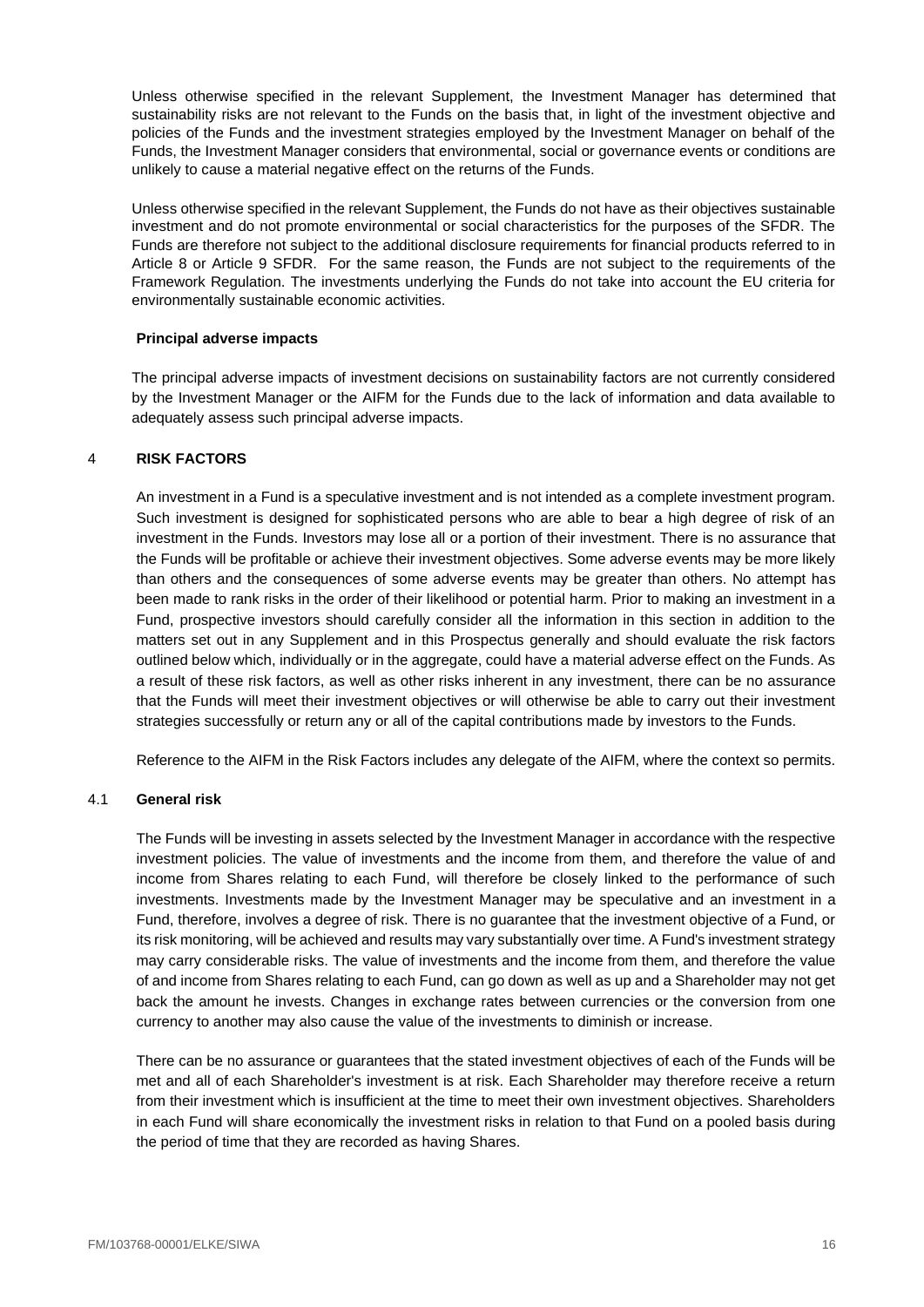## 4.2 **Limitations on redemption of shares/liquidity**

The Directors may limit (and in certain cases refuse) requests to redeem Shares. Please refer to the section headed **Limitation on Redemptions** below and to the terms of the relevant Supplement. In addition, the ICAV may decline to effect a redemption request which would have the effect of reducing the value of any holding of Shares relating to any Fund below the Minimum Shareholding for that class of Shares of that Fund. Any redemption request having such an effect may be treated by the Directors as a request to redeem the Shareholder's entire holding of that class of Shares.

# 4.3 **Liquidity of investments**

A Fund's investment in illiquid assets may restrict its ability to dispose of investments in a timely fashion and for a fair price, as well as its ability to take advantage of market opportunities. Illiquid assets may trade at a discount from comparable, more liquid investments. In addition, a Fund may invest in privately placed assets that may or may not be freely transferable under the laws of the applicable jurisdiction or due to contractual restrictions on resale, and even if those privately placed assets are transferable, the prices realized from their sale could be less than those originally paid by a Fund or less than what may be considered their fair value.

## 4.4 **Side pocket shares**

Side Pocket Shares will be illiquid, in that repurchases thereof will not be possible at a Shareholder's discretion. Instead, Side Pocket Shares shall only be repurchased in whole or in part at the sole and absolute discretion of the Directors after realisation of all or part of a Special Investment related to the Side Pocket Shares. Accordingly, holders of Side Pocket Shares should be aware that they will not be able to access or dispose of their investment in Side Pocket Shares for an indefinite period of time, and should therefore consider them to be a medium- to long-term investment.

# 4.5 **Late or non-payment of subscriptions**

Any loss incurred by the ICAV or a Fund due to late or non-payment of subscription proceeds in respect of subscription applications received shall be borne by the relevant investor or, if not practical to recover such losses from the relevant investor, by the relevant Fund.

## 4.6 **Effect of preliminary charge and redemption charge**

Where a Preliminary Charge or a Redemption Charge is imposed, a Shareholder who realises his Shares after a short period may not (even in the absence of a fall in the value of the relevant investments) realise the amount originally invested. Therefore, the Shares should be viewed as a medium to long term investment.

## 4.7 **Anti-dilution levy**

Shareholders should note that in certain circumstances an Anti-Dilution Levy may be applied on the issue or sale and/or redemption or cancellation of Shares. Please see the section entitled **Share Dealings** for further details. Where an Anti-Dilution Levy is not applied, the Fund in question may incur dilution which may constrain capital growth.

## 4.8 **Suspension of dealings**

Shareholders are reminded that in certain circumstances their right to redeem Shares, including a redemption by way of switching, may be suspended following the suspension of the calculation of the Net Asset Value of any Fund by the Directors. Please see the section on **Suspension of Calculation of Net Asset Value** for further details.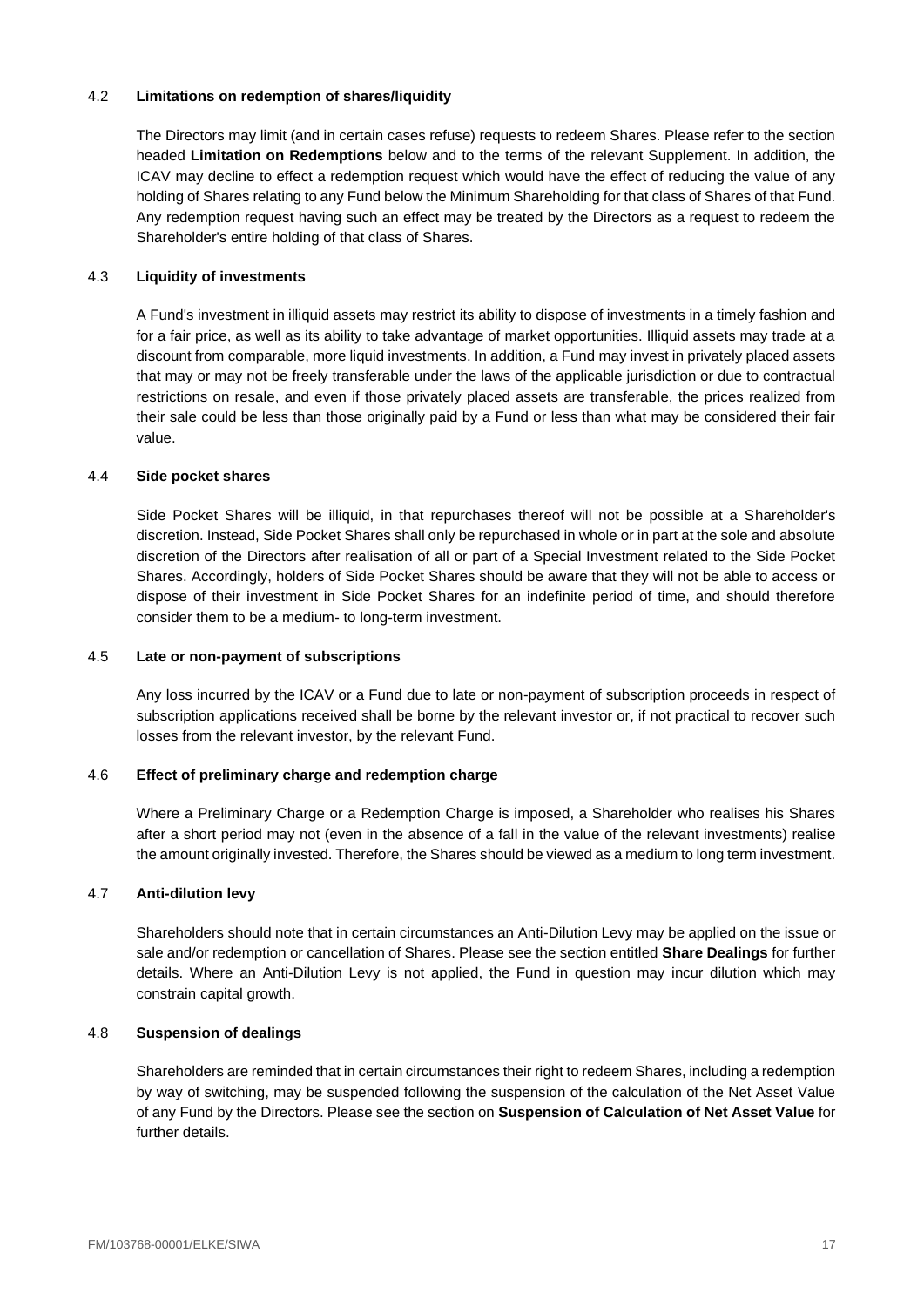### 4.9 **Mandatory redemption risk**

The ICAV may compulsorily redeem all of the Shares of any Fund if the Net Asset Value of the relevant Fund is less than the Minimum Fund Size (if any) specified in the Supplement for the relevant Fund or otherwise notified to Shareholders. The Directors may also compulsorily redeem all of the Shares held by any Shareholder as described in the section entitled **Mandatory Redemptions** and the Instrument of Incorporation.

In addition, the Supplement for a Fund may set out other instances where the Directors may terminate a Fund and the Instrument of Incorporation sets out other instances which entitled the Directors to seek to terminate the ICAV or Fund.

## 4.10 **Withholding tax**

The income and gains of a Fund from its assets may suffer withholding tax which may or may not be reclaimable in the countries where such income and gains arise. If the position changes in the future and either the application of a higher or lower rate results in an additional payment of tax or a repayment to the relevant Fund respectively, the Net Asset Value will not be re-stated and the benefit or the cost will be allocated to the existing Shareholders of the relevant Fund rateably at the time of adjustment. Please see the section on **Taxation** for further details.

# 4.11 **FATCA risk**

FATCA provides that, beginning on July 1, 2014, a 30 per cent withholding tax will be imposed on payments to a foreign financial institution (such as the ICAV) of US source income and from January 1, 2019 on proceeds from the sale of property that could give rise to U.S. source interest or dividends unless the ICAV enters into an agreement with the IRS to disclose the name, address, and taxpayer identification number of certain U.S. Persons for FATCA purposes that own, directly or indirectly, an interest in the Fund, as well as certain other information relating to such interests. Notwithstanding this on 21 December 2012 Ireland signed an intergovernmental agreement with the US to improve international tax compliance and to implement FATCA (the IGA) which dispenses with the requirement for the ICAV to enter into a FATCA agreement directly with the IRS to avoid a withholding on account of FATCA. So long as the ICAV complies with its obligations under the IGA and implementing regulations no withholding should apply to US source income.

The ICAV's ability to satisfy its obligations under the IGA and implementing regulations depends in part on each Shareholder providing the ICAV with any information, including information concerning the direct or indirect owners of such Shareholder (where applicable), that the ICAV determines is necessary to satisfy such obligations.

Each Shareholder may be asked to agree in its Application Form to provide such information, upon request from the ICAV, in order for the ICAV to satisfy its FATCA obligations. If the ICAV fails to satisfy such obligations, or if a Shareholder fails to provide the ICAV with the necessary information, the ICAV may be found to be in significant non-compliance with its FATCA obligations and payments of U.S. source income and payments of proceeds from the sale of property described in the previous paragraph may be subject to a 30 per cent withholding tax. Shareholders are encouraged to consult with their own tax advisers regarding the possible implications of FATCA on their investment in the ICAV.

## 4.12 **Entity classification election risk**

Shareholders should note that the ICAV may choose to make an entity classification election, commonly known as a "check the box" election, to elect its US tax classification with the IRS for particular Funds. While the US Treasury Department has issued proposed guidance allowing each series in a domestic series organization with segregated assets and liabilities to be treated as a separate business entity, it has not issued any guidance on whether foreign series organizations, such as the ICAV, would be permitted to treat each series, such as the Funds, as separate business entities. While the prevalent opinion of advisers is that a check the box election should enable such series organizations like the ICAV to elect flow-through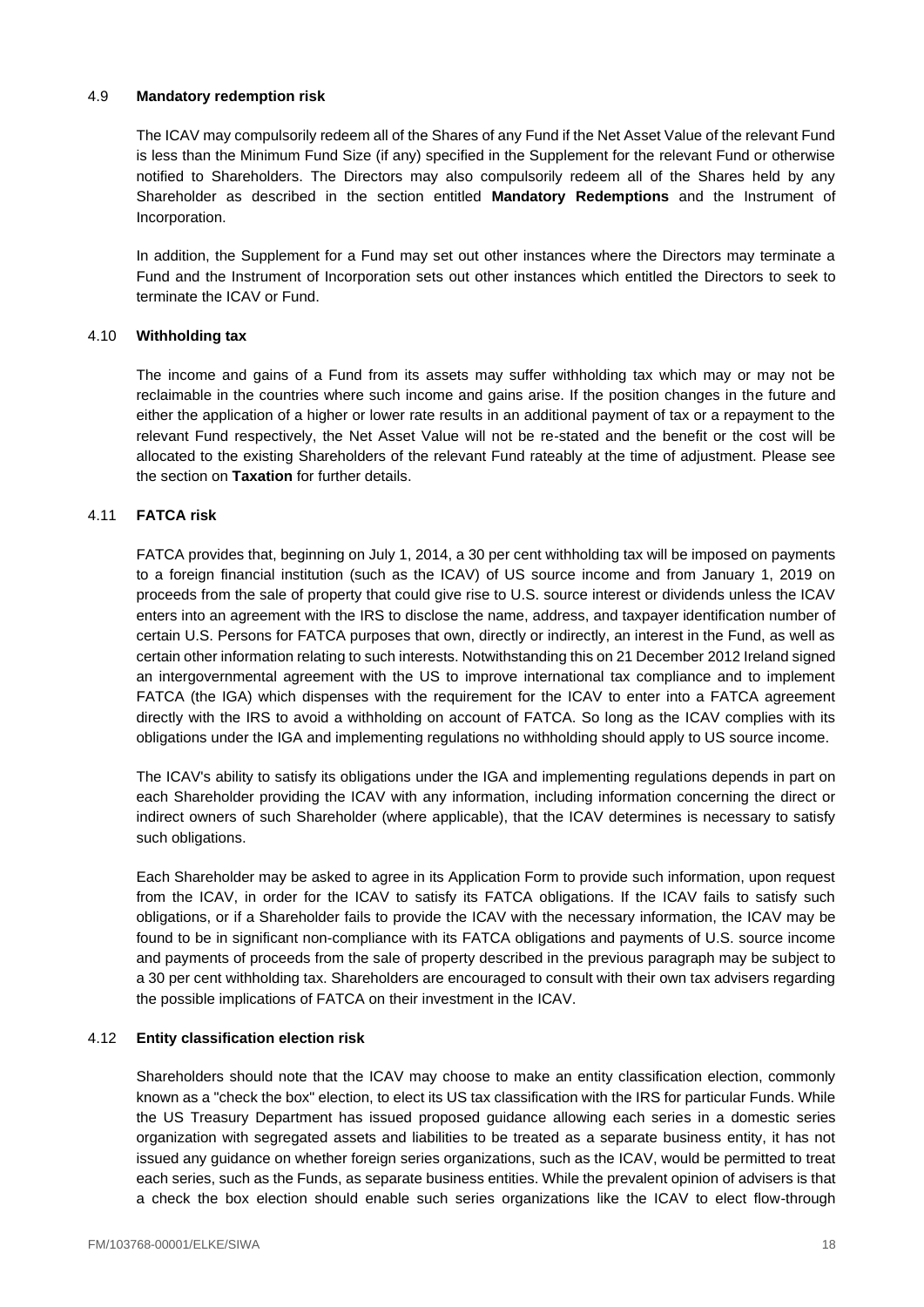treatment for specific series without affecting the tax treatment of other series, in the event that guidance is issued to the contrary, there is a risk that the IRS may apply any rules retroactively. Any new rules may result in any check the box elections made by a Fund not being respected or may be broader or narrower in scope than proposed. Where the ICAV elects to "check the box" for particular funds, it could result in a non-US investor having an obligation to file US tax returns and pay US taxes. Investors should seek their own tax advice on this matter.

# 4.13 **CRS**

Ireland has implemented CRS through sections 891F and 891G of the TCA and the enactment of the Returns of Certain Information by Reporting Financial Institutions Regulations 2015.

The CRS is a global OECD tax information exchange initiative which is aimed at encouraging a coordinated approach to disclosure of income earned by individuals and organisations.

The ICAV is a Reporting Financial Institution for CRS purposes and will be required to comply with the Irish CRS obligations. In order to satisfy its CRS obligations, the ICAV will require its investors to provide certain information in respect of their tax residence and may, in some cases, require information in relation to the tax residence of the beneficial owners of the investor. The ICAV, or a person appointed by the ICAV, will report the information required to Irish Revenue by 30 June in the year following the year of assessment for which a return is due. Irish Revenue will share the appropriate information with the relevant tax authorities in participating jurisdictions.

All prospective investors / shareholders should consult with their own tax advisors regarding the possible CRS implications of an investment in the ICAV.

## 4.14 **Currency risk**

Prospective investors whose assets and liabilities are predominantly in currencies other than the Base Currency of a Fund should take into account the potential risk of loss arising from fluctuations in value between the currency of investment and such other currencies.

## 4.15 **Interest rate risk**

Changes in interest rates may adversely affect the market value of some of the Funds' investments. Declining interest rates may affect the return on available reinvestment opportunities.

In the event of a general rise in interest rates, the value of certain investments that may be contained in the Fund's investment portfolio may fall, reducing the Net Asset Value of a Fund. Fluctuation in rates may affect interest rate spreads in a manner adverse to a Fund. Interest rates are highly sensitive to factors beyond a Fund's control, including, among others, government monetary and tax policies, and domestic and international economic and political conditions.

## 4.16 **Reliance on the investment manager**

The Shareholders will have no right to participate in the management of a Fund or in the control of its business. Accordingly no person should purchase any Shares unless it is willing to entrust all aspects of management of the Fund to the ICAV and, in accordance with the terms of the Investment Management Agreement, all aspects of selection and management of the Fund's investments to the Investment Manager. The Fund's success will depend on, amongst other things, the efforts of the ICAV and the Investment Manager.

The ICAV and the Investment Manager will not have control over the activities of any company or other collective investment scheme invested in by a Fund. Managers of a collective investment scheme may take undesirable tax positions, employ excessive leverage, or otherwise manage the collective investment schemes or allow them to be managed in a way that was not anticipated by the Investment Manager.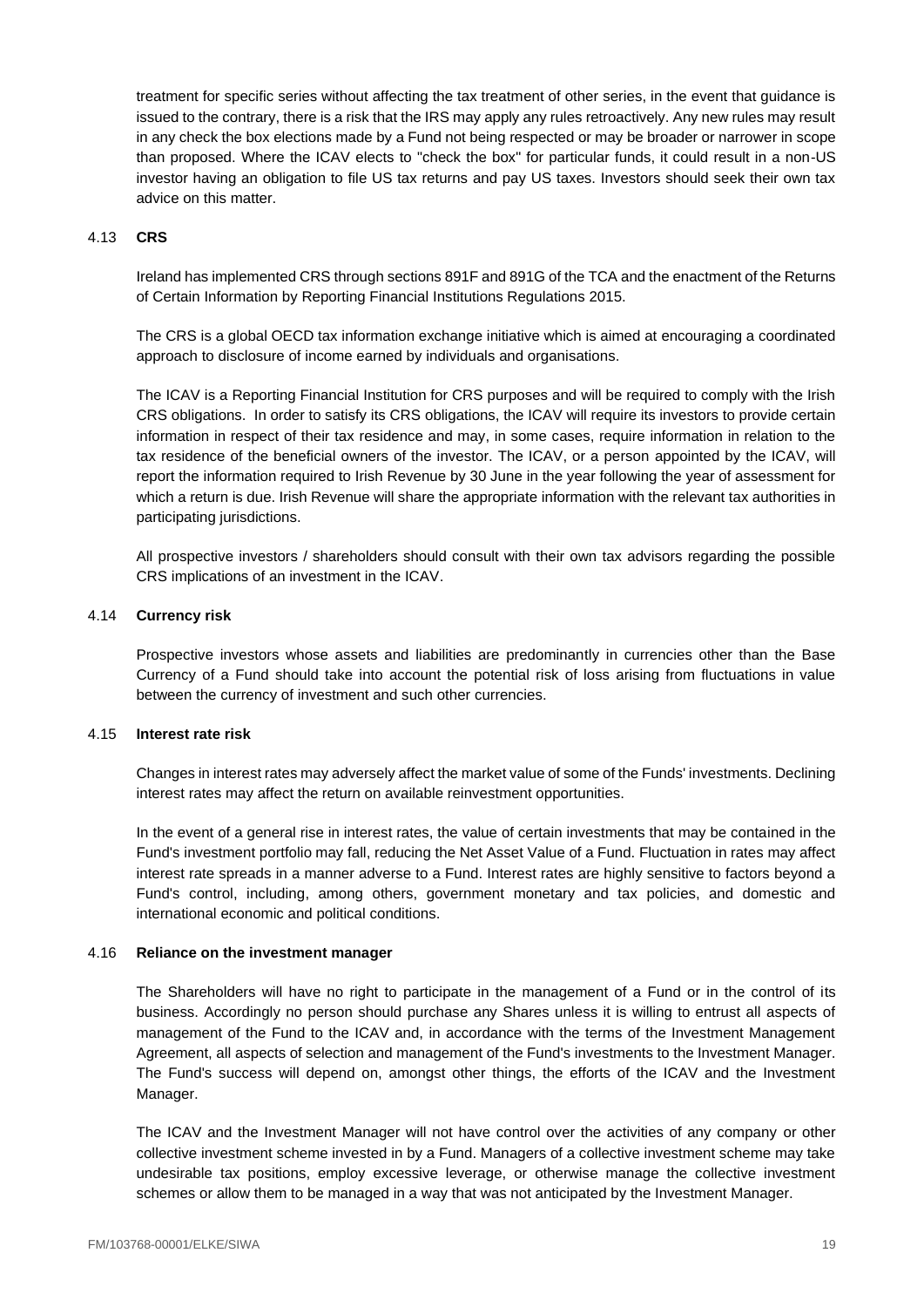## 4.17 **Political and/or legal/regulatory risk**

The value of a Fund's assets may be affected by uncertainties such as international political developments, changes in government policies, taxation, restrictions on foreign investment and currency repatriation, currency fluctuations and other developments in the laws and regulations of the State and/or the countries to which the Fund is exposed through its investments.

## 4.18 **Valuation risk**

Where the AIFM or any Delegate, values investments which are not listed, quoted or dealt in on a stock exchange or other market that is not regulated, there is an inherent conflict of interest between the involvement of the AIFM or such Delegate in determining the valuation price of the ICAV's investments and the AIFM's or such Delegate's other responsibilities. By virtue of the nature of such assets, there is a risk that an incorrect valuation could be made despite best efforts of all relevant parties. The fees of the AIFM or such Delegate may increase as the Net Asset Value of each Fund increases.

# 4.19 **Segregated liability risk**

While the provisions of the ICAV Act provide for segregated liability between Funds, these provisions have yet to be tested in foreign courts, in particular, in satisfying local creditors' claims. Accordingly, it is not free from doubt that the assets of any Fund of the ICAV may not be exposed to the liabilities of other Funds of the ICAV. At the date of this Prospectus, the Directors are not aware of any existing or contingent liability of any Fund of the ICAV that is likely to be the subject of a claim against another Fund.

# 4.20 **Concentration risk**

There are no limits on the Investment Manager's investment discretion, subject to the Investment Policies and Investment Restrictions applicable to each Fund. At any given time a Fund's assets may become highly concentrated within a particular region, country, company, industry, asset category, trading style or financial or economic market. In that event, the Fund's portfolio will be more susceptible to fluctuations in value resulting from adverse economic conditions affecting the performance of that particular company, industry, asset category, trading style or economic market, than a less concentrated portfolio would be. As a result, that Fund's investment portfolio could become concentrated and its aggregate return may be volatile and may be affected substantially by the performance of only one or a few holdings and, consequently, could have an adverse impact on a Fund's financial conditions and its ability to pay distributions. The Investment Manager is not obligated to hedge its positions.

## 4.21 **Derivatives risk**

Derivatives are financial instruments that have a value which depends upon, or is derived from, the value of something else, such as one or more underlying securities, pools of securities, options, futures, indices or currencies. Gains or losses involving derivative instruments may be substantial, because a relatively small price movement in the underlying security(ies), instrument, currency or index may result in a substantial gain or loss for the relevant Fund. Derivative instruments in which a Fund invests may expose such Fund to additional risks, including counterparty credit risk, leverage risk, hedging risk, correlation risk, and liquidity risk.

Liquidity risk is the risk that the derivative instrument may be difficult or impossible to sell or terminate, which may cause the Fund to be in a position to do something the Investment Manager would not otherwise choose, including accepting a lower price for the derivative instrument, selling other investments or foregoing another, more appealing investment opportunity.

Hedging risk is the risk that derivative instruments used to hedge against an opposite position may offset losses, but they may also offset gains.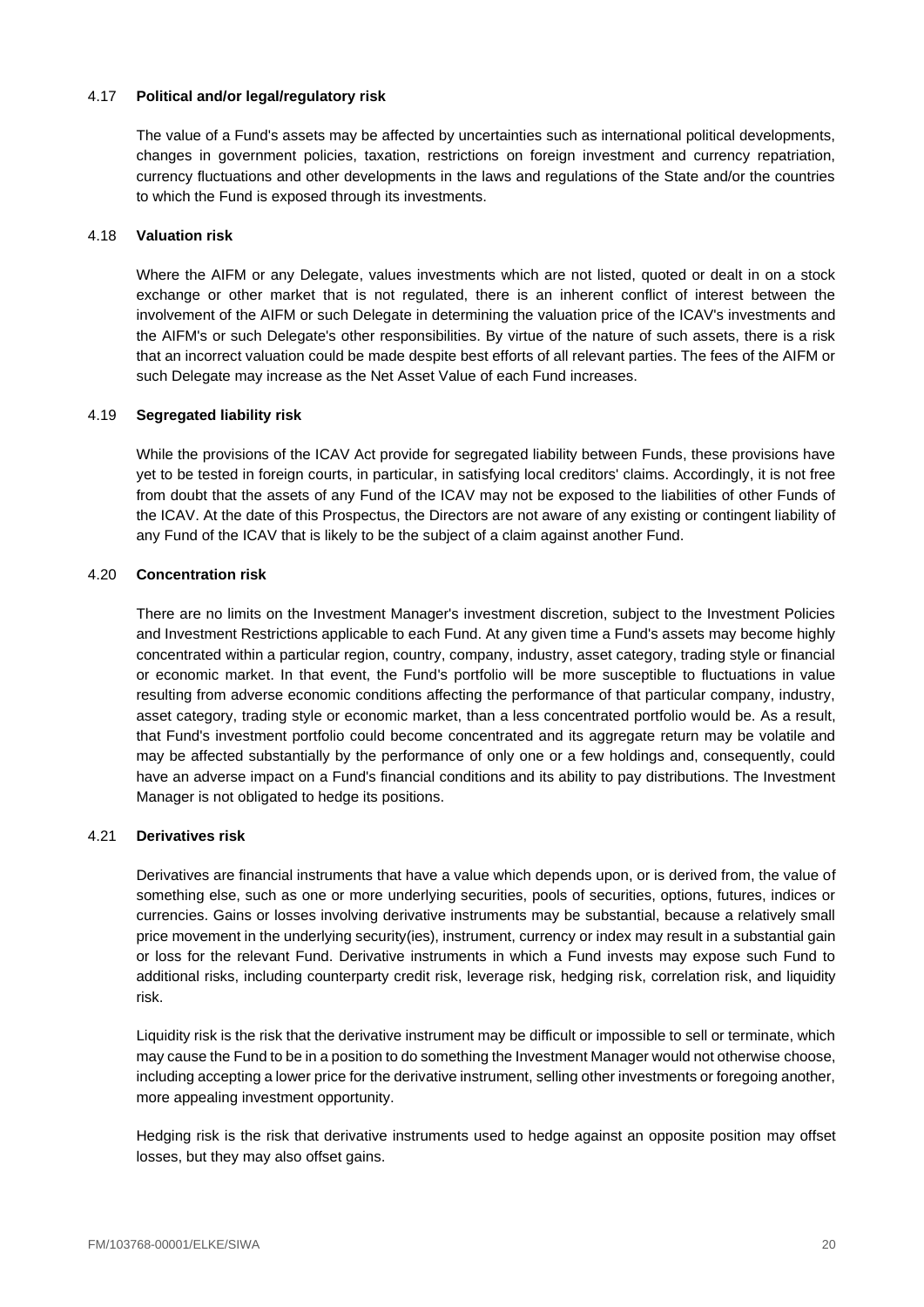Correlation risk is related to hedging risk and is the risk that there may be an incomplete correlation between the hedge and the opposite position, which may result in increased or unanticipated losses.

Counterparty credit risk is the risk of default by the counterparty in many forms of derivative contracts. Investors should note that offsetting counterparty risk is not always possible, for example, because of temporary liquidity issues or longer term systemic reasons.

### 4.22 **Availability of suitable investment opportunities**

Each Fund will compete with other potential investors to acquire assets. Certain of a Fund's competitors may have greater financial and other resources and may have better access to suitable investment opportunities. There can be no assurance that the Investment Manager will be able to locate and complete investments which satisfy a particular Fund's rate of return objectives or that a Fund will be able to invest fully its committed capital. If no suitable investments can be made then cash will be held by such Fund and this will reduce returns to Shareholders. Whether or not suitable investment opportunities are available to a Fund, Shareholders will bear the cost of management fees and other Fund expenses.

In the event that a Fund is terminated or the ICAV is wound up, and to the extent that the assets may be realised, any such realisation may not be at full market value and will be subject to deductions for any expenses for the termination of such Fund or the liquidation of the ICAV.

### 4.23 **Reliance and conflict of interest risk**

The Directors have determined the investment policies of each Fund and will rely on the AIFM and other service providers of the Fund for their implementation. The bankruptcy or liquidation of the AIFM, any Delegate or service provider, an External Valuer, the Investment Manager, the Administrator or the Depositary may have an adverse impact on the Net Asset Value of a Fund. Furthermore any bankruptcy or liquidation of the AIFM or any other service provider described may have an adverse impact on the ability of a Fund to realise its investment objective. Please also refer to the section headed **Conflict of Interest** for further information.

### 4.24 **Limited recourse**

A Shareholder will solely be entitled to look to the assets of the relevant Fund in respect of all payments in respect of its Shares. If the realised net assets of the relevant Fund are insufficient to pay any amounts payable in respect of the Shares, the Shareholder will have no further right of payment in respect of such Shares nor any claim against or recourse to any of the assets of any other Fund or any other asset of the ICAV.

Additional risk factors (if any) in respect of each Fund are set out in the Supplement for the relevant Fund.

## 4.25 **Lack of operating history**

The ICAV and the Funds have limited operating history upon which prospective investors may evaluate their performance.

## 4.26 **Possible effects of substantial redemptions or withdrawals**

Redemptions or withdrawals from a Fund could require that Fund to liquidate its positions more rapidly than otherwise desirable, which could adversely affect that Fund's net asset value. Illiquidity in certain securities could make it difficult for a Fund to liquidate positions on favourable terms, which may affect that Fund's net asset value. Although a Fund may suspend redemptions or withdrawals in the manner described under the section entitled **Suspension of Calculation of Net Asset Value** in order to minimize this risk, it might not always do so, nor would use of this provision eliminate such value or liquidity risks.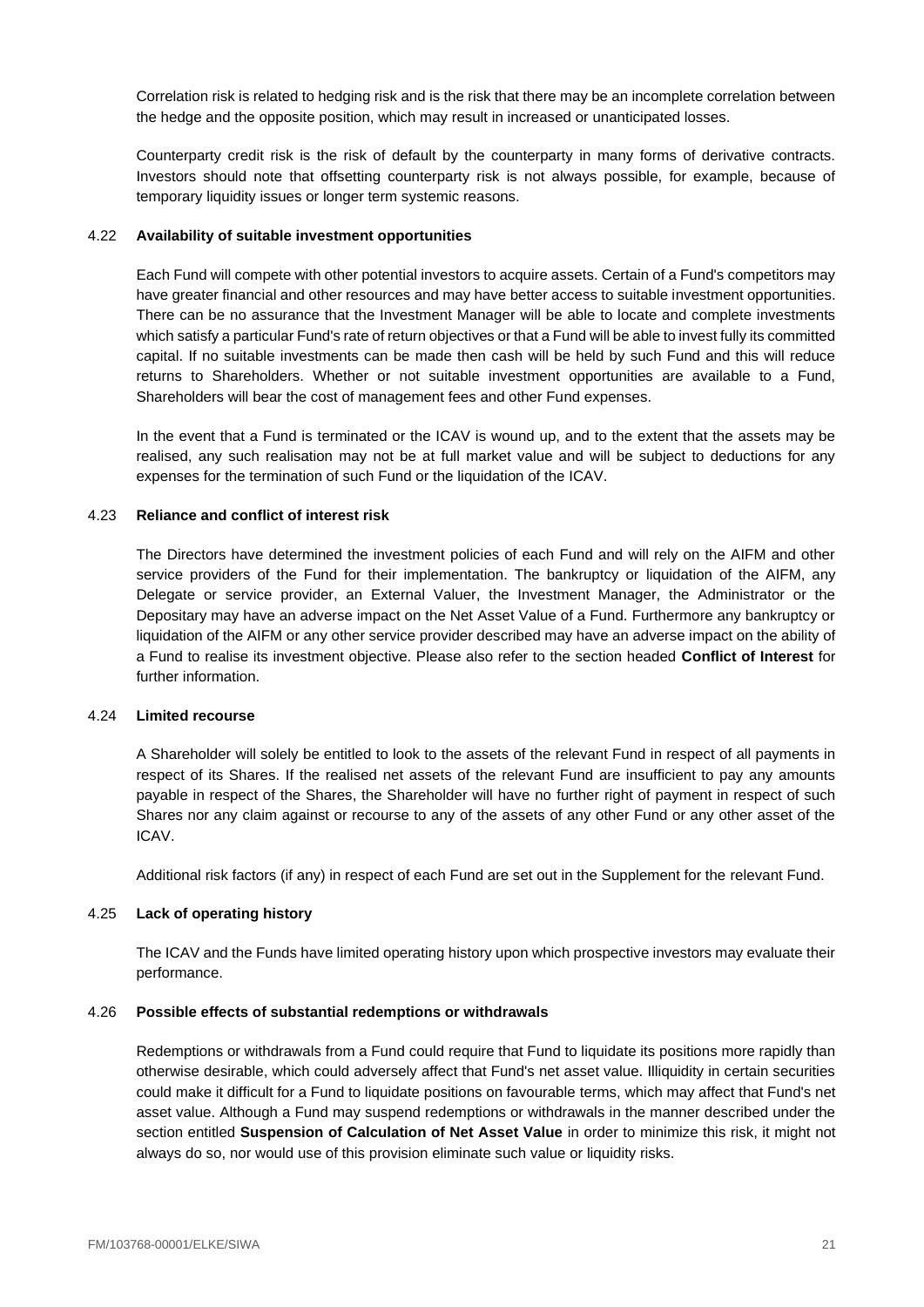# 4.27 **Portfolio valuation**

Because of overall size, concentration in particular markets and maturities of positions held by the Fund, the value at which its investments can be liquidated may differ, sometimes significantly, from the interim valuations arrived at using the methodology described in the section in the Prospectus headed **Net Asset Value**. In addition, the timing of liquidations may also affect the values obtained on liquidation. Securities to be held by the Fund may routinely trade with bid-ask spreads that may be significant. At times, third-party pricing information may not be available for certain positions held by the Fund. In addition, the Fund may hold loans or privately placed securities for which no public market exists. The Administrator is entitled to rely, without independent investigation, upon pricing information and valuations furnished to it by third parties or the AIFM, including pricing services and the External Valuer.

## 4.28 **Counterparty risk**

The ICAV on behalf of a Fund may enter into over-the-counter transactions, which will expose the Fund to the credit of its counterparties and their ability to satisfy the terms of such contracts. For example, the ICAV on behalf of the Fund may enter into repurchase agreements, forward contracts, options and swap arrangements or other derivative techniques, each of which expose the Fund to the risk that the counterparty may default on its obligations to perform under the relevant contract or become insolvent. If such a default were to occur the Funds would, however, have contractual remedies pursuant to the relevant contract. Investors should be aware that such remedies may be subject to bankruptcy and insolvency laws which could affect a Fund's rights as a creditor. In the event of a bankruptcy or insolvency of a counterparty, the Fund could experience delays in liquidating the position and significant losses, including declines in the value of its investment during the period in which the ICAV or AIFM seeks to enforce its rights, inability to realise any gains on its investment during such period and fees and expenses incurred in enforcing its rights. There is also a possibility that the above agreements and derivative techniques are terminated due, for instance, to bankruptcy, supervening illegality or change in the tax or accounting laws relative to those at the time the agreement was originated.

## 4.29 **Repurchase agreements**

The value of the security purchased may be more or less than the price at which the counterparty has agreed to purchase the security. If the other party to a repurchase agreement should default, the Fund might suffer a delay or loss to the extent that the proceeds from the sale of the underlying securities and other collateral held by the Fund in connection with the repurchase agreement are less than the repurchase price. In addition, in the event of bankruptcy or similar proceedings of the other party to the repurchase agreement or its failure to repurchase the securities as agreed, the Fund could suffer losses, including loss of interest on or principal of the security and costs associated with delay and enforcement of the repurchase agreement.

## 4.30 **Reverse repurchase agreements**

Reverse repurchase transactions involve risks in that (a) in the event of the failure of the counterparty with which cash of a Fund has been placed there is the risk that collateral received may realise less than the cash placed out, whether because of inaccurate pricing of the collateral, adverse market movements, a deterioration in the credit rating of issuers of the collateral, or the illiquidity of the market in which the collateral is traded; and that (b) (i) locking cash in transactions of excessive size or duration, (ii) delays in recovering cash placed out, or (iii) difficulty in realising collateral may restrict the ability of the Fund to meet redemption requests, security purchases or, more generally, reinvestment.

## 4.31 **Stock-lending risk**

As with any extensions of credit, there are risks of delay and recovery. Should the borrower of securities fail financially or default in any of its obligations under any securities lending transaction, the collateral provided in connection with such transaction will be called upon. However, a Fund could experience delays and costs in recovering the securities loaned or in gaining access to the collateral. The collateral will typically be maintained at a value of at least equal to the market value of any securities loaned. However in the event of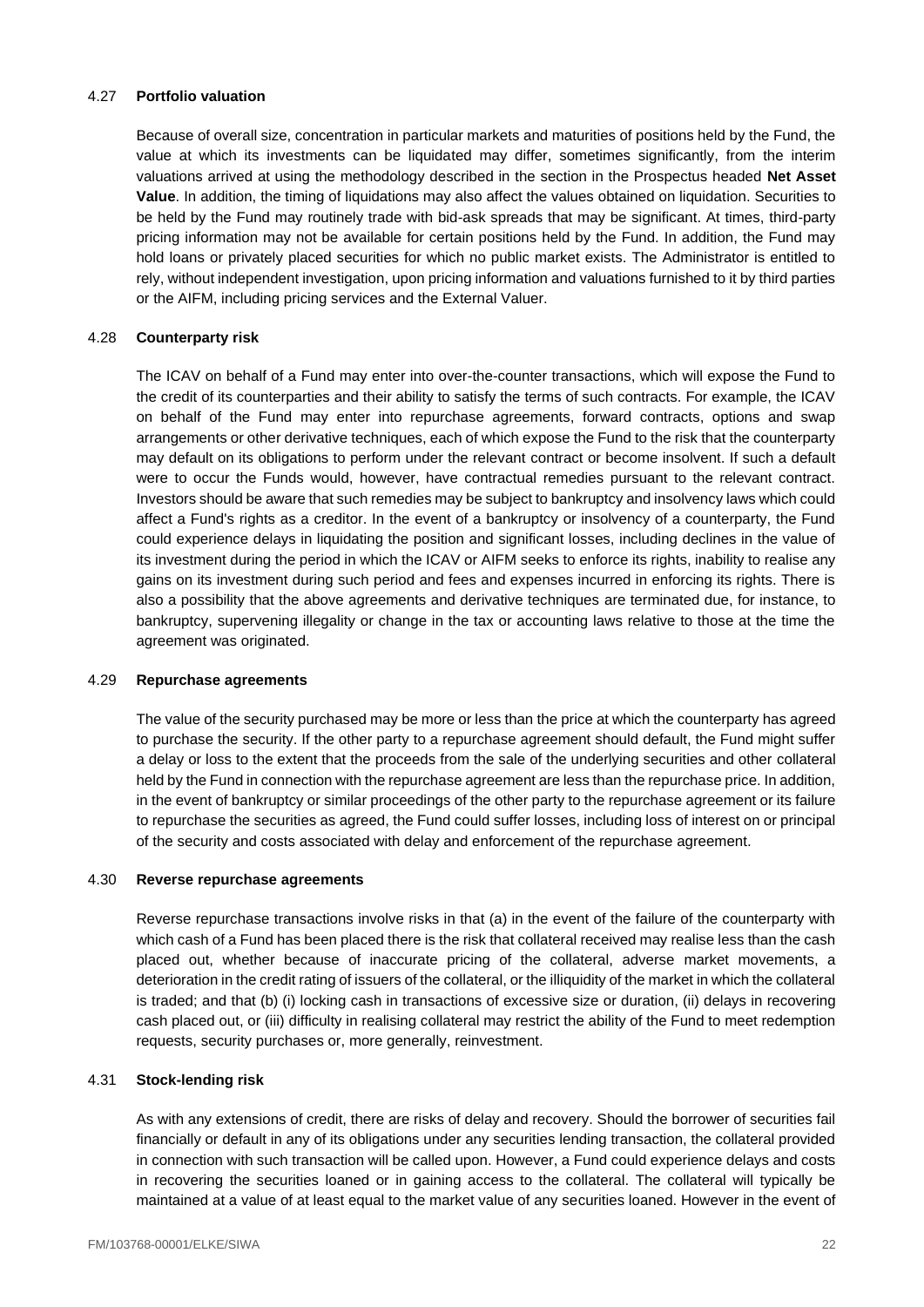a sudden market movement there is a risk that the value of the collateral may fall below the value of the securities transferred.

## 4.32 **Collateral risk**

Cash received as collateral may be invested in other eligible securities. Investing this cash subjects that investment, as well as the securities loaned, to market appreciation or depreciation and the risks associated with such investments, such as failure or default of the issuer of the relevant security.

## 4.33 **Custody and settlement risk**

As a Fund may invest in markets where custodial and/or settlement systems are not fully developed, the assets of the Funds which are traded in such markets and which have been entrusted to sub-custodians, in circumstances where the use of such sub-custodians is necessary, may be exposed to risks. Such risks include (i) a non-true delivery versus payment settlement, (ii) a physical market, and as a consequence the circulation of forged securities, (iii) poor information in regards to corporate actions, (iv) registration process that impacts the availability of the securities, (v) lack of appropriate legal/fiscal infrastructure advices, and (vi) lack of compensation/risk fund with the relevant central depositary. Furthermore, even when a Fund settles trades with counterparties on a delivery-versus-payment basis, it may still be exposed to credit risk to parties with whom it trades.

# 4.34 **Use of umbrella cash subscription and redemption account risk**

Subscription monies received in respect of a Fund in advance of the issue of Shares will be held in the Umbrella Cash Subscription and Redemption Account in the name of the ICAV and will be treated as an asset of the relevant Fund. Investors will be unsecured creditors of the relevant Fund with respect to the amount subscribed and held by the ICAV until Shares are issued on the Dealing Day. As such, investors will not benefit from any appreciation in the NAV of the relevant Fund or any other Shareholder rights (including dividend entitlement) until such time as Shares are issued on the relevant Dealing Day. In the event of an insolvency of the Fund or the ICAV, there is no guarantee that the Fund or ICAV will have sufficient funds to pay unsecured creditors in full.

Payment of redemption proceeds and dividends in respect of a particular Fund is subject to receipt by the Administrator of original subscription documents and compliance with all anti-money laundering procedures. Notwithstanding this, redeeming Shareholders will cease to be Shareholders, with regard to the redeemed Shares, and will be unsecured creditors of the particular Fund, from the relevant Dealing Day. Pending redemptions and distributions, including blocked redemptions or distributions, will, pending payment to the relevant Shareholder, be held in the Umbrella Cash Subscription and Redemption Account in the name of the ICAV. Redeeming Shareholders and Shareholders entitled to such distributions will be unsecured creditors of the relevant Fund, and will not benefit from any appreciation in the NAV of the Fund or any other Holder rights (including further dividend entitlement), with respect to the redemption or distribution amount held in the Umbrella Cash Subscription and Redemption Account. In the event of an insolvency of the relevant Fund or the ICAV, there is no guarantee that the Fund or the ICAV will have sufficient funds to pay unsecured creditors in full. Redeeming Shareholders and Shareholders entitled to distributions should ensure that any outstanding documentation and information is provided to the Administrator promptly. Failure to do so is at such Shareholder's own risk.

In the event of the insolvency of another Fund of the ICAV (the **Insolvent Fund**), recovery of any amounts held in the Umbrella Cash Subscription and Redemption Account to which another Fund is entitled (the **Entitled Fund**), but which may have transferred to the Insolvent Fund as a result of the operation of the Umbrella Cash Subscription and Redemption Account, will be subject to the principles of Irish insolvency law and the terms of the operational procedures for the Umbrella Cash Subscription and Redemption Account. There may be delays in effecting and / or disputes as to the recovery of such amounts, and the Insolvent Fund may have insufficient funds to repay amounts due to the Entitled Fund.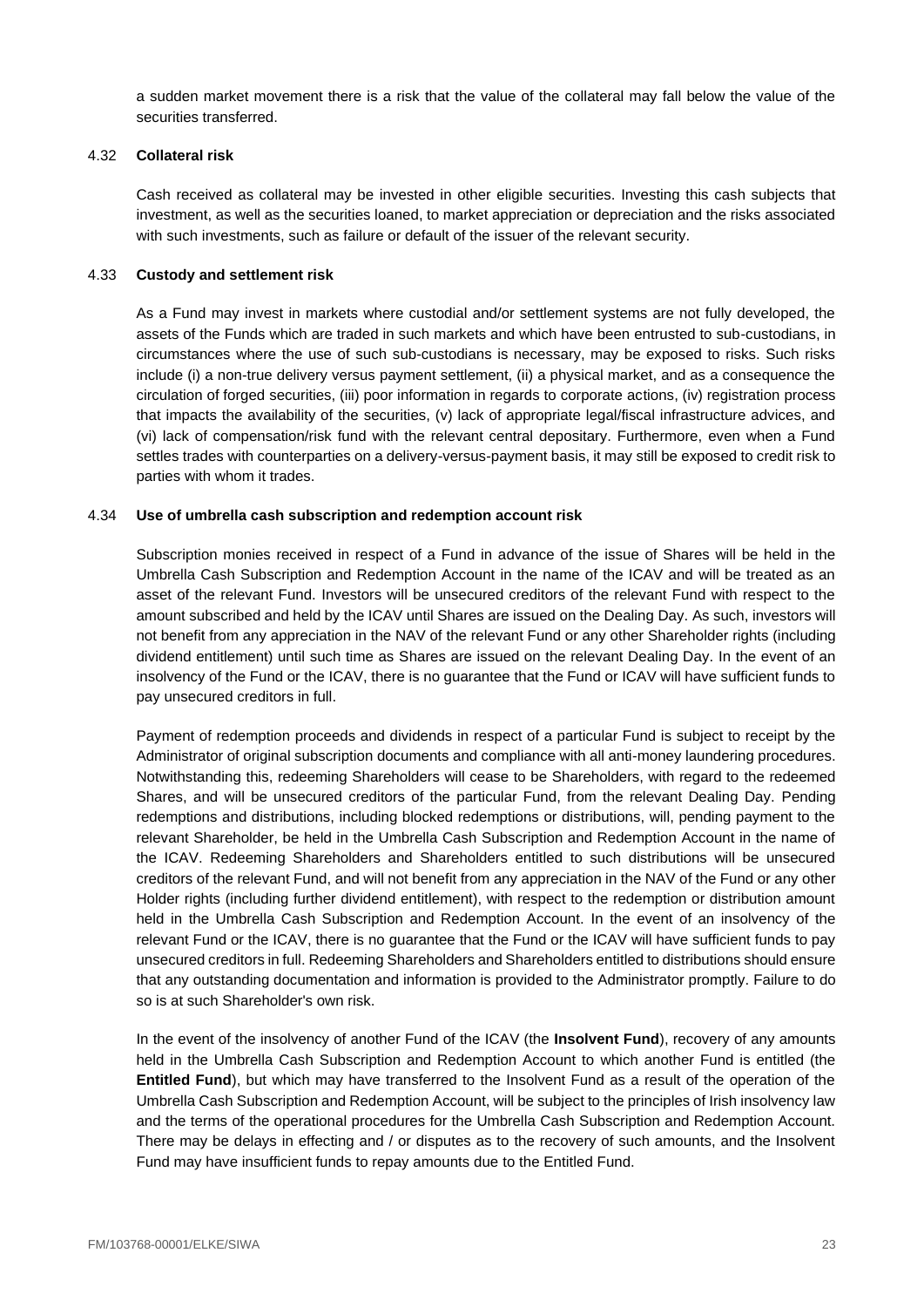## 4.35 **Legal risk**

Simmons & Simmons serves as legal counsel, solely as to Irish legal matters to the ICAV acting in respect of the ICAV in connection with the organisation of each Fund and the preparation of the Prospectus and Supplements. Simmons & Simmons may continue to advise the Investment Manager and the ICAV in matters relating to operation of the ICAV and the Funds – including, without limitation, on matters relating to its fiduciary obligations – on an on-going basis. Simmons & Simmons does not represent and has not represented the prospective investors in the course of the organisation of the ICAV or the Funds, the negotiation of its business terms, the offering of Shares or in respect of its on-going representation. Simmons & Simmons has no responsibility, duty or liability to any investor or prospective investor in any Fund.

Simmons & Simmons engagement by the ICAV in respect of the ICAV is limited to the specific matters as to which it is consulted by the ICAV and, therefore, there may exist facts or circumstances which could have a bearing on the ICAV's or a Fund's (or a service provider's) financial condition or operations with respect to which Simmons & Simmons have not been consulted and for which Simmons & Simmons expressly disclaims any responsibility.

## 4.36 **Equity risk**

A Fund may hold equity and equity like interests in entities. Equity is subordinate to all other claims into an underlying investment and therefore can experience a low or zero recovery in the event of an insolvency or winding up of the underlying business or entity.

As with other investments that a Fund makes, the value of equity securities held by a Fund will generally be adversely affected by actual or perceived negative events relating to the issuer of such securities, the industry or geographic areas in which such issuer operates or the financial markets generally. However, equity securities are typically even more susceptible to such events given their subordinate position in the issuer's capital structure. As such, equity securities generally have greater price volatility than fixed income securities, and the market price of equity securities owned by a Fund is more susceptible to moving up or down in a rapid or unpredictable manner.

## 4.37 **Inflation risk**

A Fund may invest up to 100% of its net assets in one or more securities or cash. In the event that inflation rises significantly over the medium to long term the nominal value of a Fund's assets may decrease and inflation may diminish the real value of the Fund's investments over time.

## 4.38 **Macroeconomic risk**

In the event of a change in inflation, price levels, rate of growth, national income, gross domestic product and changes in unemployment or other macroeconomic conditions, the value of certain investments that may be contained in the Fund's investment portfolio may fall, reducing the Net Asset Value of a Fund.

## 4.39 **Brexit risk**

The United Kingdom's referendum held on 23 June 2016 resulted in a majority voting in favour of the United Kingdom (UK) leaving the EU. As of now the UK is still a part of the EU notwithstanding that vote. The UK parliament has decided to formally start the process to leave the EU and this process is likely to take at least two years. There is no certainty as to when this exit process will formally commence. The UK will continue to be a member of the EU until the end of this exit process.

Ireland will remain a member of the EU and the ICAV and the Funds will remain EU regulated AIFs.

However, the ICAV and the Funds may be negatively impacted by changes in law and tax treatment resulting from the UK's departure from the EU particularly as regards any UK situate investments held by the Fund in question and the fact that the AIFM may no longer have a right to market and sell shares in the Funds on a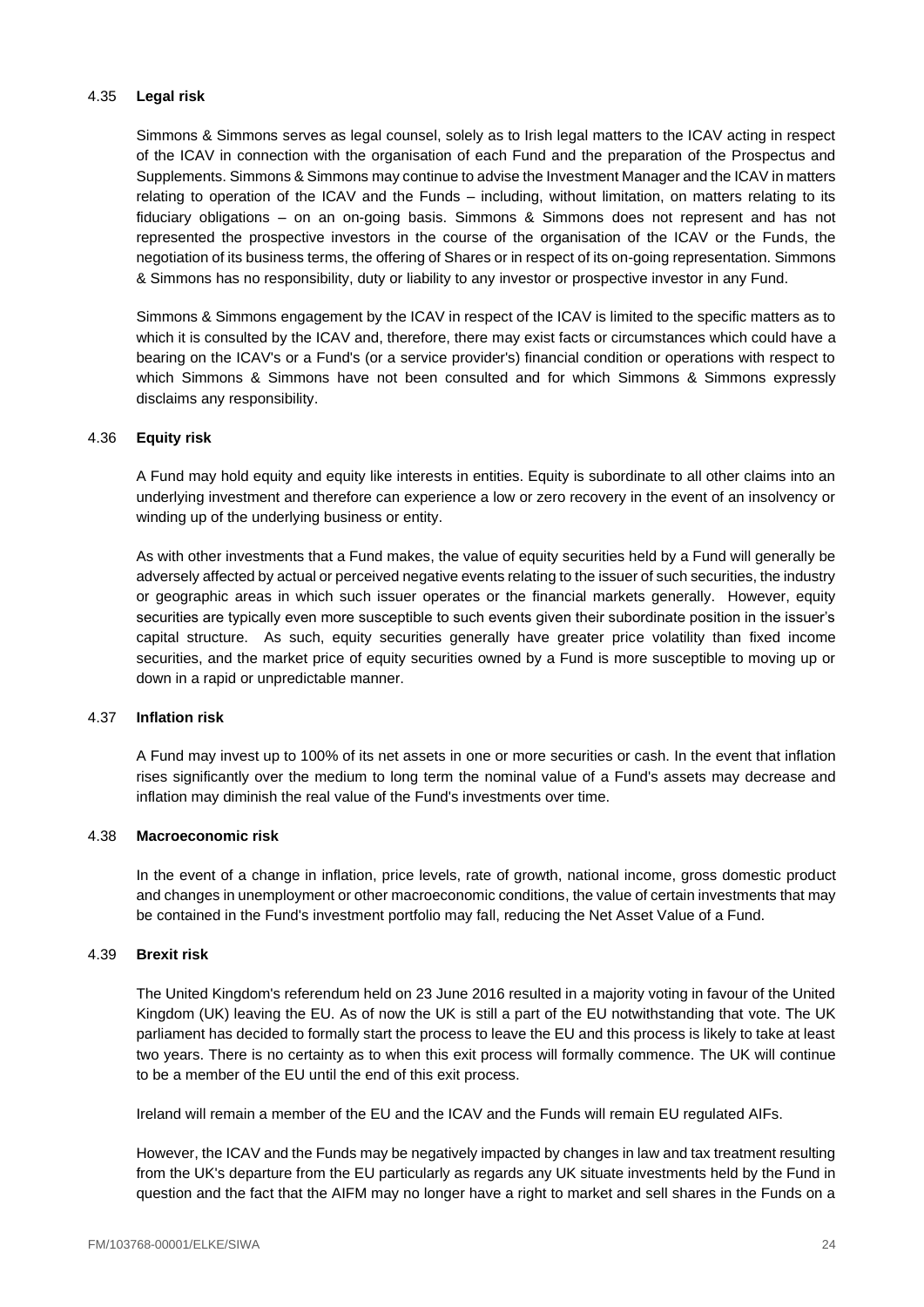passported basis, following the UK's exit from the EU. In addition, UK domiciled investors in the Funds may be impacted by changes in law, particularly as regards UK taxation of their investment in a Fund, resulting from the UK's departure from the EU. This will all be dependent on the terms of the UK's exit, which are to be negotiated by the UK and the rest of the EU, and UK law following such an exit.

There is likely to be a degree of continued market uncertainty regarding this exit process which may also negatively impact the value of investments held by the Funds.

### <span id="page-25-0"></span>5 **MANAGEMENT OF THE ICAV**

### 5.1 **Directors of the ICAV**

For the purposes of this Prospectus, the address of all of the Directors is the registered office of the ICAV.

## 5.2 **The ICAV**

### **Peadar De Barra**

Mr. De Barra is an executive director and chief operating officer of KB Associates' AIFMD and UCITS authorised management company, KBA Consulting Management Limited. He has particular expertise in advising asset managers on the establishment and on-going operations of investment funds assisting them address regulatory and operational requirements associated with UCITS and AIFMD and in the operations of both UCITS and AIFMD complaint management companies. Since joining KB Associates in 2008, Mr. De Barra also provides project management services to asset managers of UCITS and AIFMD complaint funds including assistance with the selection of service providers, advising clients on a range of fund restructuring and termination issues with particular focus on the valuation of illiquid assets and the liquidation of investment structures. In addition, Mr. De Barra also acts as a director to a number of investment funds, investment managers and management companies. Prior to joining KB Associates, Mr. De Barra was Vice-President at Citi Fund Services (Ireland) Ltd (formerly BISYS), where he was responsible for the Financial Administration team (2003 to 2007). Prior to this Mr. De Barra was an accountant and auditor with PricewaterhouseCoopers (1998 to 2002) and was an assistant manager at AIB/BNY Fund Management (Ireland) Ltd. Mr. De Barra holds a Bachelor of Commerce Degree from University College Galway and is a Fellow of the Institute of Chartered Accountants in Ireland.

## **Shane Coman**

Mr. Coman is a founding partner of Nexus Governance Limited which is focused on providing governance advisory services to clients in the international funds industry. Mr. Coman has gained extensive experience as a Senior Operations Executive (European lead) in fund accounting and administration operations at both JP Morgan and BNY Mellon. Mr. Coman is an experienced board director with proficiency in corporate governance inclusive of chairing and participating in governance committees. Mr. Coman currently acts as an independent director for Irish domiciled funds, management companies, and special purpose vehicles. Mr. Coman holds an MBA from the University of Melbourne & a BSc Finance from University College Cork and is a member of Irish Fund Directors Association.

## **Danny Dolan**

Mr. Dolan is managing director of China Post Global (UK) Limited, having joined the company in February 2016. He is responsible for all aspects of the company's business, including investment management, business development and fund structuring. Previously, he was Managing Director of RBS' structured funds team from 2010 until early 2016. Prior to RBS, Mr. Dolan was an Executive Director at Nomura, originating and managing structured funds for a variety of global markets. This followed several years of structuring equity and fund derivatives for Nomura's institutional and retail businesses in Europe and Asia. Before this, Mr. Dolan worked at Merrill Lynch in Frankfurt, London and Dublin in structuring and sales roles. Mr. Dolan holds a Bachelors degree in International Commerce and German from University College, Dublin.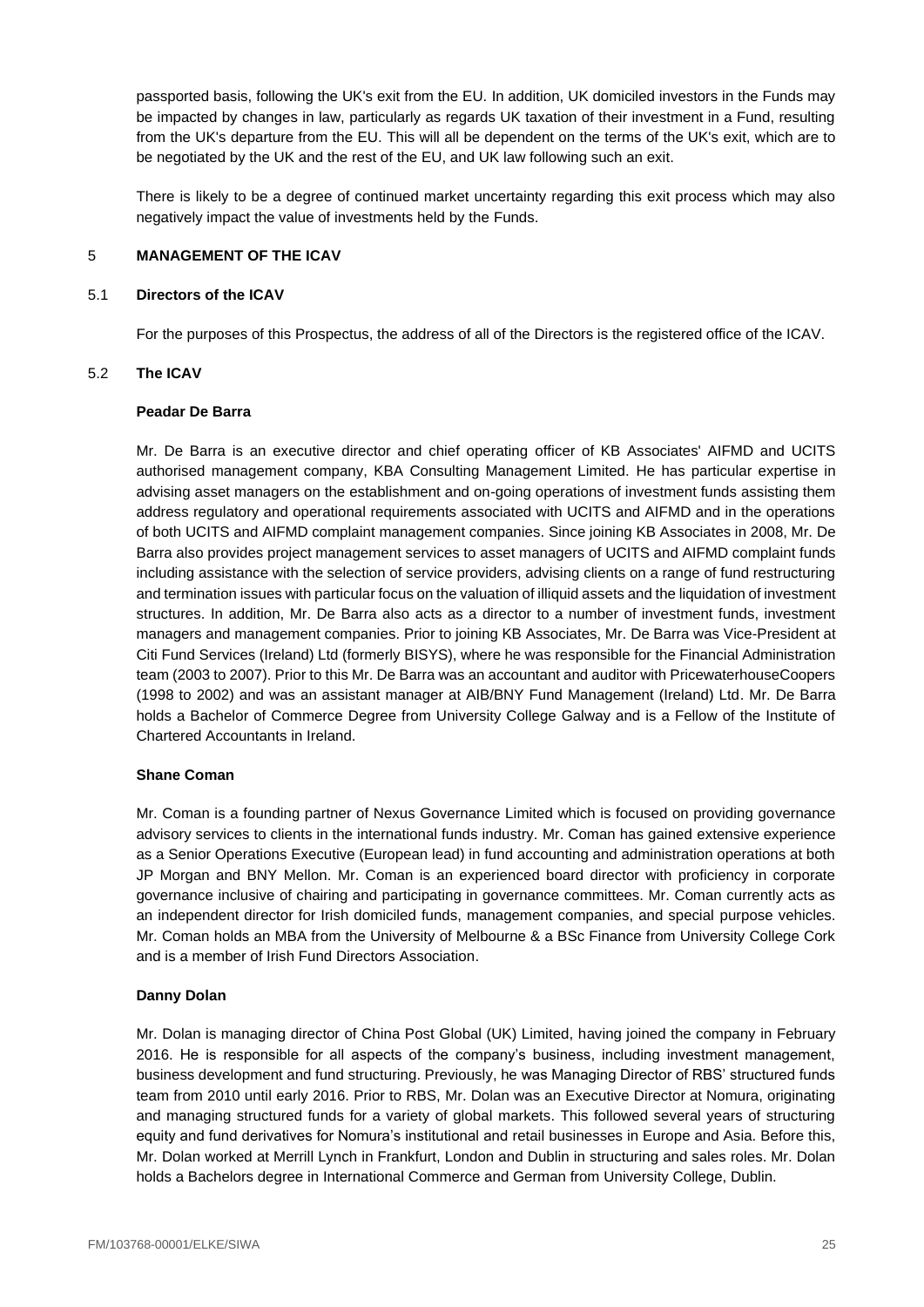## **Chris Satterfield**

Mr. Satterfield is chief executive officer of China Post & Capital Global Asset Management Limited in Hong Kong, having joined the company in September 2015. He is responsible for all aspects of the company's business, including business development, fund structuring and investment management. Mr. Satterfield is also a member of the board of directors of China Post (UK) Limited and of Ramsey Quantitative Systems, Inc., a US-headquartered hedge fund manager and sponsor registered with the SEC, CFTC and NFA. Previously, Mr. Satterfield was president of Ramsey Quantitative Systems, Inc, having worked for the company from September 1999 to August 2015 in several roles including head of trading and chief operating officer. Mr. Satterfield holds a Bachelor of Science degree from the United States Naval Academy.

The ICAV has delegated the day to day investment management and administration and custody of all the assets of the ICAV to the AIFM, the Administrator and the Depositary respectively.

### 5.3 **AIFM**

The ICAV has appointed FundRock Management Company S.A. as alternative investment fund manager to the ICAV responsible for the management of the assets of the ICAV and each Fund pursuant to the AIFM Agreement.

The AIFM is a company incorporated in Luxembourg in the form of a limited company governed by Luxembourg law, having its registered office at 33, rue de Gasperich, L-5826, Hesperange, Grand Duchy of Luxembourg. The AIFM was incorporated on 10 November 2004 for an indefinite period and its fully paid-up share capital is set at EUR 10 million. The AIFM acts as alternative investment fund manager to alternative investment funds.

The AIFM is authorised and regulated by the CSSF and is required to comply with the laws of Luxembourg, including Chapter 15 of the Luxembourg law of 17 December 2010 on undertakings for collective investment, as amended and the Luxembourg law of 12 July 2013 on alternative investment fund managers, including the AIFM's organisation, delegation arrangements, risk management procedures, and reporting requirements.

Under the terms of the AIFM Agreement, the AIFM has responsibility for the investment management and risk management of the ICAV with power to delegate such functions subject to the overall supervision and control of the Directors.

The AIFM has delegated the discretionary investment management functions in respect of the assets of the each Fund to the Investment Manager in accordance with the requirements of the Irish AIFM Regulations. Where an Investment Manager is appointed but not paid directly out of the assets of the relevant Fund, disclosure of such entity will be provided to the Shareholders on request and details thereof will be disclosed in the ICAV's periodic reports. Where an Investment Manager is appointed and paid directly out of the assets of a Fund, this will be set out in the Supplement for the relevant Fund.

The AIFM holds professional indemnity insurance against liability arising from professional negligence which is appropriate to cover potential professional liability risk resulting from the activities of the AIFM pursuant to AIFMD.

## *Remuneration Policy*

The AIFM is subject to remuneration policies, procedures and practices (together, the **Remuneration Policy**). The Remuneration Policy complies with AIFMD regarding remuneration and is designed to ensure that the AIFM's remuneration practices, for those staff in scope of the applicable rules: (i) are consistent with and promote sound and effective risk management; (ii) do not encourage risk taking and are consistent with the risk profiles, prospectus or articles of association of the ICAV and its Funds; (iii) do not impair the AIFM's compliance with its duty to act in the best interests of those Funds; and (iv) include fixed components of remuneration. When applying the Remuneration Policy, the AIFM will comply with AIFMD in a way, and to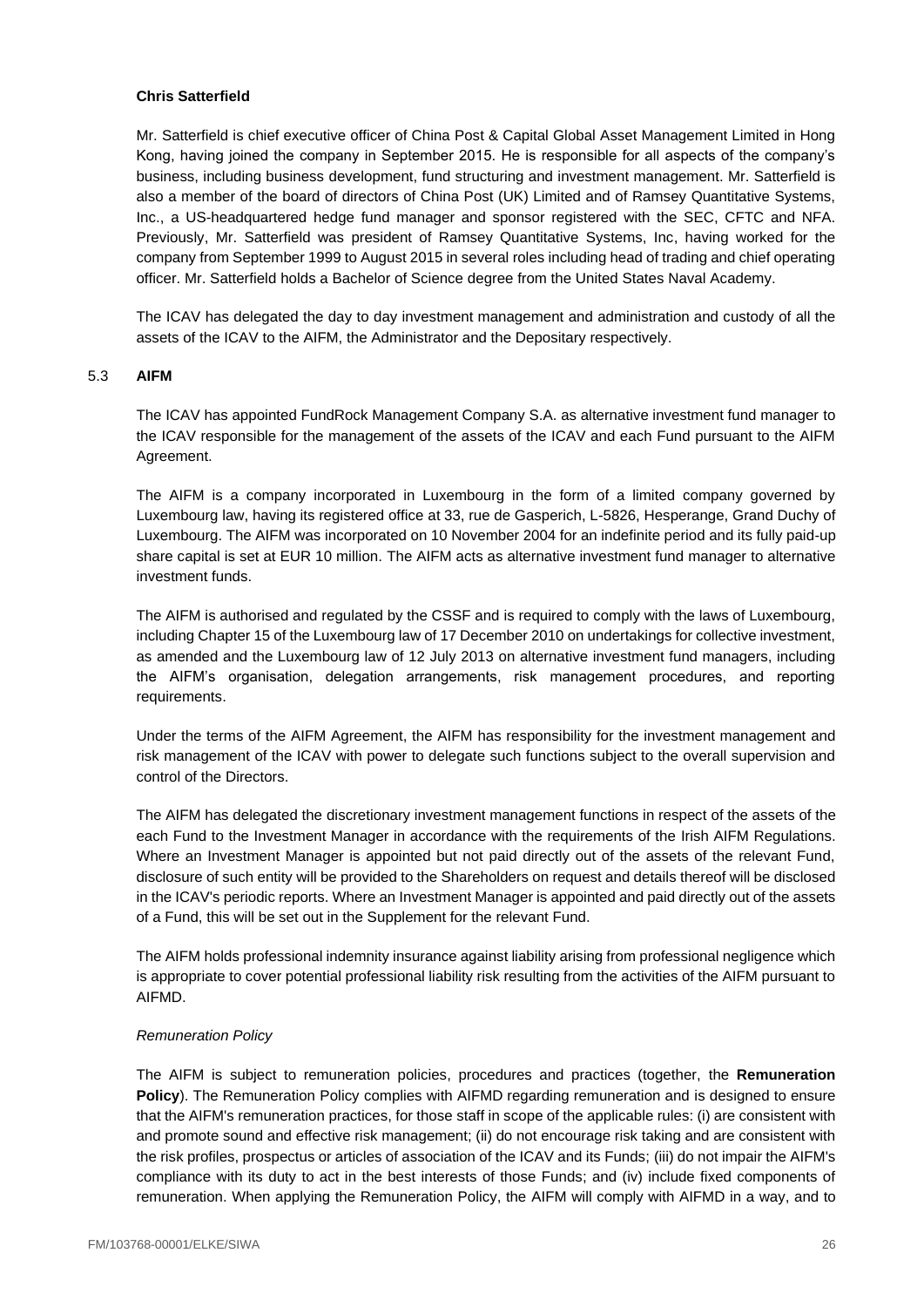the extent, that is appropriate to the size, internal organisation and the nature, scope and complexity of the AIFM's activities.

Where the AIFM delegates certain portfolio management and risk management functions in respect of the Fund, which it does to the Investment Manager, it may in its discretion decide the extent to which it will delegate portfolio management and risk management and the AIFM will use best efforts to ensure that:

- 5.3.1 the entities to which portfolio or risk management activities have been delegated are subject to regulatory requirements on remuneration that are equally as effective as those applicable under the relevant guidelines issued by ESMA; or
- 5.3.2 appropriate contractual arrangements are put in place to ensure that there is no circumvention of the remuneration rules set out in the relevant ESMA guidelines.

The details of the AIFM's remuneration policy (including how remuneration and benefits are calculated and the identity of persons responsible for awarding the remuneration and benefits) are available at <https://www.fundrock.com/en/information/remuneration-policy> and a copy will be made available free of charge on request.

# *Liquidity policy of the AIFM*

The AIFM employs an appropriate liquidity management system and has adopted procedures which enable it to monitor the liquidity risk of the ICAV and each Fund and to ensure that the liquidity profile of the investments of each Fund complies with its underlying obligations. The liquidity management system ensures that each Fund maintains a level of liquidity appropriate to their underlying obligations based on an assessment of the relative liquidity of the Fund's assets in the market, taking account of the time required for liquidation and the price or value at which those assets can be liquidated and their sensitivity to other market risks or factors. The AIFM monitors the liquidity profile of the portfolio of assets having regard to the profile of the investor base of the Fund, the relative size of investments and the repurchase terms to which these investments are subject. The AIFM implements and maintains appropriate liquidity measurement arrangements and procedures to assess the quantitative and qualitative risks of positions and intended investments which have a material impact on the liquidity profile of the portfolio of the Fund's assets to enable their effects on the overall liquidity profile to be appropriately measured and considers and puts into effect the tools and arrangements necessary to manage the liquidity of the ICAV.

For details in relation to the procedures and conditions for the repurchase of Shares, refer to the section of the Prospectus entitled "*Redemption of Shares*".

## 5.4 **Investment Manager**

The AIFM has appointed China Post Global (UK) Limited as the Investment Manager of the ICAV with discretionary powers pursuant to the Investment Manager Agreement.

The Investment Manager is a private limited company incorporated on 18 January 2016 under the laws of England and is regulated by the FCA. The principal function of the Investment Manager is the provision of investment advice and investment management services.

The Investment Manager has also been appointed to provide marketing and distribution services in respect of the ICAV in certain jurisdictions.

## 5.5 **Depositary**

European Depositary Bank SA, Dublin Branch has been appointed as depositary of the ICAV in accordance with the terms of the Depositary Agreement.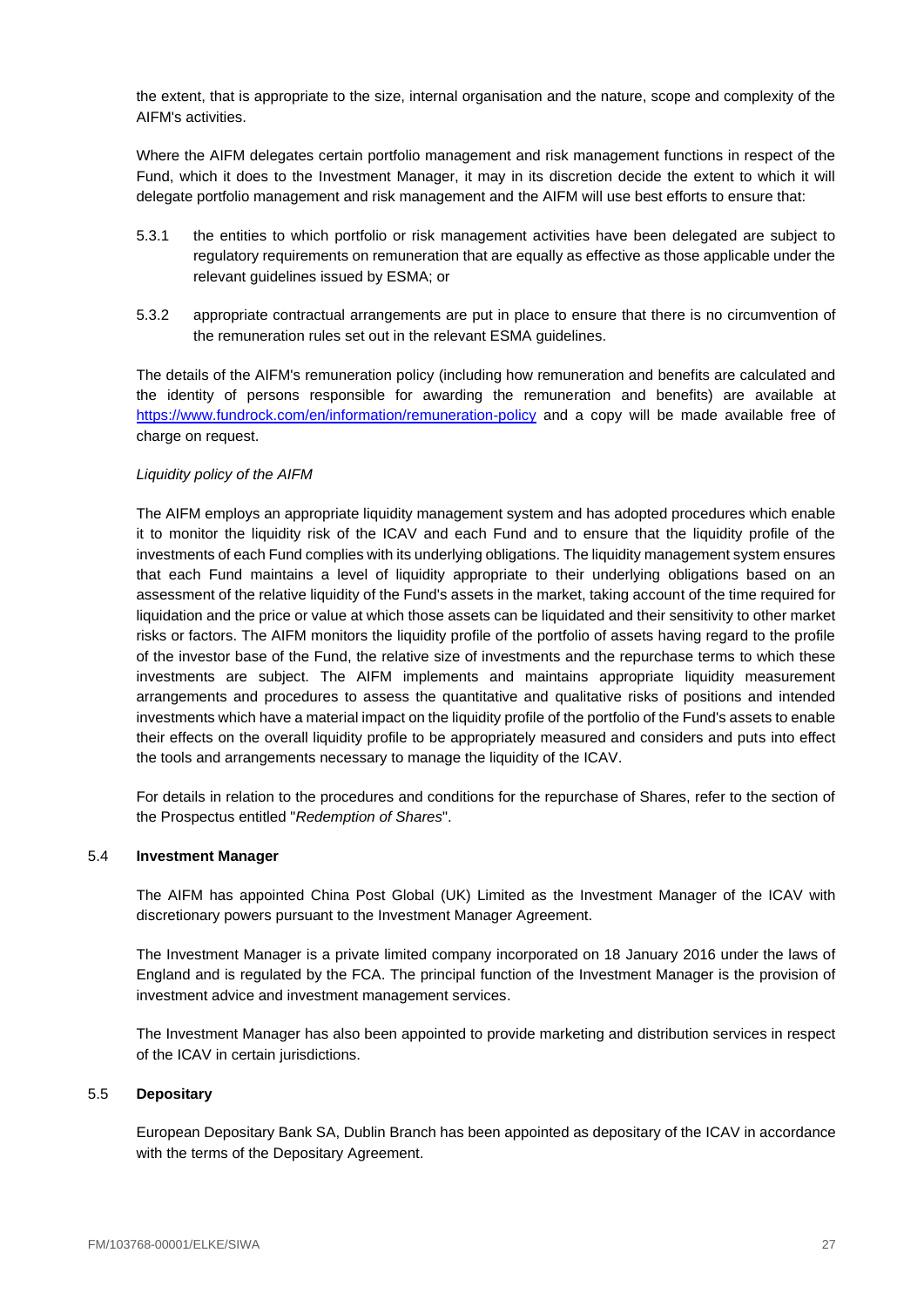The Depositary is regulated by the Central Bank and is the Irish branch of European Depositary Bank SA, a Luxembourg public limited liability company (société anonyme), registered with the Luxembourg Trade and Companies Register under number B 10700. European Depositary Bank SA was incorporated on 20 February 1973 under the laws of the Grand Duchy of Luxembourg and maintains its registered office at 2, Place François-Joseph Dargent, L-1413 Luxembourg. European Depositary Bank SA has a banking licence granted in accordance with the Luxembourg law of 5 April 1993 on the Financial Sector, as amended. It is registered on the official list of Luxembourg credit institutions and is subject as such to the supervision of the CSSF. On 26 March 2019, European Depositary Bank SA registered pursuant to the EU (Branch Disclosure) Regulations 1993 as having established a branch in Ireland. The Depositary's principal business is the provision of depositary services to collective investment schemes.

The Depositary is responsible for the custody and safe-keeping of any financial instruments of the ICAV and the Funds that are required to be held in custody under AIFMD Legislation, and the oversight and verification of ownership of other assets of the ICAV and Funds in accordance with the provisions of the Depositary Agreement and the Irish AIFM Regulations.

The Depositary is also responsible for cash monitoring and oversight of the ICAV and each Fund by ensuring that, amongst others, that: (i) the sale, issue, repurchase, redemption and cancellation of Shares are carried out in accordance with AIFMD Legislation and the Instrument of Incorporation; (ii) the value of Shares is calculated in accordance with the AIFMD Legislation and the Instrument of Incorporation; (iii) it carries out written instructions from the ICAV or the AIFM unless such instructions conflict with AIFMD Legislation, the Instrument of Incorporation or the Depositary Agreement; (iv) in transactions involving the assets of the ICAV any consideration is remitted to it within time limits which are acceptable market practice in the context of the particular transaction; (v) the income of the ICAV and each Fund is applied in accordance with AIFMD Legislation and the Instrument of Incorporation; (vi) it has enquired into the conduct of the ICAV in each Accounting Period and reported thereon to the Shareholders; and (vii) it sends to the Central Bank any information and returns which the Central Bank considers it necessary to receive from the Depositary and notifies the Central Bank promptly of any material breach of AIFMD, conditions imposed by the Central Bank or provisions of this Prospectus. The oversight and monitoring duties of the Depositary may not be delegated by the Depositary to a third party.

The Depositary is only permitted to delegate (i) the custody of financial instruments; or (ii) its verification obligations in relation to those assets that are not required to be held in custody by the Depositary. In order to discharge its responsibility under AIFMD Legislation and AIF Rulebook, the Depositary must exercise care and diligence in choosing and appointing a delegate and in accordance with AIFMD Legislation. The Depositary must continue to exercise all due skill, care and diligence in the periodic review and on-going monitoring of the delegate to whom it has delegated its safe keeping and verification obligations. Citibank NA London Branch, which is the appointed global sub-custodian. A list of additional sub-custodians which may be appointed by the Depositary is available on request.

In in accordance with the AIFMD, in the case of a loss of financial instruments held in custody by a subcustodian, pursuant to Regulation 22(11) of the AIFM Regulations, the Depositary may discharge itself of liability.

In accordance with the Irish AIFM Regulations, where the law of a third country requires that certain financial instruments are held in custody by a local entity and there are no local entities that satisfy the requirements laid down in AIFM Regulations, the Depositary can discharge itself of liability only to the extent required by the law of the third country and only for as long as there are no local entities that satisfy the delegation requirements, subject to certain conditions as set out in the Depositary Agreement.

The AIFM will disclose to investors before they invest in a Fund any arrangement made by the Depositary, to contractually discharge itself of liability. In the event that there are any changes to Depositary liability, the AIFM will inform Shareholders of such changes without delay. At the date of this Prospectus, no such arrangements have been made.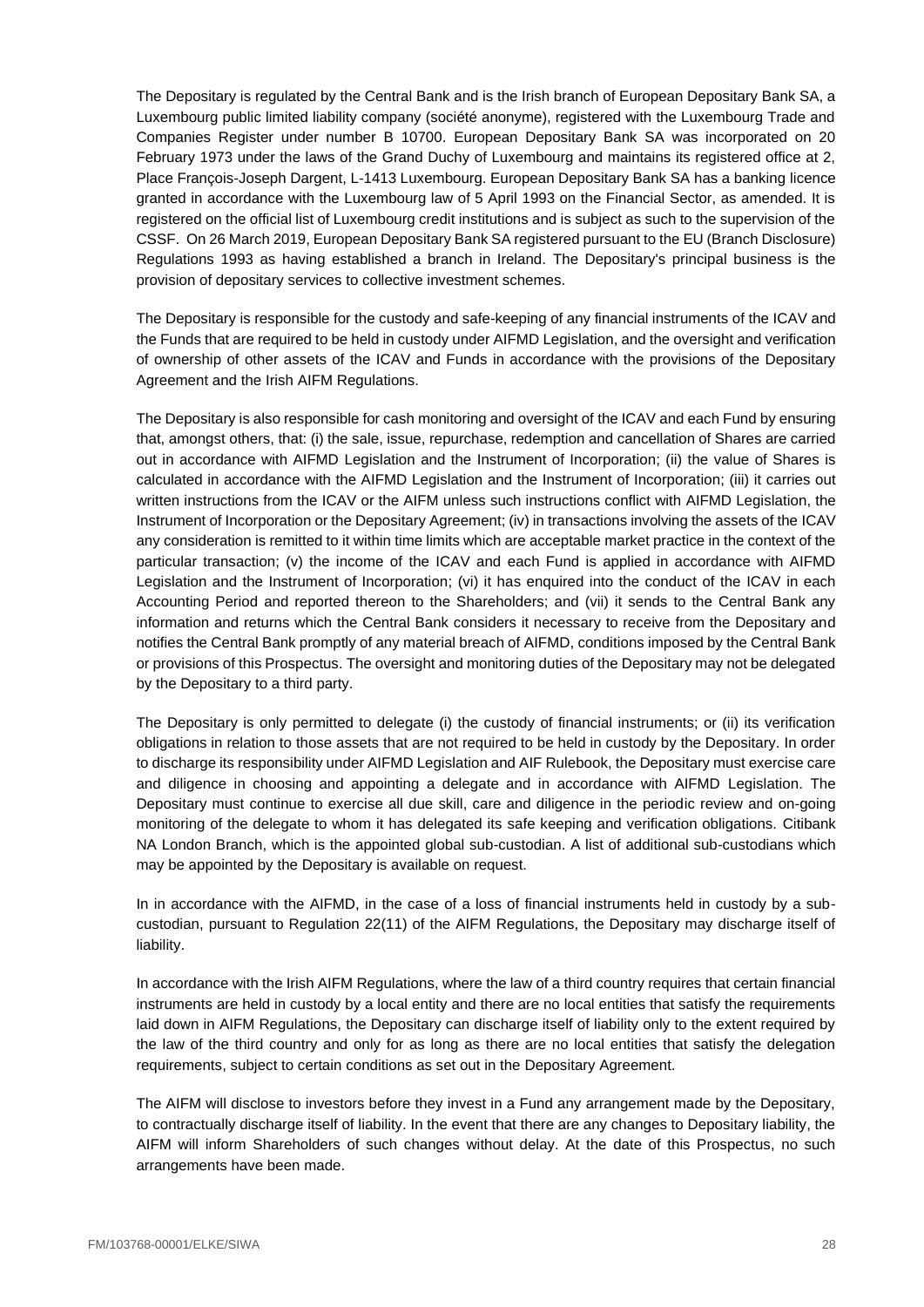Under the Depositary Agreement, the ICAV has agreed to hold harmless and indemnify out of the assets of the relevant Fund the Depositary (and each of its directors, officers, servants, employees and agents) against any and all actions, proceedings, fines, claims, demands, direct and indirect losses, liabilities, obligations, penalties, causes of action, judgments, suits, damages, costs, and expenses (including but not limited to reasonable legal and other professional fees and expenses) arising in respect of Fund which may be brought against, suffered or incurred by the Depositary by reason of its performance of its duties under the terms of the Depositary Agreement other than (i) arising as a result of the Depositary's negligent or intentional failure to properly fulfil its obligations pursuant to the AIFMD Legislation or the Depositary Agreement or (ii) where the Depositary or its delegate is liable for the loss of a financial instrument.

The ICAV reserves the right to change the depositary arrangements described above by agreement with the Depositary.

## 5.6 **Administrator**

The ICAV has appointed Apex Fund Services (Ireland) Limited to provide administration services and will be responsible for the day-to-day administration of the ICAV.

The Administrator was incorporated in Ireland as a private limited company on 26 January 2007 with registration number 433608 pursuant to the Companies Acts 2014 and is engaged in the business of administration of collective investment schemes.

The Administrator is authorised by the Central Bank to provide investment business services to collective investment schemes. Its services include the calculation of the net asset value, calculation of management and performance fees, establishing and maintaining a register of Shareholders, carrying out the issue and redemption of Shares and assisting in the preparation of the ICAV's financial statements, and acting as registrar and transfer agent.

The Administrator does not act as guarantor of the Shares. Moreover, the Administrator is not responsible for any of the trading or investment decisions of the ICAV (all of which are made by the AIFM), or the effect of such trading decisions on the performance of the ICAV.

## 5.7 **Paying agents/representatives**

Local laws/regulations in EEA Member States may require the appointment of paying agents/representatives/distributors (**Paying Agent(s)**) and maintenance of accounts by such agents through which subscription and redemption monies or dividends may be paid. Shareholders who choose or are obliged under local regulations to pay or receive subscription or redemption monies or dividends via an intermediate entity rather than directly to the Administrator (e.g. a Paying Agent in a local jurisdiction) bear a credit risk against that intermediate entity with respect to (a) subscription monies prior to the transmission of such monies to the Administrator for the account of the ICAV or the relevant Fund and (b) redemption monies payable by such intermediate entity to the relevant Shareholder.

## 5.8 **Legal advisers and auditors**

Simmons & Simmons has been appointed as legal adviser to the ICAV. Ernst & Young has been appointed as auditors of the ICAV.

## <span id="page-29-0"></span>6 **CONFLICTS OF INTEREST**

Subject to the provisions of this section, the Directors, the AIFM, any Delegate appointed, the Investment Manager, the Administrator, the Depositary and any of their delegates or group companies (each a **Connected Person**) may contract or enter into any financial, banking or other transaction with one another or with the ICAV. This includes, without limitation, investment by the ICAV in securities of any Connected Person or investment by any Connected Persons in any company or bodies any of whose investments form part of the assets comprised in any Fund or be interested in any such contract or transactions. In addition,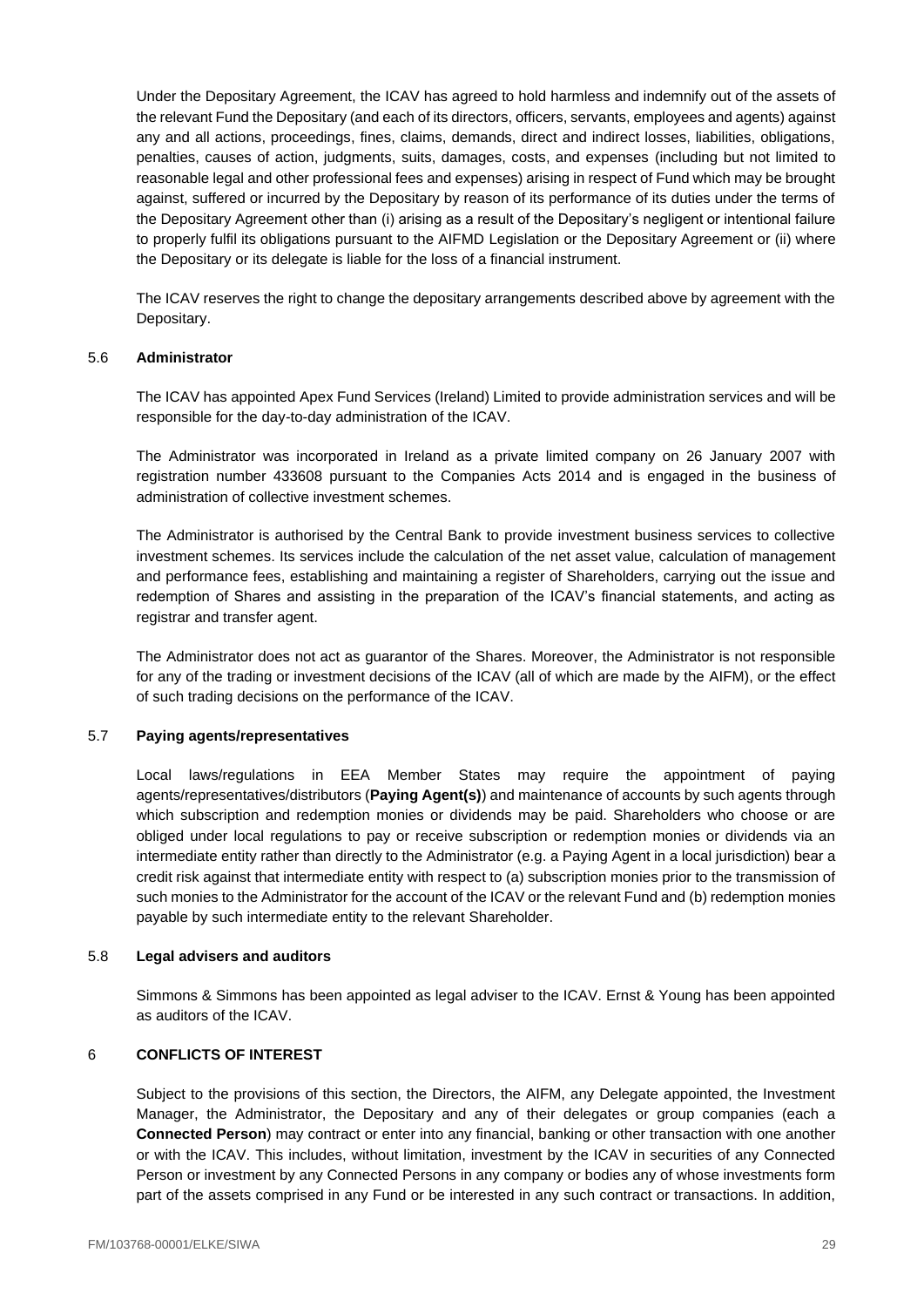any Connected Person may invest in and deal in Shares relating to any Fund or any property of the kind included in the property of any Fund for their respective individual accounts or for the account of someone else.

Any cash of the ICAV may be deposited, subject to the provisions of the Central Bank Acts 1942 to 2013 with any Connected Person or invested in certificates of deposit or banking instruments issued by any Connected Person. Banking and similar transactions may also be undertaken with or through a Connected Person.

Any Connected Person may also deal as agent or principal in the sale or purchase of securities and other investments to or from the ICAV. There will be no obligation on the part of any Connected Person to account to the relevant Fund or to Shareholders for any benefits so arising, and any such benefits may be retained by the relevant party, provided that such transactions are carried out as if effected on normal commercial terms negotiated at arm's length, are in the best interests of the Shareholders of that Fund and:

- (a) A certified valuation of such transaction by a person approved by the Depositary (or in the case of any such transaction entered into by the Depositary, the Directors) as independent and competent has been obtained; or
- (b) Such transaction has been executed on best terms on an organised investment exchange under its rules; or
- (c) Where (a) and (b) are not practical, such transaction has been executed on terms which the Depositary is (or in the case of any such transaction entered into by the Depositary, the Directors are) satisfied conform with the principle that such transactions be carried out as if effected on normal commercial terms negotiated at arm's length in the best interests of Shareholders.

The AIFM or the Investment Manager may also, in the course of its business, have potential conflicts of interest with the ICAV in circumstances other than those referred to above. The AIFM will, however, have regard in such event to its obligations under the AIFM Agreement and all applicable laws and, in particular, to its obligations to act in the best interests of the ICAV so far as practicable, having regard to its obligations to other clients when undertaking any investments where conflicts of interest may arise and will ensure that such conflicts are resolved fairly as between the ICAV, the relevant Fund and other clients. The AIFM will ensure that investment opportunities are allocated on a fair and equitable basis between the ICAV and its other clients. In the event that a conflict of interest arises, the directors of the AIFM will endeavour to ensure that such conflict is resolved fairly. Please also refer to section below entitled **Directors' Interests**.

As the fees of the AIFM and the Investment Manager may be based on the Net Asset Value of a Fund, if the Net Asset Value of the Fund increases, so too may the fees payable to the AIFM or the Investment Manager increase. Accordingly, there may be a conflict of interest for the AIFM and the Investment Manager or any related parties in cases where the AIFM and/or the Investment Manager or any related parties are responsible for determining the valuation price of a Fund's investments.

Each Connected Person will provide the ICAV with relevant details of each transaction (including the name of the party involved and where relevant, fees paid to that party in connection with the transaction) in order to facilitate the ICAV discharging its obligation to provide the Central Bank with a statement within the ICAV's annual reports in respect of all Connected Person transactions. The appointment of the AIFM, Investment Manager, the Administrator and the Depositary in their primary capacity as service providers to the ICAV are excluded from the scope of these Connected Person requirements.

## <span id="page-30-0"></span>7 **SOFT COMMISSIONS**

Please refer to the relevant Supplement for details (if any).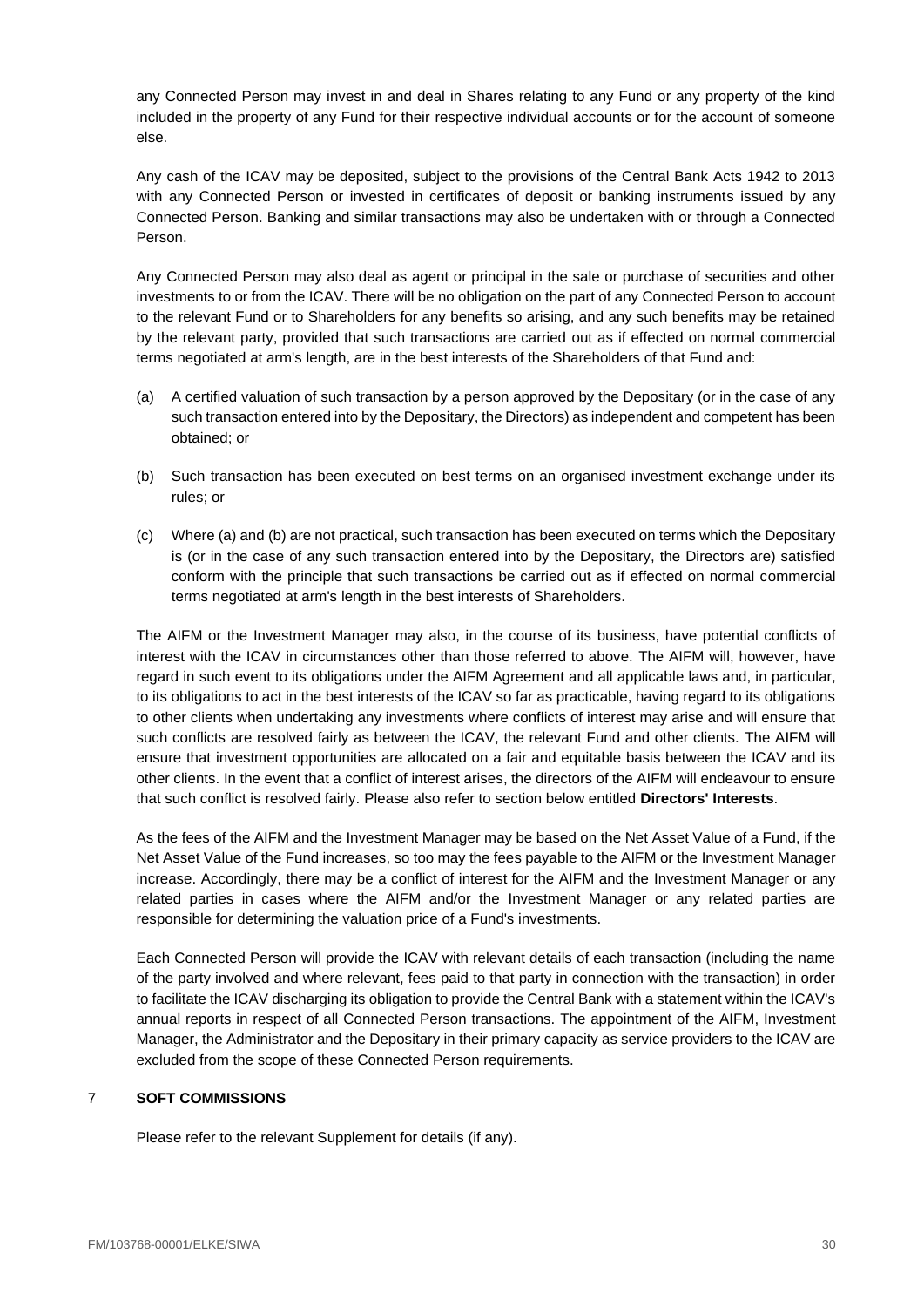# <span id="page-31-0"></span>8 **DATA PROTECTION**

In the course of business the ICAV and/or any of its delegates, collect, record, store, adapt, transfer and otherwise process information by which prospective investors may be directly or indirectly identified ("**personal data**"). The ICAV and/or any of its delegates is a "data controller", within the meaning of Data Protection Legislation, and undertakes to hold any personal information provided by investors in confidence and in accordance with Data Protection Legislation.

The ICAV and/or any of its delegates may process an investor's data for any one or more of the following purposes and legal bases:

- (a) Operating the Funds, including managing and administering an investor's holding in the relevant Fund and any related accounts on an on-going basis (i.e. for the performance of the ICAV's contract with the investor);
- (b) To comply with any applicable legal, tax or regulatory obligations, including legal obligations under company law, anti-money laundering legislation and financial services regulations;
- (c) For any other legitimate business interests of the ICAV or a third party to whom the data is disclosed, where such interests are not overridden by the interests of a data subject, including for statistical analysis and market research purposes; or
- (d) For any other specific purposes where investors have given their specific consent. Where processing of personal data is based on consent, the investors will have the right to withdraw it at any time.

The ICAV and/or any of its delegates may disclose or transfer personal data, whether in Ireland or elsewhere (including companies situated in countries outside of the EEA), to third parties, including financial advisers, regulatory bodies, taxation authorities, auditors, technology providers or to a Fund or the ICAV's delegates and its or their duly appointed agents and any of their respective related, associated or affiliated companies for the purposes specified above;

The ICAV will not keep personal data for longer than is necessary for the purpose(s) for which it was collected. In determining appropriate retention periods, the ICAV shall have regard to the Statute of Limitations Act 1957, as amended, and any statutory obligations to retain information, including anti-money laundering, revenue and tax legislation. The ICAV will take all reasonable steps to destroy or erase the data from its systems when they are no longer required.

Where specific processing is based on an investor's consent, that investor has the right to withdraw it at any time. Investors have the right to request access to their personal data kept by Company; and the right to rectification or erasure of their data; to restrict or object to processing of their data, and to data portability.

The ICAV and/or any of its delegates will not transfer personal data to a country outside of the EEA unless that country ensures an adequate level of data protection or appropriate safeguards are in place. The European Commission has prepared a list of countries that are deemed to provide an adequate level of data protection which, to date, includes Switzerland, Guernsey, Argentina, the Isle of Man, Faroe Islands, Jersey, Andorra, Israel, New Zealand and Uruguay. Further countries may be added to this list by the European Commission at any time. The US is also deemed to provide an adequate level of protection where the US recipient of the data is Privacy Shield-certified. If a third country does not provide an adequate level of data protection, then the ICAV and/or any of its delegates will rely on the "Model clauses" (which are standardised contractual clauses, approved by the European Commission) or Binding Corporate Rules or one of the other alternative measures provided for in Data Protection Legislation.

Where processing is carried out on behalf of the ICAV, the ICAV shall engage a "data processor", within the meaning of Data Protection Legislation, who provides sufficient guarantees to implement appropriate technical and organisational security measures in such a manner that processing meets the requirements of Data Protection Legislation, and ensures the protection of the rights of investors. The ICAV will enter into a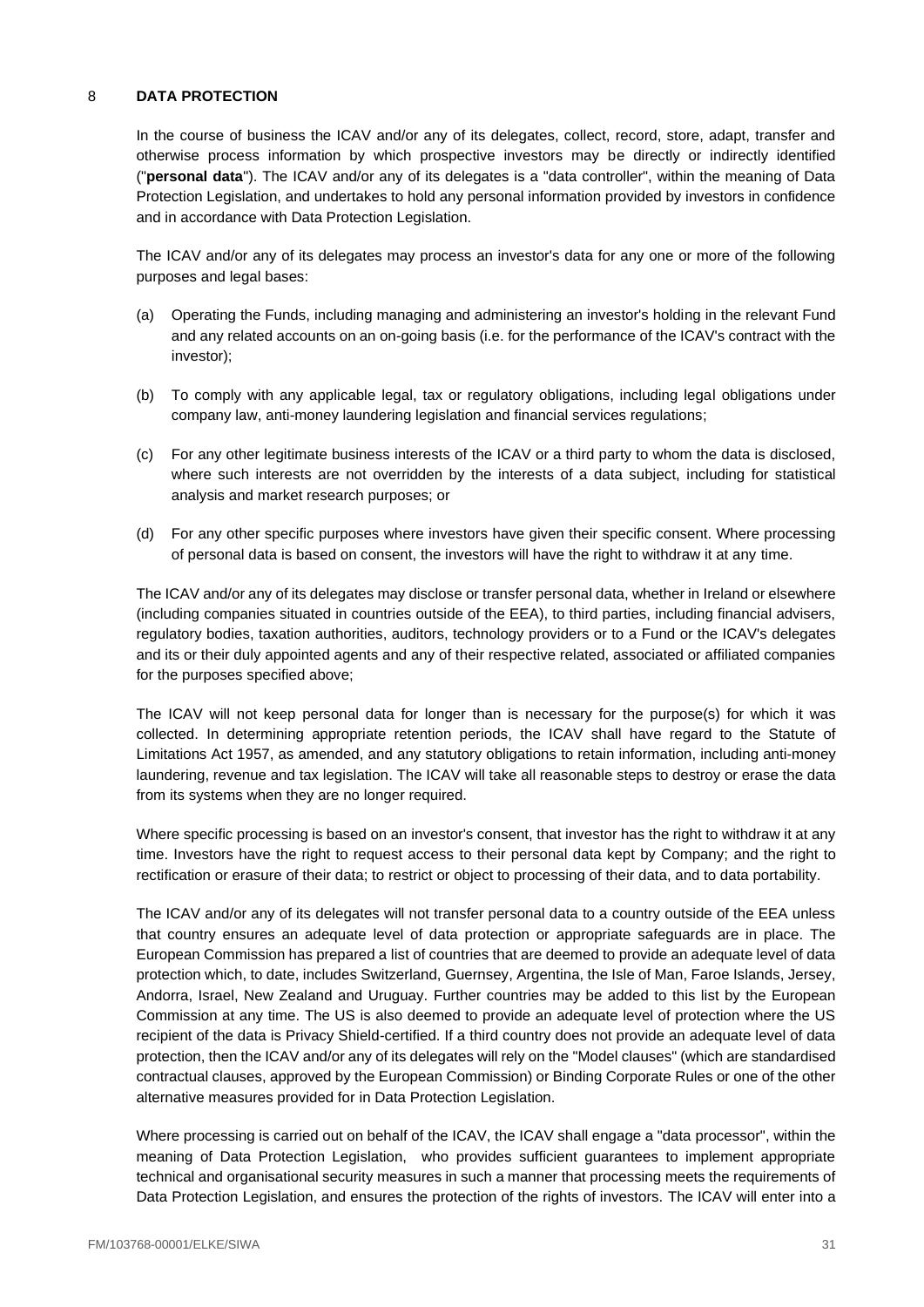written contract with the data processor which will set out the data processor's specific mandatory obligations laid down in Data Protection Legislation, including to only process personal data on documented instructions from the ICAV

As part of the ICAV's business and ongoing monitoring, the ICAV may from time to time carry out automated decision-making in relation to investors, including profiling of investors, and this may result in an investor being identified to the Revenue and law enforcement authorities, and the ICAV terminating its relationship with the investor

Investors are required to provide their personal data for statutory and contractual purposes. Failure to provide the required data will result in the ICAV being unable to permit the investor's investment in the Funds and this may result in the ICAV terminating its relationship with the investor. Investors have a right to lodge a complaint with the Data Protection Commission if they are unhappy with how the ICAV is handling their data.

If you have any queries regarding this data protection notice, please contact us at: The Directors, Market Access QIAIF ICAV, Suite 5, Block 1, International Science Centre, National Technology Park, Castletroy, V94 C61W, Limerick, Ireland.

# <span id="page-32-0"></span>9 **ANTI-MONEY LAUNDERING PROVISIONS**

Measures provided for in the Criminal Justice (Money Laundering and Terrorist Financing) Act, 2010 and 2013, which are aimed towards the prevention of money laundering, require detailed verification of each applicant's identity, address and source of funds; for example an individual will be required to produce a certified copy of his passport or identification card together with two forms of evidence of his address such as a utility bill or bank statement and his date of birth. In the case of corporate applicants this will require production of a certified copy of the certificate of incorporation (and any change of name), memorandum and articles of association (or equivalent), the names, occupations, dates of birth and residential and business address of the directors of the company and details of persons with substantial beneficial ownership of the corporate applicant.

The Administrator reserves the right to request such information as is necessary to verify the identity of an applicant. In the event that the Administrator requires further proof of the identity of any applicant, it will contact the applicant on receipt of an Application Form. In the event of delay or failure by the applicant to produce any information required for verification purposes, the Administrator may on the instruction of the Directors or their delegates refuse to accept the application and return all subscription monies or compulsorily redeem such Shareholder's Shares and/or payment of redemption proceeds may be delayed and none of the Fund, the Directors, the AIFM, the Depositary or the Administrator shall be liable to the applicant or Shareholder where an application for Shares is not processed or Shares are compulsorily redeemed in such circumstances. If an application is rejected, the Administrator will return application monies or the balance thereof by electronic transfer in accordance with any applicable laws to the account from which it was paid at the cost and risk of the applicant. The Administrator may refuse to pay redemption proceeds where the requisite information for verification purposes has not been produced by a Shareholder. The ICAV and Administrator may carry out electronic searches of publically available or paid information with regard to antimoney laundering and client identification requirements and may retain records on file from such electronic searches.

Depending on the circumstances of each application, a detailed verification of the source of funds may not be required where: (a) the application is made through a recognised intermediary, or (b) investment is made by a recognised intermediary or financial institution. These exceptions will only apply if the financial institution or intermediary referred to above is located in a country which has equivalent anti money laundering legislation to that in place in Ireland. Applicants may contact the Administrator in order to determine whether they meet the above exceptions.

The Application Form may contain certain indemnities in favour of, amongst others, the Directors, the Fund, the Administrator, the Depositary, the AIFM and any relevant distributor in the event that the applicant fails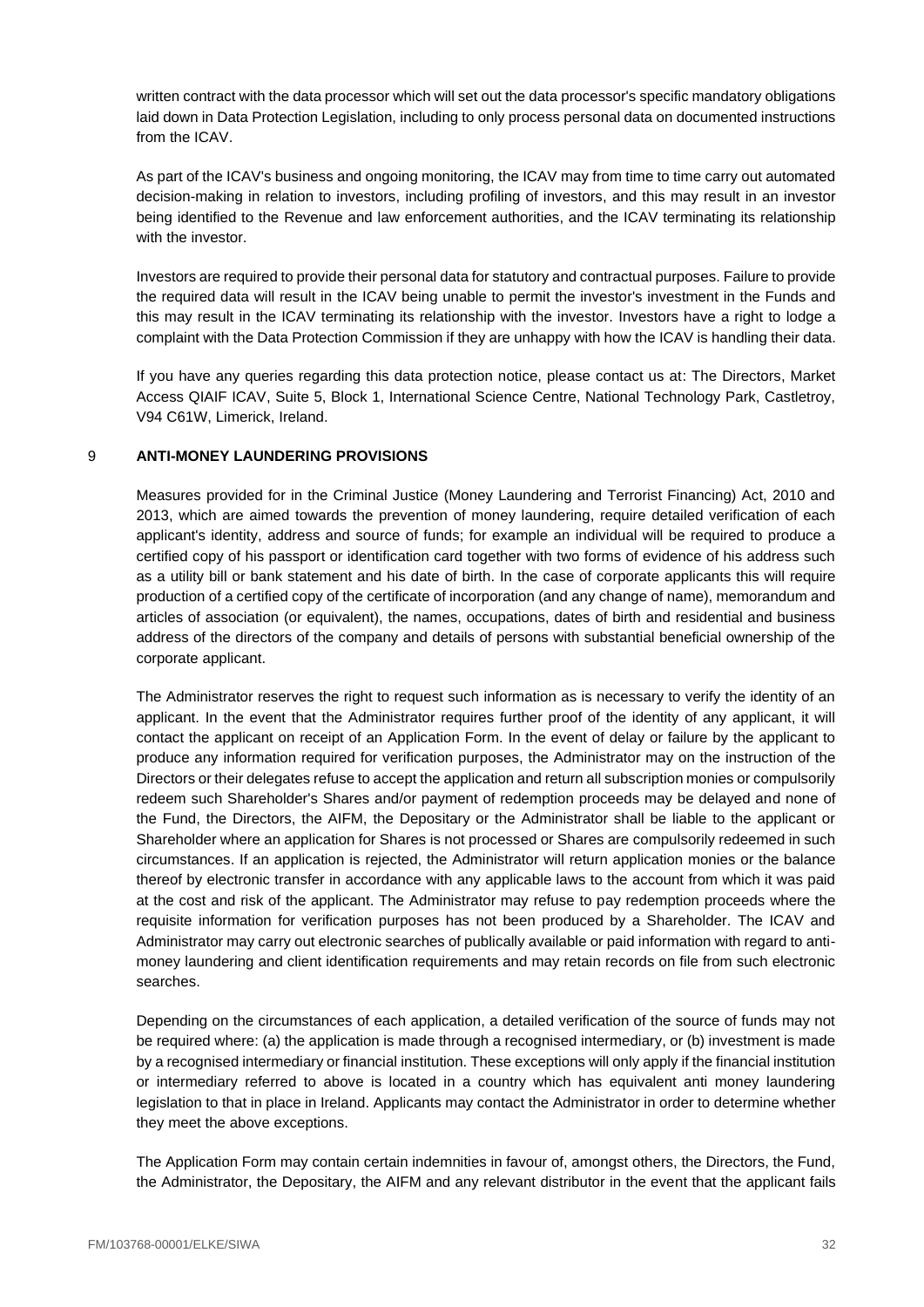to comply with the requirements of the Application Form, including the anti-money laundering requirements, for any loss suffered by them as a result.

## <span id="page-33-0"></span>10 **SUBSCRIPTION FOR SHARES**

## 10.1 **Purchases of shares**

Issues of Shares will normally be made with effect from a Dealing Day in respect of applications received on or prior to the Dealing Deadline for the relevant Fund. The Directors may at their sole discretion, nominate additional Dealing Days and Shareholders in that Fund will be notified in advance.

An initial application for Shares may only be made by completion and submission of an Application Form and required anti money laundering documentation and such additional documentation as may be requested by the Administrator by fax to the Administrator. The original of the Application Form together with such supporting documentation requested by the Administrator to be delivered as an original shall be delivered to the Administrator promptly. Failure to provide the original Application Form shall result in applicants being unable to redeem Shares on request until the Administrator has received the original Application Form, the required anti money laundering documentation and all supporting documentation and all of the necessary anti-money laundering checks have been completed. Applicants who fail to follow this procedure may miss their preferred dealing date. The Administrator can take no responsibility for requests which are not appropriately transmitted, sent or acknowledged.

Subsequent applications may be made to the Administrator by fax or via electronic means as agreed with the Administrator. An original need not follow by post in respect of such applications for the additional issue of Shares. Where it is proposed to make any change to a Shareholder's registration details or payment instructions, the AIFM or Administrator may require that such request be received in original form and payment will only be made on receipt of the original where it has been requested. Applications for Shares should be made on the Application Form and must be sent so as to arrive, no later than the Dealing Deadline before the relevant Dealing Day, or such later time as the Directors may from time to time permit. Applications received after the Dealing Deadline for the relevant Dealing Day shall, unless the Directors shall otherwise agree (in exceptional circumstances only) and provided they are received before the Valuation Point for the relevant Dealing Day, be deemed to have been received by the next Dealing Deadline.

Each applicant for Shares acknowledges that all subscriptions payable to a Fund will be held in the Umbrella Cash Subscription and Redemption Account in the name of the ICAV and will be treated as an asset of the relevant Fund. Investors will be unsecured creditors of the relevant Fund with respect to the amount subscribed and held by the ICAV until Shares are issued on the Dealing Day. As such, investors will not benefit from any appreciation in the Net Asset Value of the relevant Fund or any other Shareholder rights (including dividend entitlement) until such time as Shares are issued on the relevant Dealing Day. Applicants should refer to the *Payment for Shares* section below for further information.

The Minimum Initial Investment Amount for Shares of each Fund that may be subscribed for by each applicant on initial application and the Minimum Shareholding for Shares of each Fund is set out in the Supplement for the relevant Fund. The ICAV need not apply the Minimum Initial Investment Amount in respect of those categories of investors which may satisfy the conditions of an Accredited Investor.

Fractions of Shares may be issued and rounded mathematically to three decimal places or such other number of decimal places as may be determined by the Directors from time to time. Subscription moneys representing smaller fractions of Shares will not be returned to the applicant but will be retained as part of the assets of the relevant Fund.

In addition to the other information set out in the Application Form, applicants will be required to certify in writing that they meet the criteria for investors as either an Accredited Investor or a Qualifying Investor.

The Application Form contains certain conditions regarding the application procedure for Shares and certain indemnities in favour of the ICAV, the AIFM, the Investment Manager, the Administrator, the Depositary,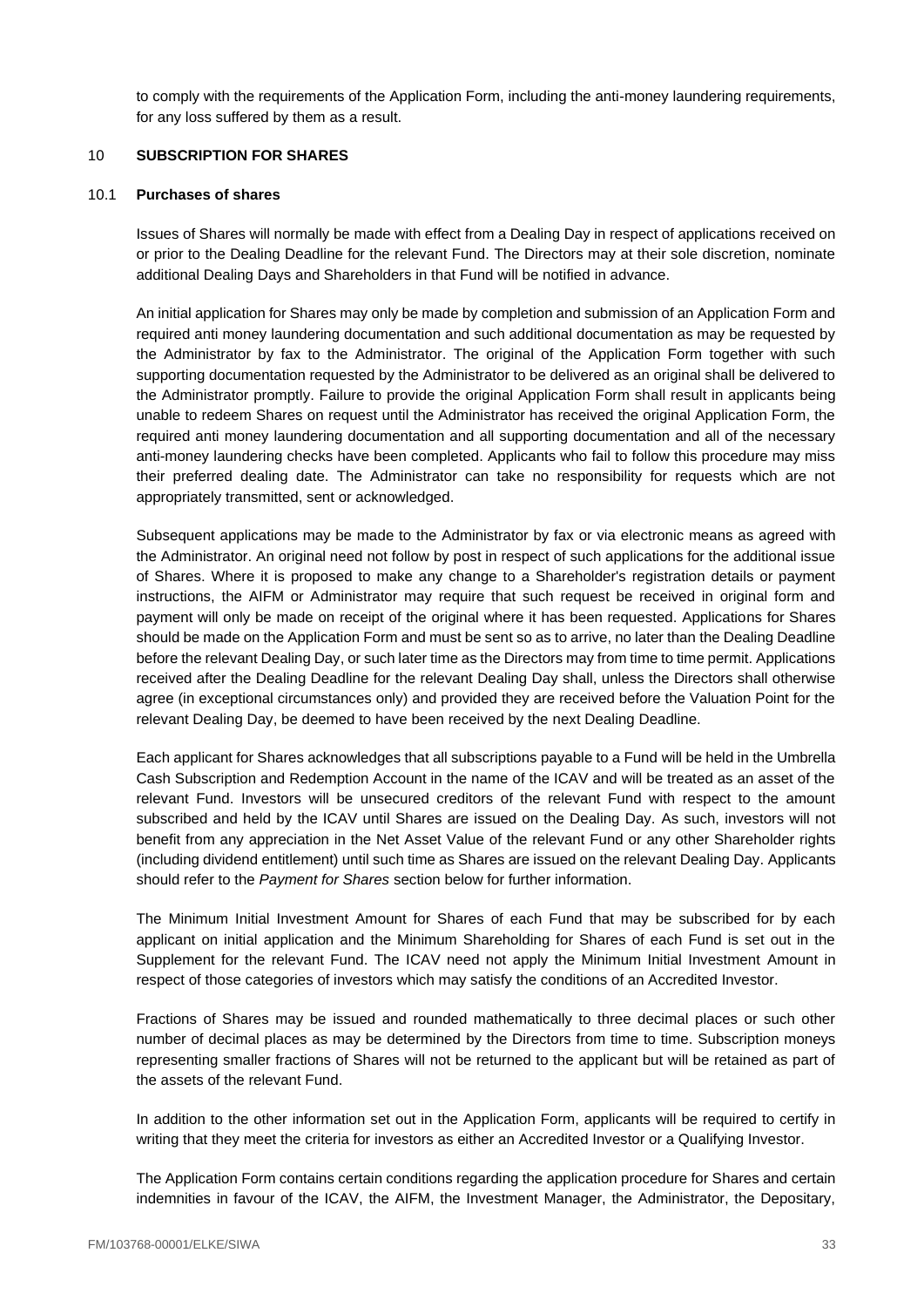other service providers and the other Shareholders for any loss suffered by them as a result of certain applicants acquiring or holding Shares. The ICAV or Administrator cannot accept responsibility for Application Forms submitted by email that are sent to any mailbox (including email accounts for Administrator employees) other than the official mailbox stated on the Application Form, as there is no guarantee that such emails will be noted and recorded for the correct Dealing Day. It is the responsibility of the sending party to ensure that they have the most up to date contact details for the Administrator as fax numbers and emails may change from time to time.

If an application is rejected, the Administrator at the cost and risk of the applicant will, subject to any applicable laws, return application monies or the balance thereof, without interest, by electronic transfer to the account from which it was paid as soon as reasonably practicable.

The Directors may, in their sole and absolute discretion, at any time on a pro rata basis compulsorily repurchase shares and simultaneously issue Side Pocket Shares to the holders of shares on a pro rata basis and use the proceeds of the aforementioned repurchase to pay the issue price for such Side Pocket Shares. The issue price for the initial issue of a new class of Side Pocket Shares will be determined by the Directors. The Directors will allocate Special Investments to such Side Pocket Shares which will reflect any such investments. Once the Side Pocket Shares are issued, the Special Investments relating to the Side Pocket Shares will not be considered as assets attributable to any other Shares and will not be taken into account in the calculation for the Net Asset Value of any other Shares.

Each class of Side Pocket Shares in a Fund will not be available for issue after the initial issue or designation thereof. The terms on which such Side Pocket Shares shall be issued shall be determined by the Directors in accordance with the Instrument of Incorporation and the requirements of the Central Bank.

## 10.2 **Issue price**

During the Initial Offer Period for each Fund, the Initial Issue Price for Shares in the relevant Fund shall be the amount set out in the Supplement for the relevant Fund.

The issue price at which Shares of any Fund, other than Side Pocket Shares, will be issued on a Dealing Day after the Initial Offer Period is calculated by ascertaining the Net Asset Value per Share of the relevant class on the relevant Dealing Day in accordance with the Instrument of Incorporation and as further described in the section entitled **Net Asset Value** below. The Directors shall, where relevant, determine the issue price of any Side Pocket Shares.

A Preliminary Charge may be charged as provided for in the relevant Supplement.

## 10.3 **Payment for shares**

Payment in respect of the issue of Shares must be made by the relevant Settlement Date by electronic transfer in the currency of the relevant Share class of the relevant Fund. However, the ICAV may accept payment in such other currencies as the Directors may agree at the prevailing exchange rate available to the Administrator. The cost and risk of converting currency will be borne by the investor. Cheques are not accepted. If payment in full has not been received by the Settlement Date, or in the event of non-clearance of funds, all or part of any allotment of Shares made in respect of such application may, at the discretion of the Directors, be cancelled, or, alternatively, the Administrator on the instruction of the Directors or their delegates may treat the application as an application for such number of Shares as may be purchased with such payment on the Dealing Day next following receipt of payment in full or of cleared funds. In such cases the ICAV may charge the applicant for any resulting loss incurred by the relevant Fund. The Directors reserve the right to charge interest at a reasonable commercial rate on subscriptions which are settled late.

All subscriptions payable to a Fund will be channelled and managed through the relevant Fund's Subscription and Redemption Account prior to being transferred to the investment account of the relevant Fund for settlement for the issue of Shares on the relevant Dealing Day. Subscription monies will become the property of the Fund upon receipt and accordingly investors will be treated as a general creditor of the Fund during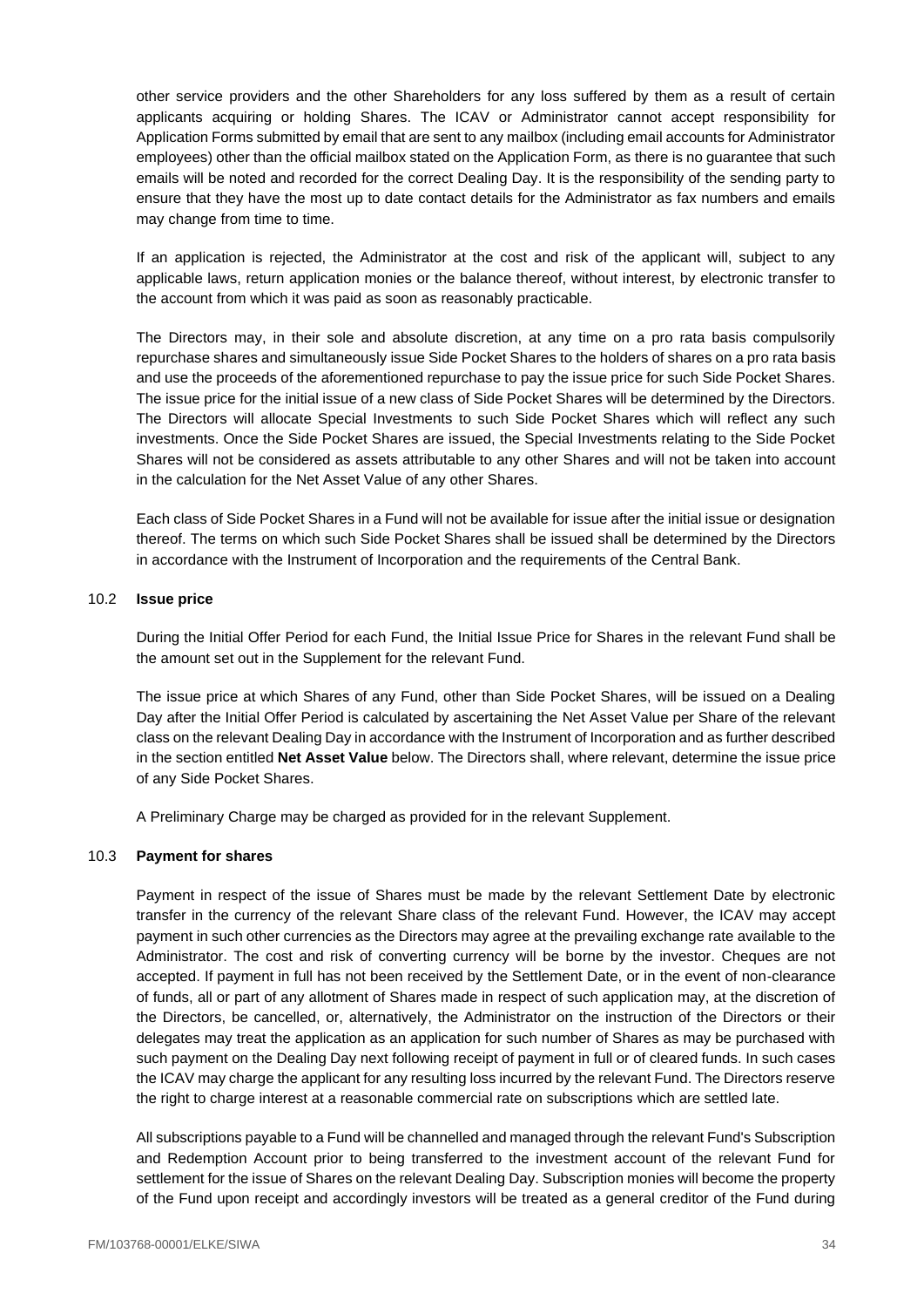the period between receipt of subscription monies and the Dealing Day on which such Shares are issued. The effect of the transfer is that the subscription monies received by the Administrator may not be held in the Administrator's collection account. Instead, subscription monies received by the Administrator may be transferred to the investment account of the relevant Fund prior to the issue of confirmation of number, class of Shares attributable to each investor. If the Fund becomes insolvent or unable to pay its debts as they fall due either prior to or during the relevant transfer the investor may not have received the appropriate confirmation, and subscription monies deposited into the relevant Fund's account may not be recoverable by the investor. By signing the Application Form, each investor consents to the transfer of subscription monies to the account of the Fund prior to the issuance of a confirmation from the Administrator.

# 10.4 **In kind issues**

The Directors may in their absolute discretion provided that the Depositary is satisfied that no material prejudice would result to any existing Shareholder and subject to the provisions of the ICAV Act, allot Shares in any Fund against the vesting in the Depositary on behalf of the relevant Fund or to its satisfaction, as appropriate, of Investments of a type consistent with the investment objective and policies of the relevant Fund which would form part of the assets of the relevant Fund. The number of Shares to be issued in this way shall be the number which would on the day the investments are vested in the Fund or in the Depositary on behalf of the ICAV, appropriate, have been issued for cash (together with any applicable duties or charges, including a Preliminary Charge where applicable) against the payment of a sum equal to the value of the investments. The value of the Investments to be vested shall be calculated by applying the valuation methods described under the section entitled **Net Asset Value** below.

## 10.5 **Limitations on purchases**

Shares may not be issued or sold by the ICAV during any period when the calculation of the Net Asset Value of the relevant Fund is suspended in the manner described under **Suspension of Calculation of Net Asset Value** below. Applicants for Shares will be notified of such postponement and, unless withdrawn, their applications will be considered as at the next Dealing Day following the ending of such suspension.

Shares may not be directly or indirectly offered or sold in the U.S or purchased or held by or for the benefit of U.S. Persons unless the Directors determine (i) the transaction is permitted under an exemption from registration available under the securities laws of the United States and (ii) that the relevant Fund and ICAV continue to be entitled to an exemption from registration as an investment company under the securities laws of the United States if such person holds Shares.

The ICAV further reserves the right to reject at its absolute discretion any application for Shares in a Fund, including without limitation in circumstances where, in the opinion of the Directors, there are insufficient appropriate assets available in which such Fund can readily invest.

## 10.6 **Anti-dilution levy**

The Directors may, where there are net subscriptions, charge an Anti-Dilution Levy for retention as part of the assets of the relevant Fund. The Anti-Dilution Levy, which will be calculated to cover the costs of acquiring investments as a result of net subscriptions on any Dealing Day, will include any dealing spreads, commission and transfer taxes, and will be charged in circumstances where the Directors believe it is necessary to prevent an adverse effect on the Net Asset Value of the Fund. As the costs of dealing can vary with market conditions, the level of the Anti-Dilution Levy may also vary.

Other limits on subscriptions may be set out in the Supplement for a Fund.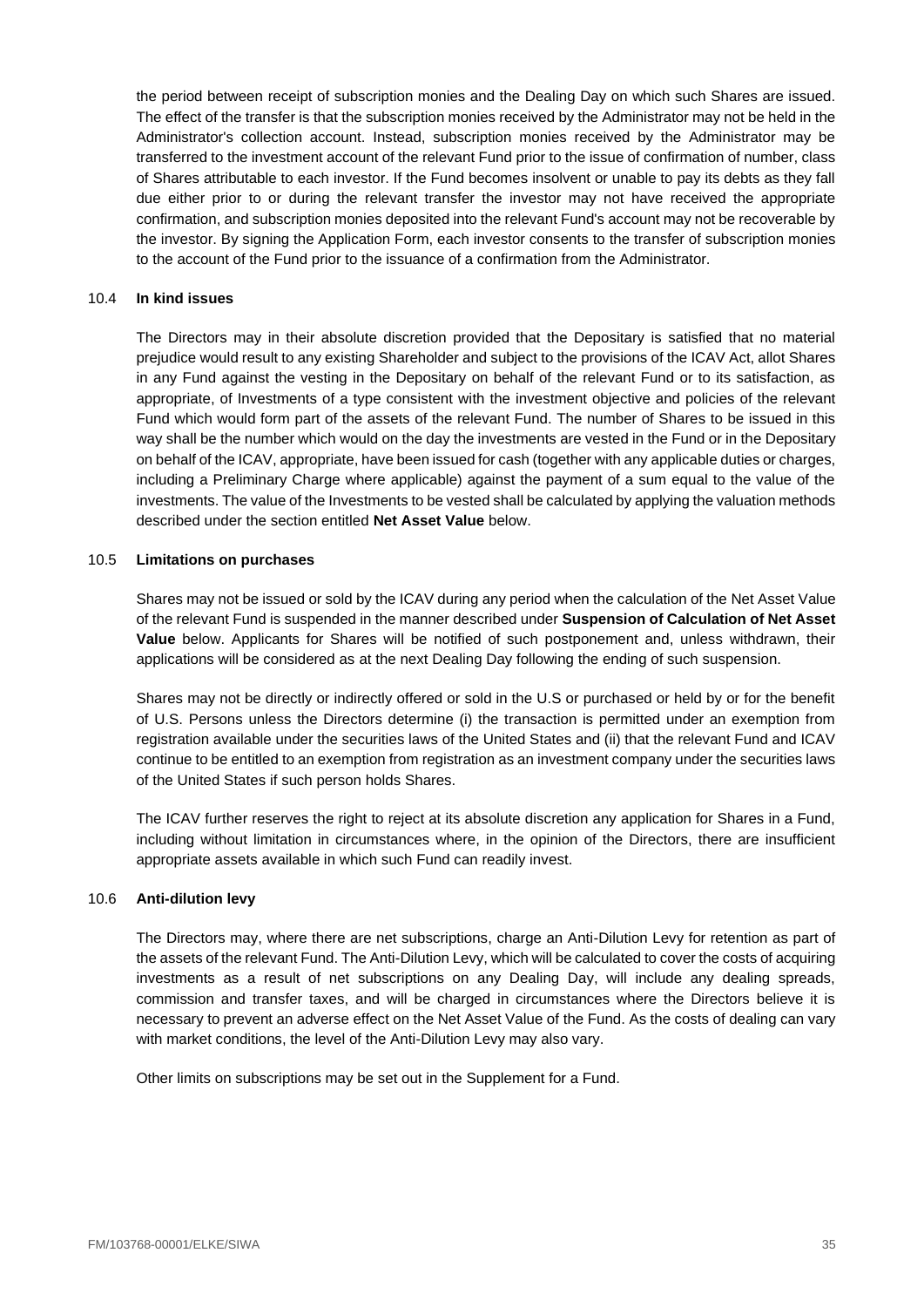### <span id="page-36-0"></span>11 **REDEMPTION OF SHARES**

#### 11.1 **Redemption of shares**

The Directors may set up open-ended, limited liquidity and closed-ended Funds and will set out details of redemption mechanisms in the relevant Supplement. Requests for the redemption of Shares should be made to the ICAV care of the Administrator and may be made by post or by fax. Requests for the redemption of Shares by fax will be treated as definite orders and no application will be capable of withdrawal after acceptance by the Administrator without the consent of the ICAV. Whether requests for the redemption of Shares are made in writing or via electronic methods as agreed with the Administrator from time to time, the Administrator must have received the original Application Form and the required anti money laundering documentation. Redemptions are also subject to all necessary anti-money laundering checks being completed before any redemption proceeds will be paid out. Redemption orders will be processed on receipt of faxed instructions only where payment is made to the account of record. The Administrator will not accept redemption requests, which are incomplete or unclear, until all the necessary information is obtained. Requests received on or prior to the relevant Dealing Deadline will, as mentioned in this section and subject as may be provided in the relevant Supplement for a limited liquidity or closed-ended Fund, normally be dealt with on the relevant Dealing Day. Redemption requests received after the Dealing Deadline shall, unless the Directors shall otherwise agree, in exceptional circumstances only, and provided they are received before the relevant Valuation Point, be treated as having been received by the following Dealing Deadline.

If requested, the Directors may, in their absolute discretion and in consultation with the Administrator, subject to the prior approval of the Depositary (and in accordance with the requirements of the Central Bank) and notification to all of the Shareholders, agree to designate additional Dealing Days and Valuation Points for the redemption of Shares relating to any Fund.

The Directors may decline to effect a redemption request which would have the effect of reducing the value of any holding of Shares relating to any Fund below the Minimum Shareholding for that class of Shares of that Fund. Any redemption request having such an effect may be treated by the ICAV as a request to redeem the Shareholder's entire holding of that class of Shares.

#### 11.2 **Redemption price**

The price at which Shares, other than Side Pocket Shares, will be redeemed on a Dealing Day is also calculated by ascertaining the Net Asset Value per Share of the relevant class on the relevant Dealing Day. The method of establishing the Net Asset Value of any Fund and the Net Asset Value per Share of any class of Shares in a Fund is set out in the Instrument of Incorporation as described herein under the section entitled **Net Asset Value**.

The Directors shall determine the price at which any Side Pocket Shares will be repurchased or by reference to which such Shares may be re-designated, which price will reflect the net proceeds received from the relevant Special Investments.

A Redemption Charge may be charged by the ICAV for payment to the relevant Fund on the redemption of Shares but it is the intention of the Directors that such charge (if any) shall not, until further notice, exceed such amount as is set out in the Supplement for the relevant Fund.

Any increase in the maximum Redemption Charge (where there is an opportunity for redemption prior to the change taking effect) may only be made with approval on the basis of a majority of votes cast at a general meeting of the Shareholders of the relevant Fund (or by way of a written resolution signed on behalf of the Shareholders of the relevant Fund entitled to vote thereon). Subject and without prejudice to the first sentence of this paragraph, in the event of such an increase in the Redemption Charge, a reasonable notification period must be given to each Shareholder of the relevant Fund to enable a Shareholder to have its Shares redeemed prior to the implementation of such change.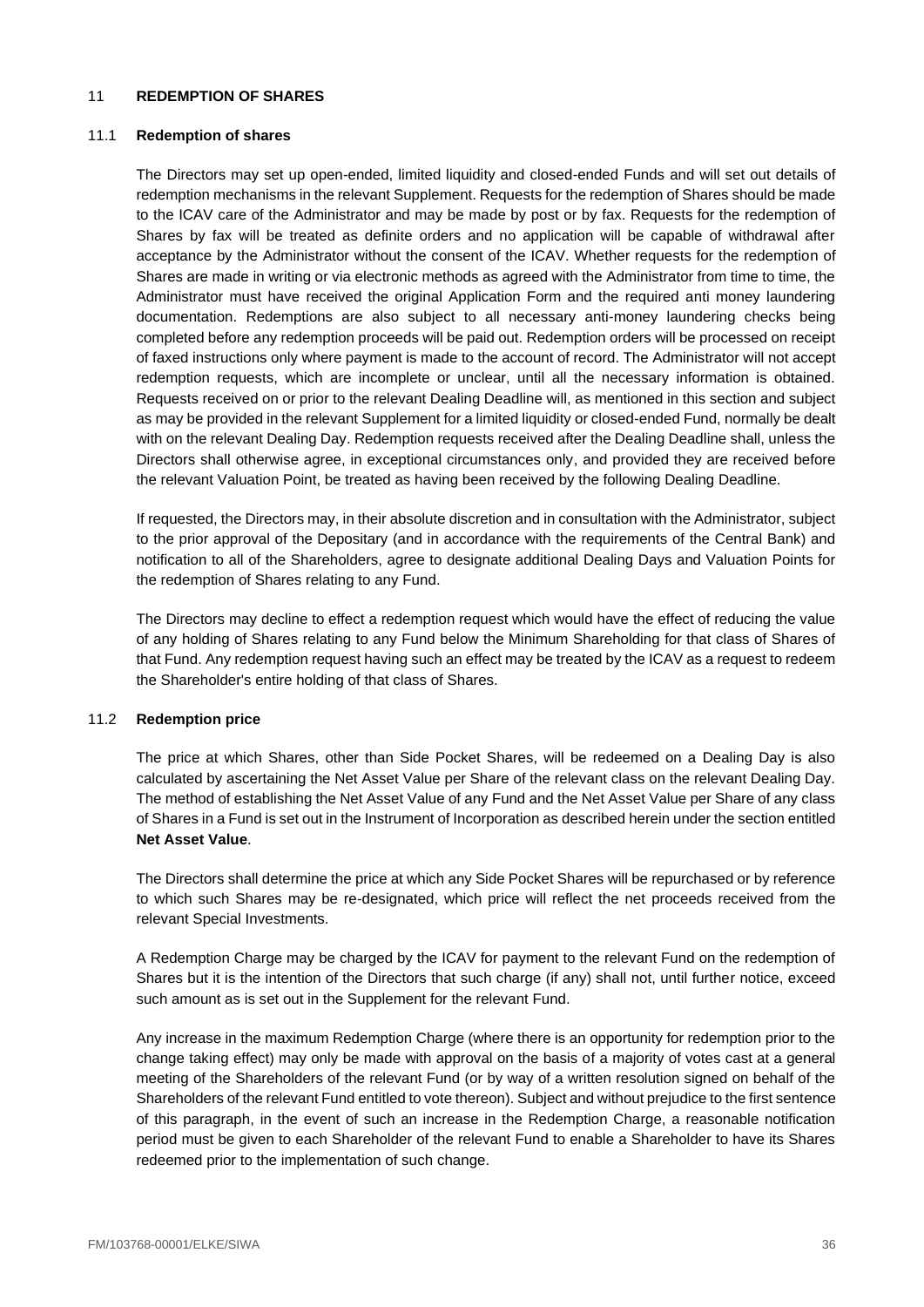Where a Fund offers no opportunity for an investor to redeem or otherwise exit the Fund, any increase in the Redemption Charge may only be made where votes in favour of such change represent at least 75% of votes cast at a general meeting of the Shareholders of the Fund (or by way of a written resolution signed on behalf of the Shareholders of the Fund entitled to vote thereon).

When a redemption request has been submitted by a Shareholder who is or is deemed to be a Taxable Irish Person or is acting on behalf of a Taxable Irish Person, the ICAV shall deduct from the redemption proceeds an amount which is equal to the tax payable by the ICAV to the Revenue in respect of the relevant transaction.

# 11.3 **Payment of redemption proceeds**

The amount due on redemption of Shares (net of Redemption Charges and any Anti-Dilution Levy) will normally be paid by electronic transfer to an account in the name of the Shareholder in the currency of the relevant Share class (or in such other currency as the Directors shall determine) by the Settlement Date. Payment of redemption proceeds will be made to the registered Shareholder or in favour of the joint registered Shareholders as appropriate. The proceeds of the redemption of the Shares will only be paid on receipt by the Administrator of the original Application Form and the required anti money laundering documentation. Redemptions are also subject to all necessary anti-money laundering checks being completed before any Redemption Proceeds will be paid out. All redemptions and dividends or cash distributions payable from a Fund will be channelled and managed through the relevant Fund's Subscription and Redemption Account.

## 11.4 **In kind redemptions**

The Supplement for a Fund may provide that the redemption proceeds will be satisfied by an in kind transfer of assets with the consent of the relevant Shareholder, and where the Depositary is satisfied that the terms of such exchange will not be such as are likely to result in any material prejudice to Shareholders. This is without limitation to the rights of the ICAV set out below.

The Instrument of Incorporation contain special provisions where a redemption request received from a Shareholder would result in Shares representing more than 5% of the Net Asset Value of any Fund being redeemed by the ICAV on any Dealing Day. In such a case, the ICAV may satisfy the redemption request by a distribution of investments of the relevant Fund in kind provided that such a distribution would not be materially prejudicial to the interests of the remaining Shareholders of that Fund, and the asset allocation is approved by the Depositary. Where the Shareholder requesting such redemption receives notice of the ICAV's intention to elect to satisfy the redemption request by such a distribution of assets, that Shareholder may require the ICAV instead of transferring those assets to arrange for their sale and the payment of the proceeds of sale to that Shareholder less any costs incurred in connection with such sale. The Fund shall not be liable for any shortfall between the Net Asset Value of the redemption in question and the proceeds realised from the sale of the relevant assets. The ICAV and a Shareholder may agree on an in kind transfer of assets for any redemption subject to the allocation of assets being approved by the Depositary. This is without prejudice to any additional provisions included in the relevant Supplement of a limited liquidity fund regarding the ICAV's ability to meet any redemption request by way of an in kind transfer of assets.

## 11.5 **Limitations on redemptions**

The ICAV may not redeem Shares of any Fund during any period when the calculation of the Net Asset Value of the relevant Fund is suspended in the manner described under the section entitled **Suspension of Calculation of Net Asset Value** below. Applicants for redemptions of Shares will be notified of such postponement and, unless withdrawn, their applications will be considered as at the next Dealing Day following the ending of such suspension.

For open-ended funds redemption facilities must be provided for on at least a quarterly basis. Unless otherwise provided in the relevant Supplement, for open-ended funds and limited liquidity funds (without prejudice to other restrictions that may be included in the relevant Supplement for limited liquidity funds), the Directors are entitled to limit the number of Shares of any Fund redeemed on any Dealing Day to Shares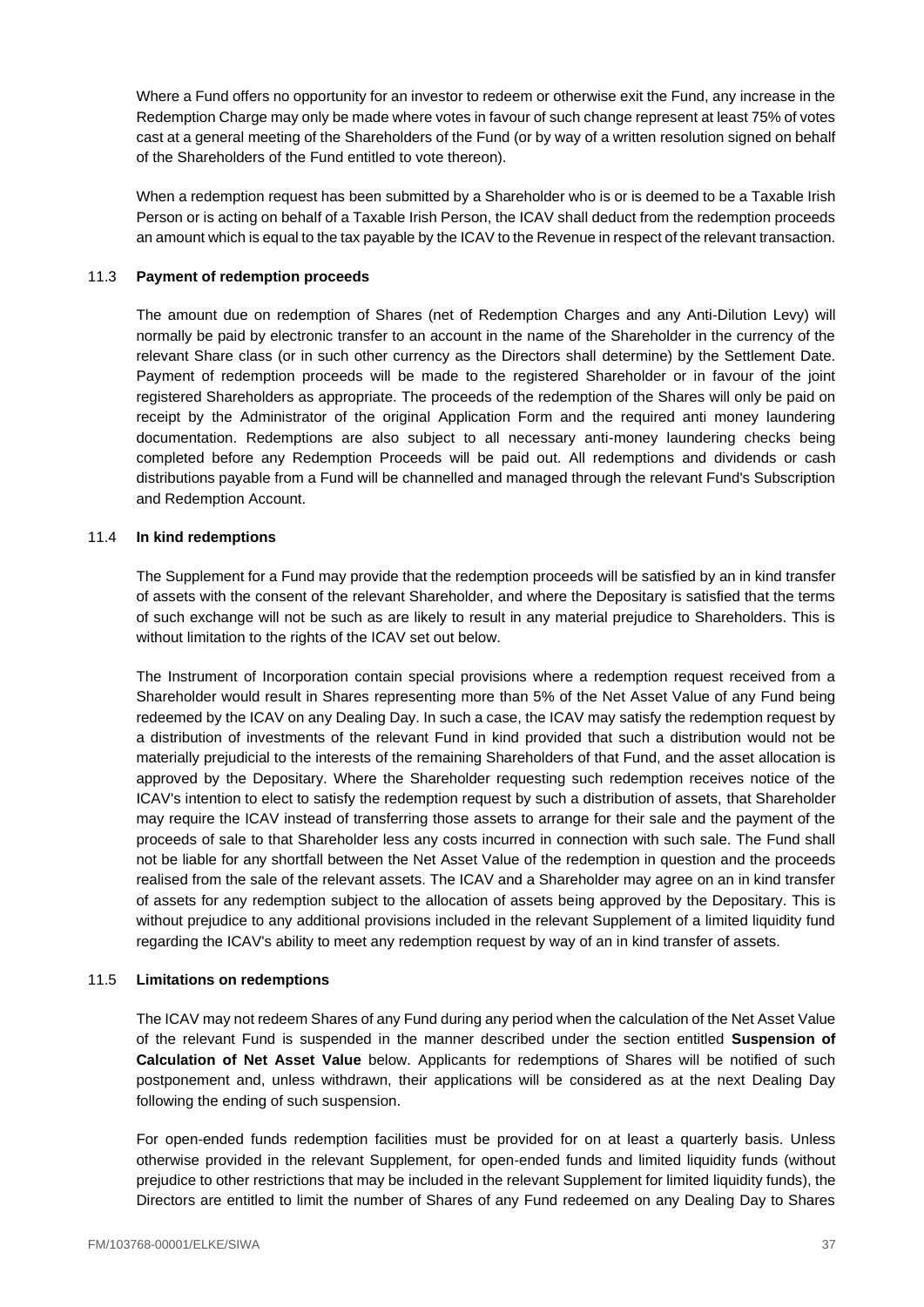representing ten per cent (10%) or twenty five per cent (25%) in the case of quarterly or less frequent dealing Funds of the total Net Asset Value of that Fund on that Dealing Day. In this event, the limitation will apply pro rata so that all Shareholders wishing to have Shares of that Fund redeemed on that Dealing Day realise the same proportion of such Shares. Shares not redeemed, but which would otherwise have been redeemed, will be carried forward for redemption on the next Dealing Day and, in the case of open-ended funds, will be dealt with in priority (on a rateable basis) to redemption requests received subsequently. If requests for redemption are so carried forward, the Administrator will inform the Shareholders affected. Other limitations may be set out in the Supplement for the relevant Fund, in respect of limited liquidity or closed-ended Funds.

Shareholders should note that unlike other classes of Shares, Side Pocket Shares may not be repurchased other than at the sole and absolute discretion of the Directors. The Directors do not intend to permit the repurchase of any Side Pocket Shares until a Special Investment attributed to that class has been realised. At that time, the Directors, the AIFM or their delegate will give the holders of the relevant Side Pocket Shares advance written notice of (a) the intention to compulsorily repurchase all or part of the relevant Side Pocket Shares and simultaneously to issue Shares in the relevant Fund of corresponding value to such holders, or (b) the Directors' intention to re-designate the relevant Side Pocket Shares as Shares in the relevant Fund; or (c) the declaration of a Dealing Day for such Side Pocket Shares and the ability of the holders of such Shares to request the repurchase thereof on that day and the terms applicable thereto.

### <span id="page-38-0"></span>11.6 **Mandatory redemptions and fund terminations**

The ICAV may compulsorily redeem all of the Shares of any Fund if the Net Asset Value of the relevant Fund is less than any Minimum Fund Size specified in the Supplement for the relevant Fund or otherwise notified to Shareholders.

The Directors reserve the right to redeem any Shares which are or become owned, directly or indirectly, by any person or entity which is not an Accredited Investor, a Qualifying Investor or a person or an entity who or which is in the opinion of the Directors any of the following:

- (a) Who is or will hold Shares for the benefit of a U.S. Person (unless the Directors determine (i) the transaction is permitted under an exemption from registration available under the securities laws of the U.S. and (ii) that the relevant Fund and the ICAV continue to be entitled to an exemption from registration as an ICAV under the securities laws of the U.S. if such person holds Shares); or
- (b) Under the age of 18 (or such other age as the Directors may think fit); or
- (c) Has breached or falsified representations on subscription documents (including as to its status under ERISA); or
- (d) Has breached any law or requirement of any country or government or supranational authority by virtue of which such person or entity is not qualified to hold Shares; or
- (e) If the holding of the Shares by that person or entity is unlawful or is less than the Minimum Shareholding set for that class of Shares or Fund; or
- (f) In circumstances which (whether directly or indirectly affecting such person or persons or entity, and whether taken alone or in conjunction with any other persons or entities, connected or not, or any other circumstances appearing to the Directors to be relevant), in the opinion of the Directors, might result in the ICAV or a particular Fund incurring any liability to taxation or suffering any other pecuniary legal or material administrative disadvantage (including endeavouring to ensure that the relevant Fund's assets are not considered plan assets for the purpose of ERISA) or being in breach of any law or regulation which the ICAV or the relevant Fund might not otherwise have incurred or suffered or breached (including without limitation, where a Shareholder fails to provide the ICAV with information required to satisfy any automatic exchange of information obligations of the ICAV, a Fund, the Depositary, the Administrator, the AIFM, the Investment Manager or any delegate thereof); or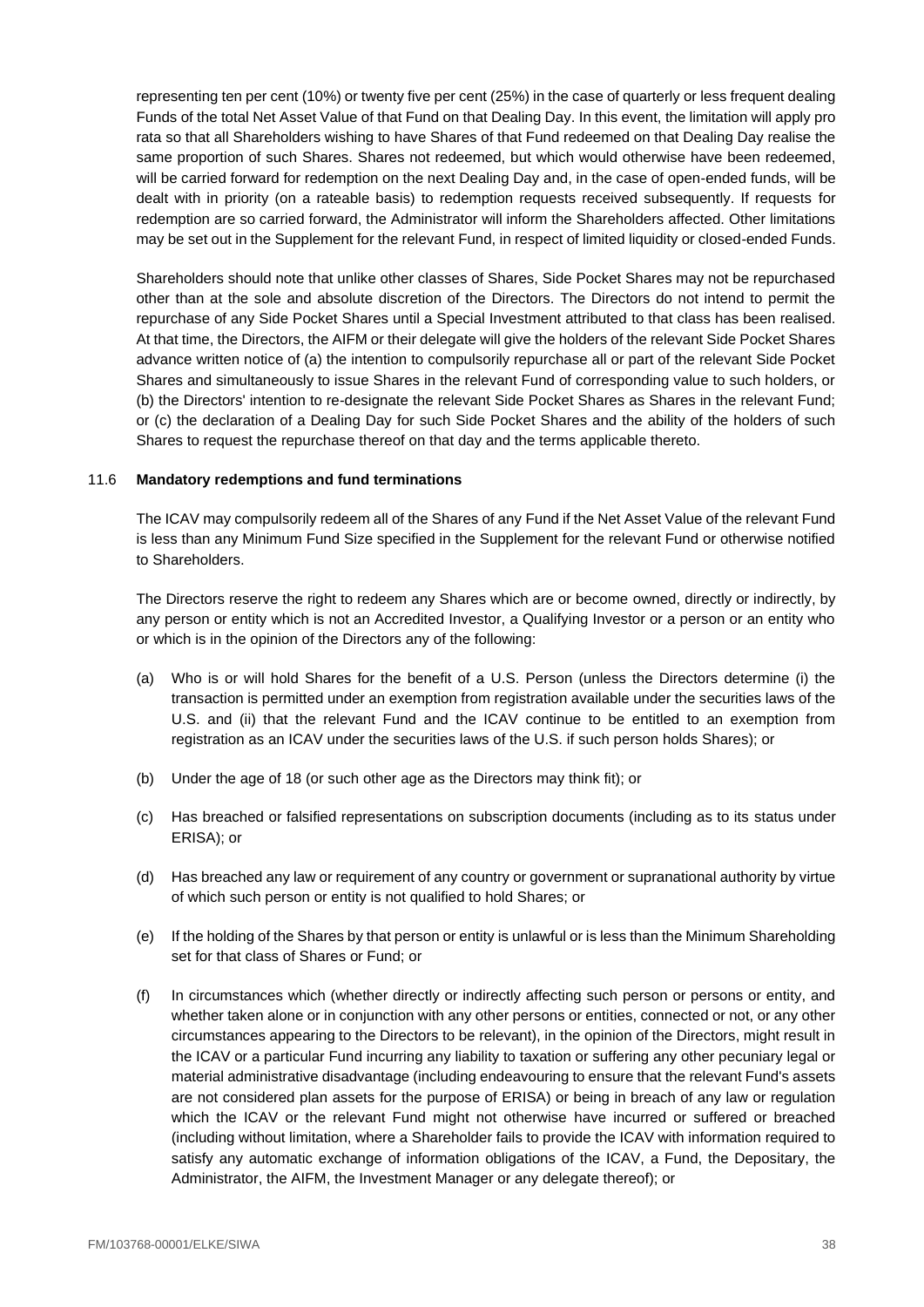- (g) In circumstances which might result in the relevant Fund being required to comply with registration or filing requirements in any jurisdiction with which it would not otherwise be required to comply or is otherwise prohibited.
- (h) References in this Prospectus to **Permitted Investor** means any person other than any of the persons specified above.
- (i) A Fund may be terminated and/or all of the shares of a Fund (or any class of a Fund) may be redeemed by the Directors, in their sole and absolute discretion, by notice in writing to the Depositary in any of the following events:
- (j) Any time the Net Asset Value (or its currency equivalent) of the relevant Fund shall be less than the Minimum Fund Size; or
- (k) By not less than thirty (30) days' nor more than sixty (60) days' notice to Shareholders if, within ninety (90) days from the date of the Depositary serving notice of termination of the Depositary Agreement, another depositary acceptable to the ICAV and the Central Bank has not been appointed to act as depositary; or
- (l) The ICAV or any Fund shall cease to be authorised or otherwise officially approved by the Central Bank; or
- (m) A special resolution to terminate the Fund/ICAV is passed by the Shareholders of the Fund/ICAV; or
- (n) Any law shall be passed which renders it illegal or in the opinion of the Directors, impracticable or inadvisable to continue the ICAV or any Fund; or
- (o) Such termination is provided for in the relevant Supplement; or
- (p) The Directors consider that it is in the best interests of the Shareholders of the Fund or the ICAV; or
- (q) There is a change in material aspects of the business or in the economic or political situation relating to a Fund and/or the ICAV which the Directors consider would have material adverse consequences on the Shareholders and/or the Investments of the Fund and/or the ICAV.

Additional termination provisions specific to a Fund may be set out in the Supplement for that Fund and the ICAV will have the right to redeem Shares in such a Fund in such circumstances, in addition to the foregoing.

With effect on and from the date as at which any Fund is to terminate as the Directors may determine:

- (a) No shares of the relevant Fund may be issued or sold by the ICAV;
- (b) The AIFM or the Investment Manager appointed shall, on the instructions of the Directors, realise all the assets then comprised in the relevant Fund (which realisation shall be carried out and completed in such manner and within such period after the termination of the relevant Fund as the Directors think advisable);
- (c) The Depositary shall, on the instructions of the Directors from time to time, distribute to the Shareholders of the relevant Fund in proportion to their respective interests in the relevant Fund all net cash proceeds derived from the realisation of the relevant Fund and available for the purpose of such distribution, provided that the Depositary shall not be bound (except in the case of the final distribution) to distribute any of the monies for the time being in its hands the amount of which is insufficient to pay Euro 1 or its equivalent amount in the relevant currency in respect of each share of the relevant Fund and provided also that the Depositary shall be entitled to retain out of any monies in its hands as part of the relevant Fund full provision for all costs, charges, expenses, claims and demands incurred, made or apprehended by the Depositary or the Directors in connection with or arising out of the termination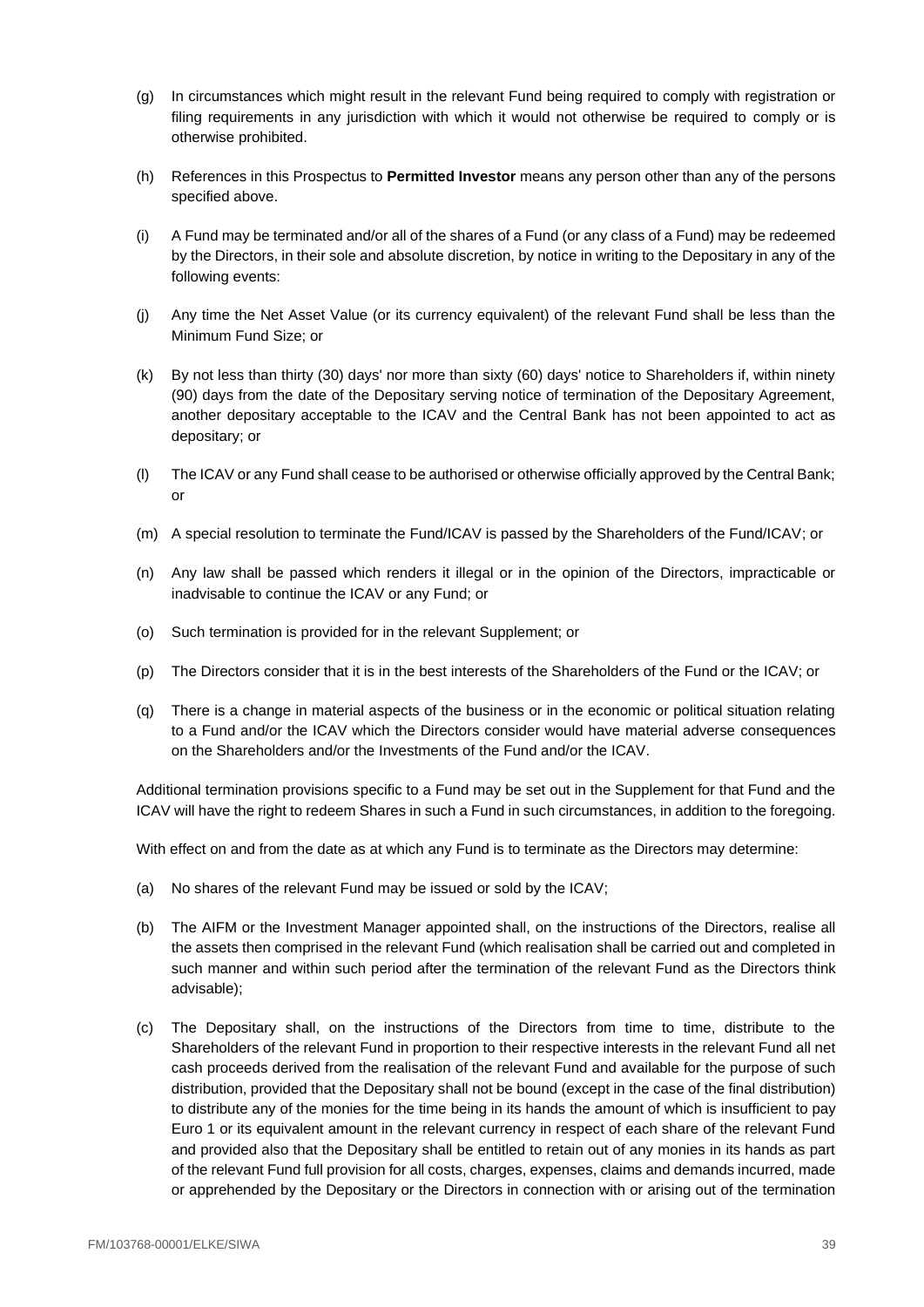of the relevant Fund and out of the monies so retained to be indemnified and saved harmless against any such costs, charges, expenses, claims and demands; and

(d) Every such distribution referred to above shall be made in such manner as the Directors shall, in their sole and absolute discretion, determine but shall be made only against production of the certificates or warrants relating to the shares of the relevant Fund if issued in respect of which the same is made and upon delivery to the Depositary of such form of request for payment as the Depositary shall in its absolute discretion require. All certificates shall in the case of an interim distribution be enfaced by the Depositary with a memorandum of payments made and in the case of the final distribution shall be surrendered to the Depositary. Any unclaimed proceeds or other cash held by the Depositary hereunder may at the expiration of twelve (12) months from the date upon which the same were payable be paid into court subject to the right of the Depositary to deduct therefrom any expenses it may incur in making such payment.

Where Taxable Irish Persons acquire and hold Shares, the ICAV shall, where necessary for the collection of Irish Tax, redeem and cancel Shares held by a person who is or is deemed to be a Taxable Irish Person or is acting on behalf of a Taxable Irish Person on the occurrence of a chargeable event for taxation purposes and to pay the proceeds thereof to the Revenue.

# 11.7 **Anti-dilution levy**

The Directors may, where there are net redemptions, charge an Anti-Dilution Levy for retention as part of the assets of the relevant Fund. The Anti-Dilution Levy, which will be calculated to cover the costs of disposing of the underlying investments of the Fund as a result of net redemptions on any Dealing Day, will include any dealing spreads, commission and transfer taxes and will be charged in circumstances where the Directors believe it is necessary to prevent an adverse effect on the Net Asset Value of the relevant Fund. As the costs of dealing can vary with market conditions, the level of the Anti-Dilution Levy may also vary.

In addition, the Anti-Dilution Levy on redemptions may include such sum as is considered fair and equitable by the Directors and is approved by the Depositary, in respect of redemption requests which will necessitate the ICAV breaking deposits at a penalty or realising investments at a discount in order to provide monies to meet such redemption requests or, in the event that the ICAV borrows funds, to meet the costs of such borrowings.

# <span id="page-40-0"></span>12 **EXCHANGE OF SHARES**

Shareholders will be able to apply to exchange on any Dealing Day all or part of their holding of Shares of any Class in any Fund (the **Original Class**) for Shares in another Class (the **New Class**) (such Class being in the same Fund or in a separate Fund) provided that all the criteria for applying for Shares in the New Class have been met and by giving notice to the Administrator on or prior to the Dealing Deadline for the relevant Dealing Day. The ICAV may however at its discretion agree to accept requests for exchange received after the relevant Dealing Deadline provided they are received prior to the relevant Valuation Point. The general provisions and procedures relating to the issue and redemption of Shares will apply equally to exchanges save in relation to charges payable details of which are set out below and in the relevant Supplement.

When requesting the exchange of Shares as an initial investment in a Fund, Shareholders should ensure that the value of the Shares exchanged is equal to or exceeds the Minimum Initial Investment Amount for the relevant New Class specified in the Supplement for the relevant Fund. In the case of an exchange of a partial holding only, the value of the remaining holding must also be at least equal to the Minimum Shareholding for the Original Class.

The number of Shares of the New Class to be issued will be calculated in accordance with the following formula:

 $S = [R \times (RP \times ER)] - F$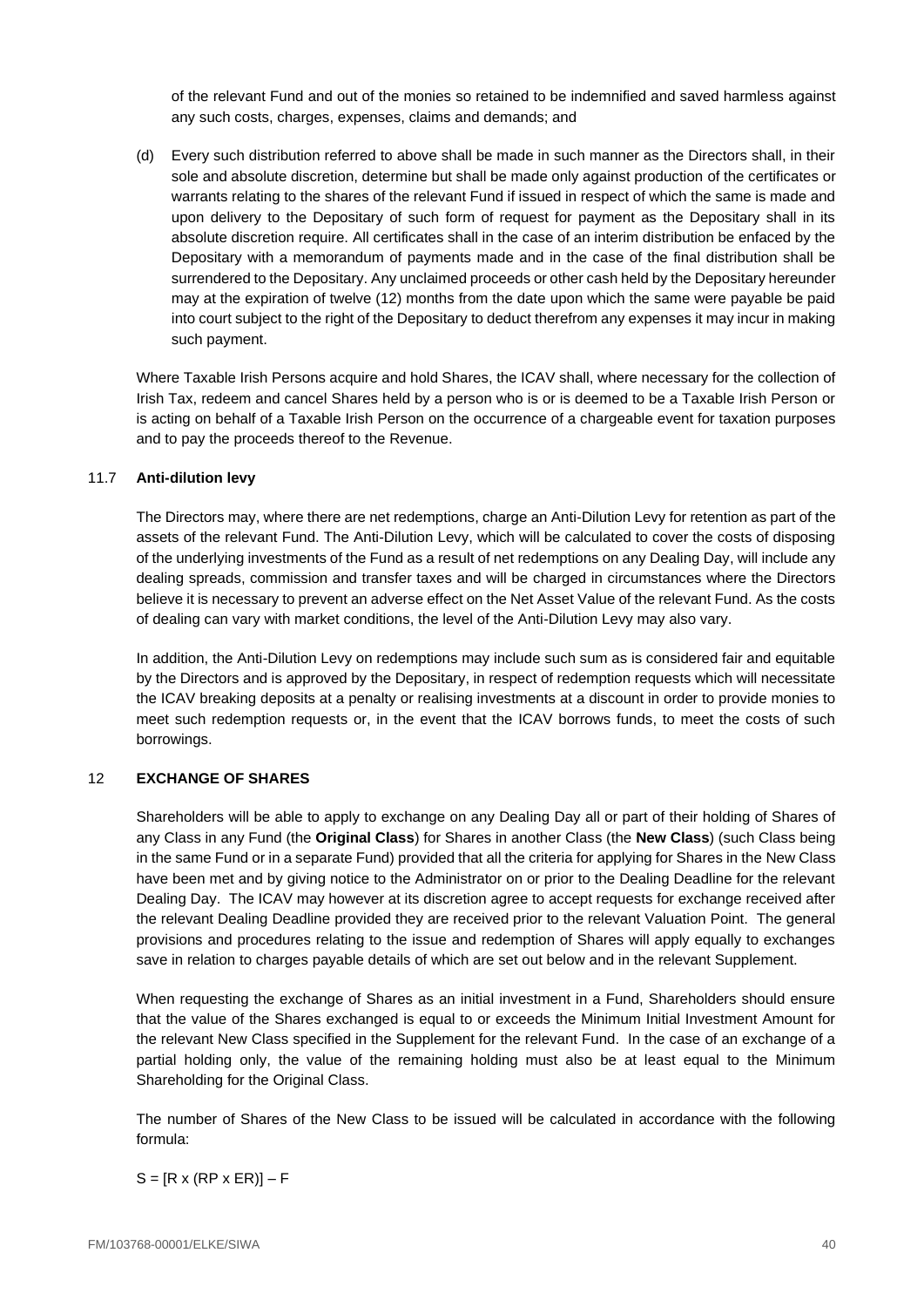where:

S = the number of Shares of the New Class to be issued;

 $R =$  the number of Shares of the Original Class to be exchanged;

RP =redemption price per Share of the Original Class as at the Valuation Point for the relevant Dealing Day:

ER = in the case of an exchange of Shares designated in the same Base Currency is 1.In any other case, it is the currency conversion factor determined by the Administrator at the valuation point for the relevant Dealing Day as representing the effective rate of exchange applicable to the transfer of assets relating to the Original and New Classes of Shares after adjusting such rate as may be necessary to reflect the effective costs of making such transfer;

F = the Exchange Charge (if any) payable on the exchange of Shares; and

SP = issue price per Share of the New Class as at the Valuation Point for the applicable Dealing Day.

Where there is an exchange of Shares, Shares of the New Class will be allotted and issued in respect of and in proportion to the Shares of the Original Class in the proportion S to R.

The Directors may deduct a charge on an exchange of Shares which the Investment Manager considers represents an appropriate figure to cover, inter alia, dealing costs, stamp duties, market impact and to preserve the value of the underlying assets of the Fund when there are net subscriptions and redemptions. Any such charge will be retained for the benefit of the relevant Fund the Directors reserve the right to waive such charge at any time.

Exchange requests may not be withdrawn save with the written consent of the ICAV or its authorised agent.

Details of any exchange charge will be set out in the relevant Supplement.

## 12.1 **Limitations on Exchanges**

Shares may not be exchanged for Shares of a different class during any period when the calculation of the Net Asset Value of the relevant Fund or Funds is suspended in the manner described under the section entitled Suspension of Calculation of Net Asset Value below. Applicants for exchange of Shares will be notified of such postponement and, unless withdrawn, their applications will be considered as at the next Dealing Day following the ending of such suspension.

The Directors may, at their discretion, refuse to effect an exchange request without giving any reason for such refusal. In addition, restrictions may apply on making exchanges between certain classes as may be set out in the relevant Supplement.

### 12.2 **Cross Investment**

Subject to the requirements of the Central Bank and this Prospectus, the ICAV may on behalf of a Fund (an **Investor Fund**) acquire Shares in another Fund (an **Investee Fund**). Where the ICAV intends to do so, this will be disclosed in the relevant Supplement of the Investor Fund. The Investment Manager may not charge its annual fee in respect of that portion of an Investor Fund's assets which are invested in an Investee Fund unless otherwise permitted by the Central Bank. Cross investment in a Fund may not be made if that Fund holds Shares in another Fund. Where a Fund (the **Investing Fund**) invests in the shares of other Funds (each a **Receiving Fund**), the rate of the annual management fee which investors in the Investing Fund are charged in respect of that portion of the Investing Fund's assets invested in Receiving Funds (whether such fee is paid directly at Investing Fund level, indirectly at the level of the receiving Funds or a combination of both) shall not exceed the rate of the maximum annual management fee which investors in the Investing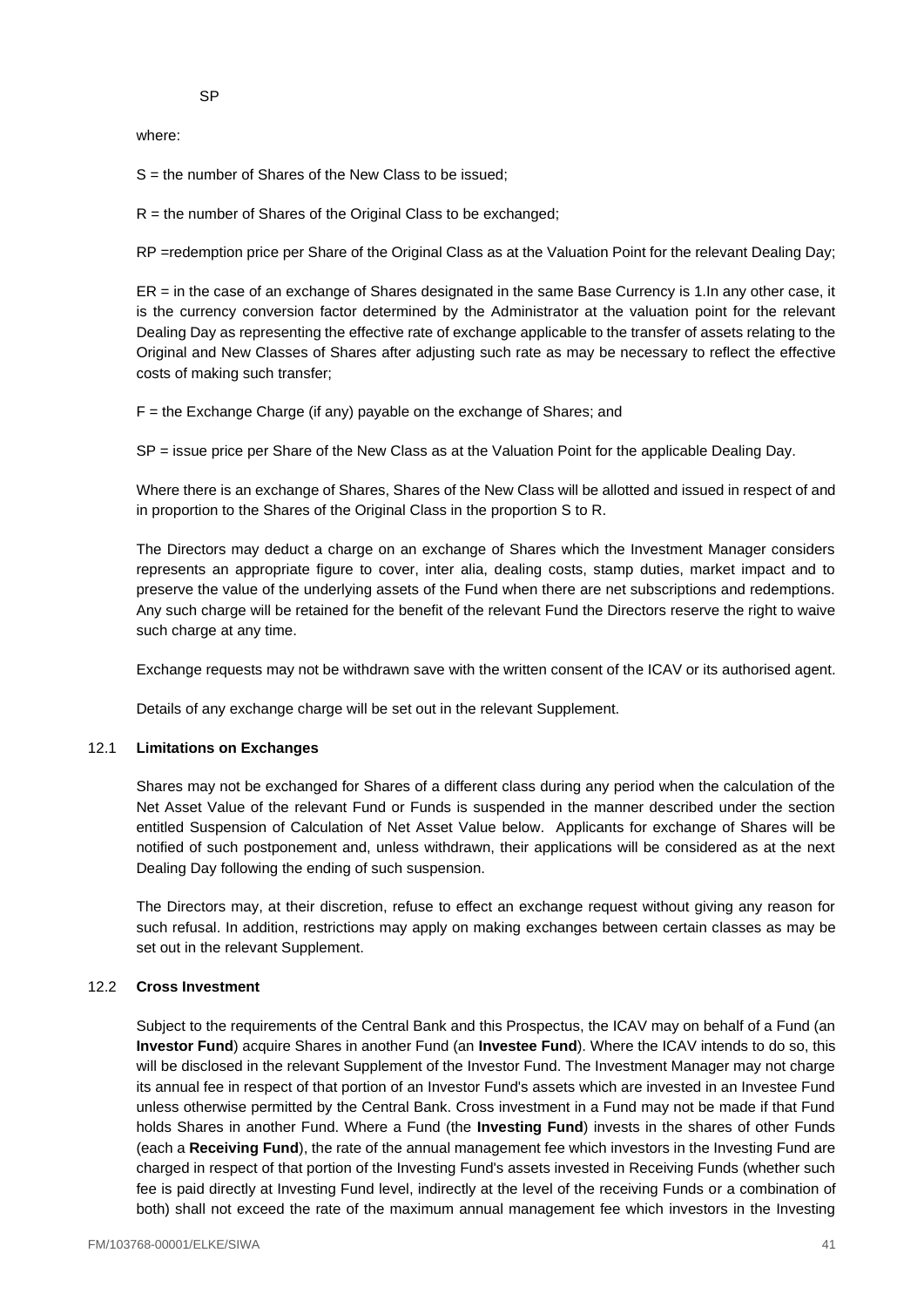Fund may be charged in respect of the balance of the Investing Funds assets, such that there shall be no double charging of the annual management fee to the Investing Fund as a result of its investments in the Receiving Fund. This provision is also applicable to the annual fee charged by the Investment Manager where the fee is paid directly out of the assets of the relevant Fund.

## <span id="page-42-0"></span>13 **NET ASSET VALUE**

## 13.1 **Calculation of the net asset value**

The Net Asset Value of a Fund shall be expressed in the currency in which the Shares are designated or in such other currency as the Directors may determine either generally or in relation to a particular class or in a specific case, and shall be calculated by ascertaining the value of the assets of the Fund and deducting from such value the liabilities of the Fund (excluding Shareholders equity) as at the Valuation Point for such Dealing Day.

The Net Asset Value per Share of a Fund will be calculated by dividing the Net Asset Value of the Fund by the number of Shares in the Fund then in issue or deemed to be in issue as at the Valuation Point for such Dealing Day and rounding the result mathematically to four decimal places or such other number of decimal places as may be determined by the Directors from time to time.

In the event the Shares of any Fund are further divided into classes and/or series, the Net Asset Value per Share of the relevant class and/or series shall be calculated by notionally allocating the Net Asset Value of the Fund amongst the relevant classes and/or series making such adjustments for subscriptions, redemptions, fees, dividends accumulation or distribution of income and the expenses, liabilities or assets attributable to each such relevant class and/or series (including the gains/losses on and costs of financial instruments employed for currency hedging between the currencies in which the assets of the Fund are designated and the designated currency of the relevant class/series, which gains/losses and costs shall accrue solely to that relevant class/series) and any other factor differentiating the relevant classes and/or series as appropriate. The Net Asset Value of the Fund, as allocated between each class and/or series, shall be divided by the number of Shares of the relevant class or series which are in issue or deemed to be in issue and rounding the result mathematically to four decimal places as determined by the Directors or such other number of decimal places as may be determined by the Directors from time to time.

Please note that Funds that are closed-ended or limited liquidity may only value their assets annually or, if more frequent, each time they deal.

The Instrument of Incorporation provides for the method of valuation of the assets and liabilities of each Fund and of the Net Asset Value of each Fund, and the AIFM is responsible for such valuation in accordance with the terms of the AIFM Agreement, the Irish AIFM Regulations and the valuation policy of the AIFM.

## 13.2 **Valuation of specific assets**

The assets and liabilities of a Fund will in general be valued as follows:

13.2.1 Investments listed or traded on a stock exchange or over-the-counter market other than those referred to in sections [13.2.2](#page-43-0) and [13.2.6](#page-43-1) for which market quotations are readily available shall be calculated by reference to at the closing mid-market price on the exchange or market for Investments as at the relevant Valuation Point.

Any Investment listed or traded on a stock exchange or over-the-counter market but acquired or traded at a premium or at a discount outside the relevant exchange or market may be valued taking into account the level of premium or discount as at the relevant Valuation Point. Such premiums or discounts shall be provided by an independent broker or market maker or if such premiums/discounts are unavailable, by the AIFM or its Delegate.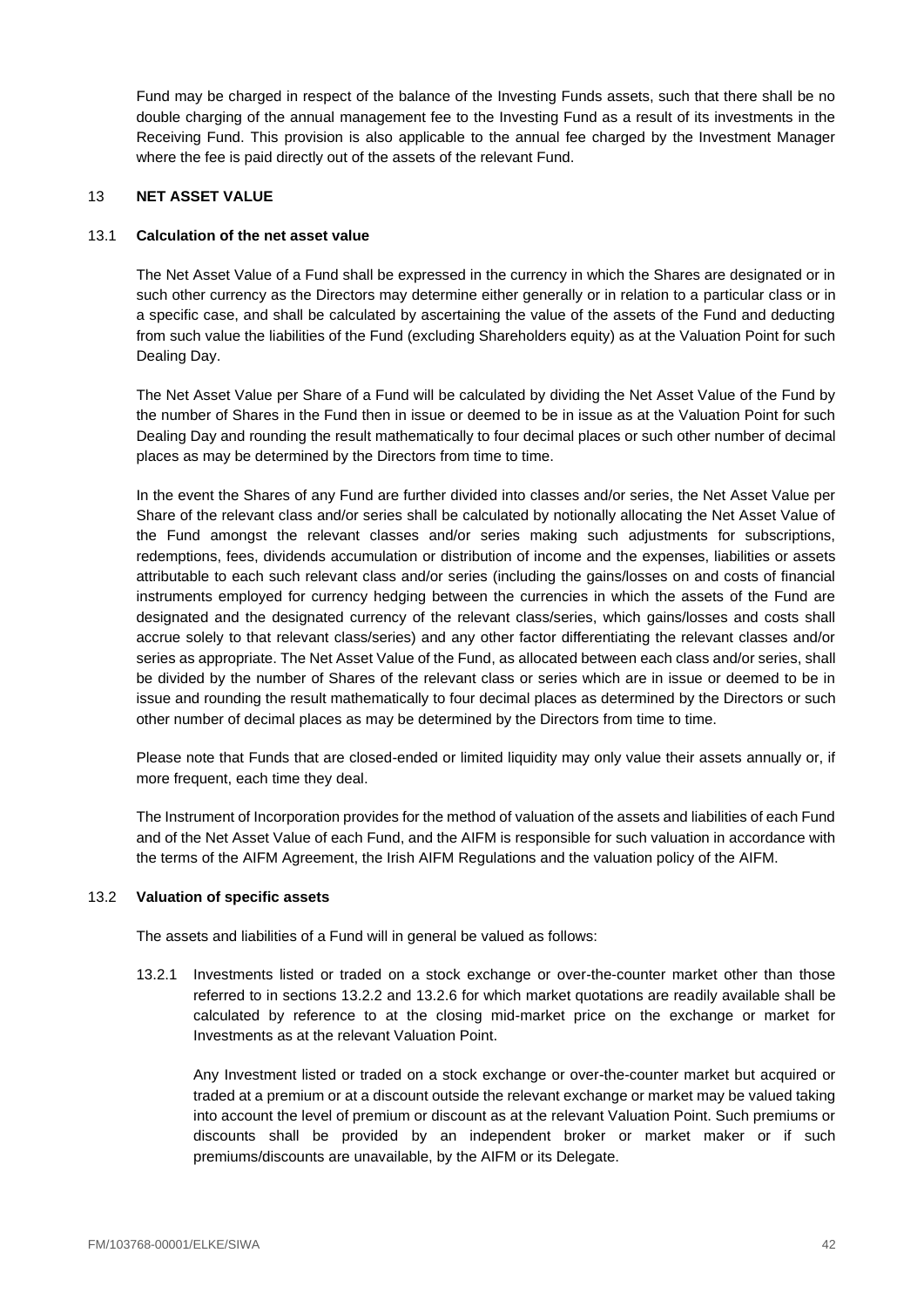- <span id="page-43-0"></span>13.2.2 If the value of a specific Investment listed or traded on a stock exchange or over the counter market at the closing mid-market prices does not, in the opinion of the ICAV and/or the AIFM or an External Valuer reflect the fair value thereof or is not available, the value shall be calculated with care and in good faith by the ICAV and/or the AIFM or an External Valuer or by a competent person, firm or corporation appointed by the ICAV or AIFM, as appropriate, with a view to establishing the probable realisation value for such assets as at the relevant Valuation Point.
- 13.2.3 If an Investment is quoted, listed or traded on several markets the ICAV and/or the AIFM or External Valuer, as appropriate, shall select the market which, in their opinion, constitutes the main market for such Investments or which provides the fairest criteria to value the Investment.
- 13.2.4 Investments not quoted, listed or traded on any stock, exchange, or over the counter market shall be valued at their probable realisation value as at the relevant Valuation Point, estimated with care and in good faith by the ICAV and/or the AIFM or External Valuer or by a competent person, firm or corporation appointed by the ICAV or AIFM, as appropriate. In determining such probable realisation value, regard may be had to the cost price, the price at which any recent transaction in the security may have been effected, the size of the holding, the total amount of the security in issue and/or such other factors as the ICAV and/or the AIFM or any External Valuer or competent person, firm or corporation, as appropriate, deem relevant in considering a positive or negative adjustment to the valuation. Due to the nature of such unquoted securities and the difficulty in obtaining a valuation from other sources, such competent professional may be related to the AIFM or its Delegate.
- 13.2.5 Cash and other liquid assets will be valued at their face value with interest accrued, where applicable, to the relevant Valuation Point.
- <span id="page-43-1"></span>13.2.6 Units or shares in open-ended or limited liquidity collective investment schemes will be valued at the latest available net asset value per unit, share or class thereof as at the relevant Valuation Point. Units or shares in closed-ended collective investment schemes will, if quoted, listed or traded on a Market, be valued at the last traded price, or if unavailable, the closing mid-market price on the principal market for such Investment as at the relevant Valuation Point or, if unavailable at the probable realisation value, as estimated with care and in good faith and as may be recommended by a competent professional appointed by the ICAV or AIFM.
- 13.2.7 Exchange traded derivative instruments will be valued at the settlement price for such instruments on such market as at the relevant Valuation Point; if such price is not available such value shall be the probable realisation value estimated with care and in good faith by the ICAV and/or the AIFM or external valuer or a competent person, firm or corporation appointed by the ICAV or AIFM, as appropriate.
- 13.2.8 Over-the-counter derivative instruments will be valued at the latest valuation for such instruments as provided by a competent person (including an independent pricing vendor), appointed by the ICAV and/or the AIFM (verified against the counterparty valuation).

In valuing over-the-counter derivatives, where applicable, the ICAV and/or the AIFM will follow international best practice and adhere to the principles on valuation of over-the-counter instruments established by bodies such as the International Organisation of Securities Commissions and the Alternative Investment Management Association.

- 13.2.9 Forward foreign exchange contracts and interest rate swaps shall be valued as at the relevant Valuation Point by reference to the prevailing market maker quotations, namely, the price at which a new forward contract of the same size and maturity could be undertaken, or, if unavailable, they shall be valued in the same manner as other over-the-counter derivatives as listed above.
- 13.2.10 The ICAV and/or the AIFM or an External Valuer may use an independent pricing source to value loans at market value. The ICAV and/or the AIFM or External Valuer may, in accordance with criteria that are agreed from time to time use a fair value method estimated with care and in good faith by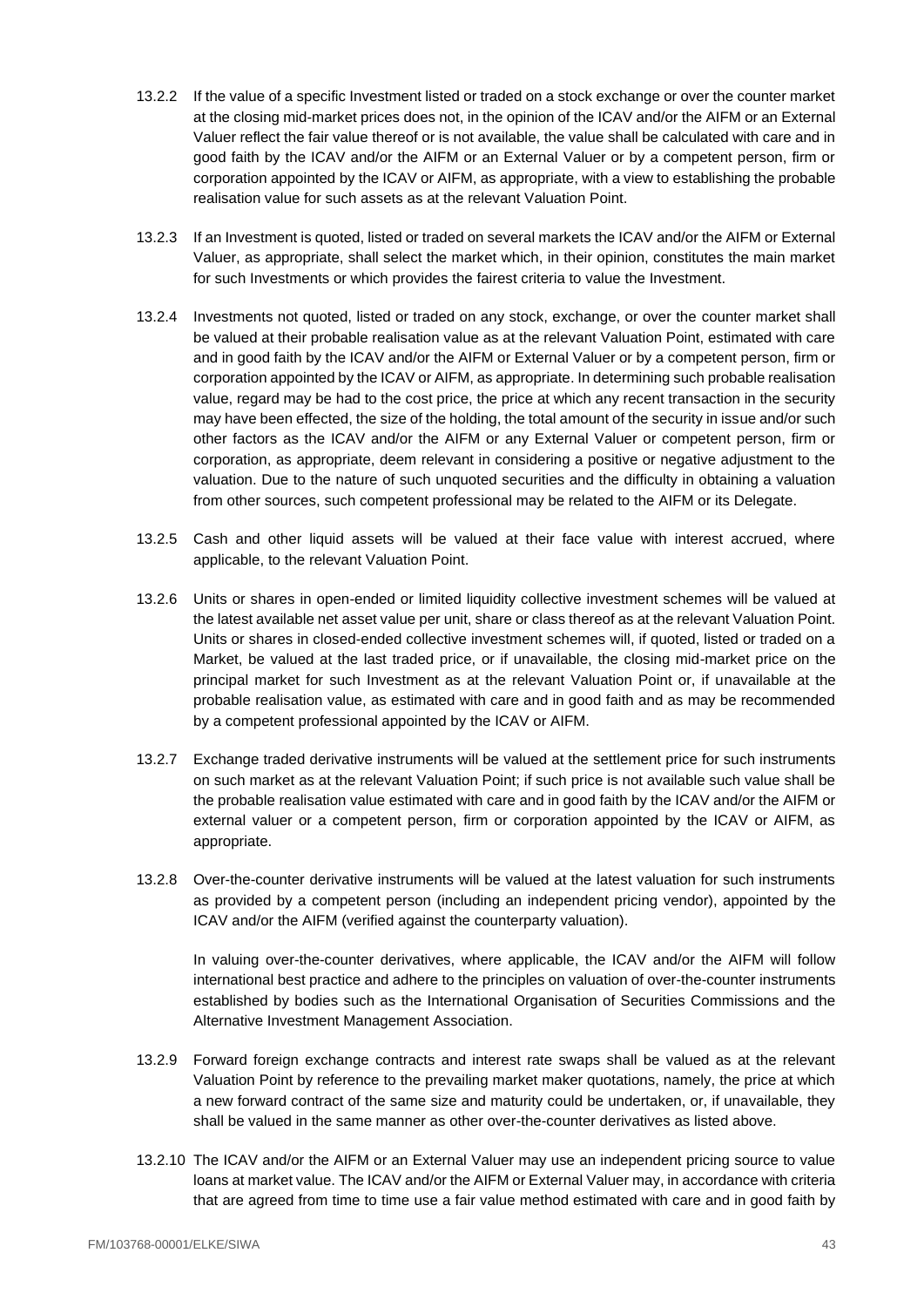a competent person, firm or corporation appointed by the ICAV and/or the AIFM to value loans if market quotations for them are not readily available or are deemed unreliable, or if events occurring after the close of a market and before a Fund values its assets would materially affect Net Asset Value. The competent person, firm or corporation may be a related party to the AIFM or its Delegate. A loan that is fair valued may be valued at a price higher or lower than actual market quotations or the value determined by other funds using their own fair valuation procedures.

- 13.2.11 In the event that the value of a particular Investment is not ascertainable as provided for above or if such valuation is not representative of the Investment's fair market value, the value shall be estimated by the ICAV and/or the AIFM or External Valuer with care and in good faith, or by a competent person, firm or corporation appointed by the ICAV or AIFM.
- 13.2.12 In the event that the ICAV and/or the AIFM consider that another method of valuation better reflects the fair value of a particular Investment, then in such case the method of valuation of the relevant Investment shall be such as the ICAV and/or the AIFM in their absolute discretion shall determine.
- 13.2.13 Special Investments allocated to Side-Pocket Shares will be valued at their cost or as otherwise may be determined by the ICAV and/or the AIFM or External Valuer, as appropriate, in their discretion.
- 13.2.14 Any value expressed otherwise than in the Base Currency of the relevant Fund (whether of an investment or cash) and any non-Base Currency borrowing shall be converted into the Base Currency at the rate (whether official or otherwise) which the ICAV and/or the AIFM deems appropriate in the circumstances.
- 13.2.15 Notwithstanding the generality of the foregoing, the ICAV and/or the AIFM may adjust the value of any such security if having regard to currency, applicable rate of interest, anticipated rate of dividend, maturity, marketability, liquidity and/or such other considerations as they may deem relevant, they consider that such adjustment is required to reflect the fair value thereof as at the relevant Valuation Point.
- 13.2.16 Notwithstanding the foregoing valuation rules, in the event of substantial or recurring net subscriptions (where total subscriptions of a Fund exceeds total redemptions), the ICAV and/or the AIFM or their delegate, may adjust the Net Asset Value per Share to reflect the value of the Fund's assets using the lowest market dealing offer price, as at the relevant Valuation Point in order to preserve the value of the shareholding of continuing Shareholders. In the event of substantial or recurring net redemptions (where total redemptions of a Fund exceeds total subscriptions), the ICAV and/or the AIFM or their delegate, may adjust the Net Asset Value per Share to reflect the value of the Fund's assets using the lowest market dealing bid price in order to preserve the value of the shareholding of continuing Shareholders. Where any such adjustment is made, it shall be applied consistently with respect to the assets of the Fund and no additional Anti-Dilution Levy will be included in the issue price or deducted from the subscription amount received or deducted from the repurchase proceeds to preserve the value of the underlying assets of the Fund on the relevant Dealing Day. Valuation policies will be applied on a consistent basis throughout the life of a Fund.
- 13.2.17 Where at any Valuation Point any Investment has been realised or contracted to be realised there shall be included in the assets of a Fund in place of such Investment the net amount receivable by the Fund in respect thereof, provided that if such amount is not then known exactly then its value shall be the net amount estimated by the ICAV and/or the AIFM as receivable by the Fund. If the net amount receivable is not payable until some future time after the Valuation Point in question the ICAV and/or the AIFM shall make such allowance as they consider appropriate to reflect the true current value thereof as at the relevant Valuation Point.
- 13.2.18 For the purposes of this section: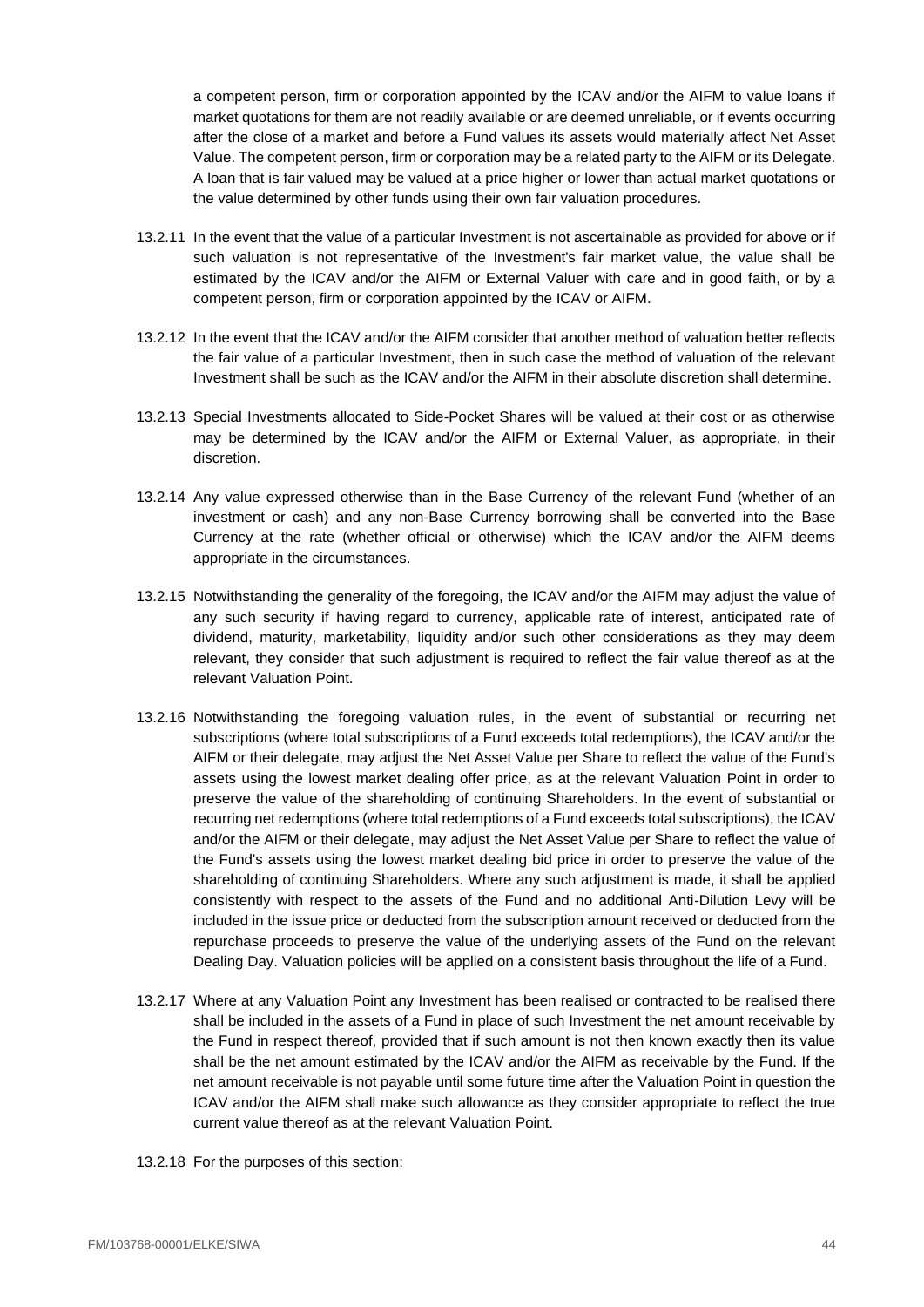- (a) Monies payable to a Fund in respect of the allotment of Shares shall be deemed to be an asset of the Fund as of the time at which such Shares are deemed to be in issue;
- (b) Monies payable by a Fund as a result of the cancellation of allotments or on the compulsory repurchase or transfer of Shares or on repurchase of Shares shall be deemed to be a liability of that Fund from the time at which such Shares are deemed to cease to be in issue;
- (c) Monies due to be transferred as a result of an exchange of Shares to another pursuant to an exchange notice shall be deemed to be a liability of the first class and an asset of the new class immediately after the relevant Valuation Point on which the exchange notice is received or deemed to be received.
- 13.2.19 Where the current price of an Investment is quoted ex any dividend (including stock dividend), interest or other rights to which the relevant Fund is entitled but such dividend, interest or the property to which such rights relate has not been received and is not taken into account under any other provisions above, the amount of such dividend, interest, property or cash shall be treated as an asset of the relevant Fund.
- 13.2.20 For the purposes of ascertaining or obtaining any price, quotation, rate or other value referred to in above for use in determining the value of any Investment, the ICAV and/or the AIFM or an External Valuer shall be entitled to use, or may authorise any delegate of the ICAV to use, the services of any recognised information or pricing service.

# 13.3 **Error in net asset value calculation**

In the event that there is an error in the calculation of the Net Asset Value of any Fund or class of Shares which results in a Shareholder receiving proceeds from the ICAV, the ICAV reserves the right to seek to recover from such Shareholder any excess amount received by them or to re-issue a contract note with the correct Net Asset Value of the relevant Fund or class.

#### 13.4 **Notification of prices**

The Net Asset Value per Share of each class of Shares in each Fund will be available promptly from the Administrator on request by Shareholders. Such prices will be the prices applicable to the previous Dealing Day's trades and are therefore only indicative after the relevant Dealing Day.

## <span id="page-45-0"></span>14 **SUSPENSION OF CALCULATION OF NET ASSET VALUE**

The Directors may at any time temporarily suspend the calculation of the Net Asset Value of any Fund and the issue, redemption and exchange of Shares, other than Side Pocket Shares, and the payment of redemption proceeds during:

- <span id="page-45-1"></span>14.1 Any period when dealing in the units/shares of any collective investment scheme in which a Fund may be invested are restricted or suspended; or
- 14.2 Any period when any of the markets or stock exchanges on which a substantial portion of the investments of the relevant Fund from time to time are quoted, listed or dealt in is closed, otherwise than for ordinary holidays, or during which dealings therein are restricted or suspended; or
- 14.3 Any period when, as a result of political, economic, military or monetary events or any circumstances outside the control, responsibility and power of the Directors, disposal or valuation of a substantial portion of the Investments of the relevant Fund is not reasonably practicable without this being seriously detrimental to the interests of Shareholders of the relevant Fund or if, in the opinion of the Directors, the Net Asset Value of the Fund cannot be fairly calculated; or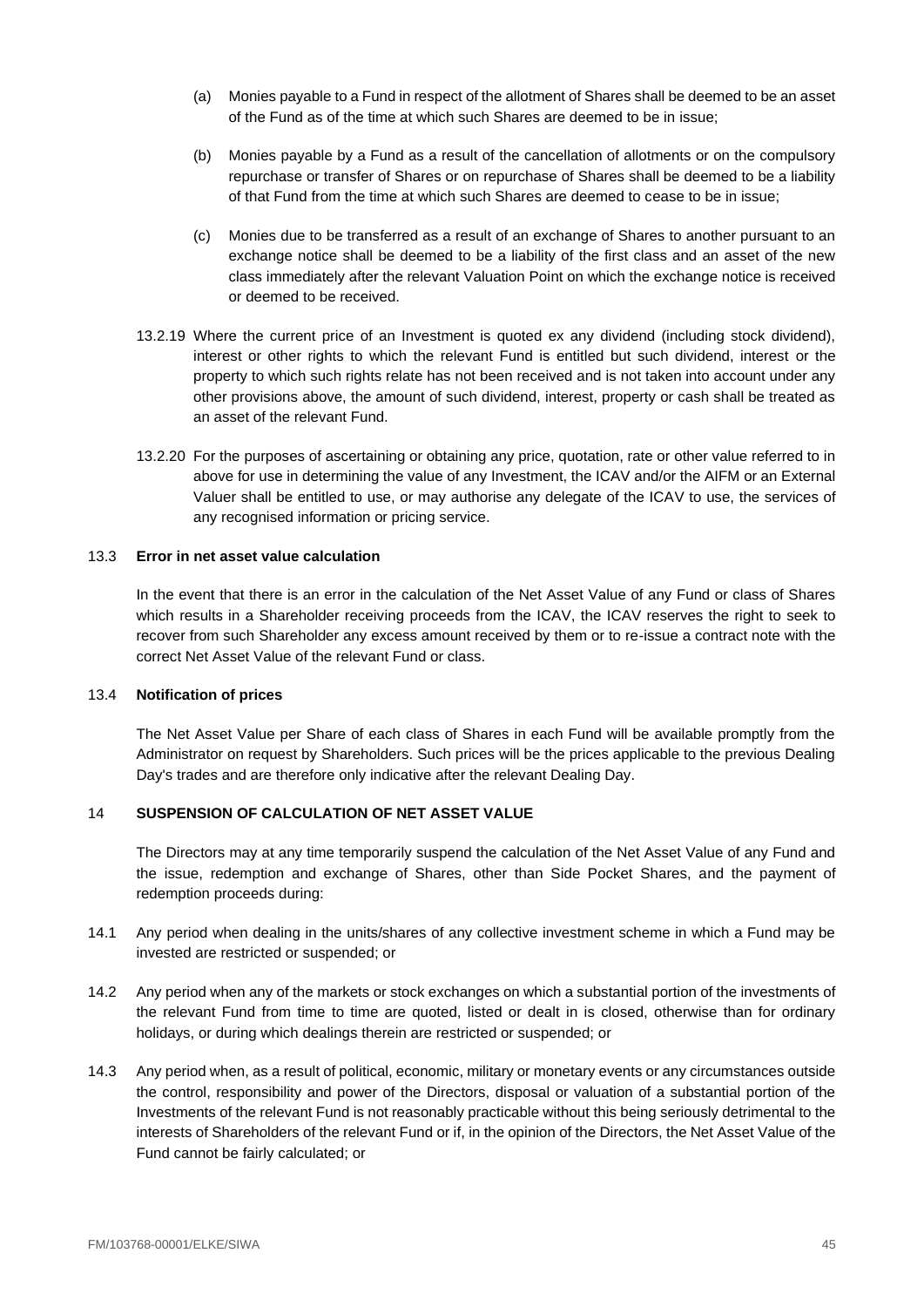- 14.4 Any breakdown in the means of communication normally employed in determining the price of a substantial portion of the Investments of the relevant Fund or when for any other reason the current prices on any market or stock exchange of any of the Investments of the relevant Fund cannot be promptly and accurately ascertained; or
- 14.5 Any period during which any transfer of funds involved in the realisation or acquisition of investments of the relevant Fund cannot, in the opinion of the Directors, be effected at normal prices or rates of exchange; or
- 14.6 Any period when the ICAV is unable to repatriate funds required for the purpose of making payments due on the redemption of Shares in the relevant Fund; or
- 14.7 Any period when the Directors consider it to be in the best interest of the relevant Fund; or
- <span id="page-46-1"></span>14.8 Any period where such suspension is required by the Central Bank in accordance with the ICAV Act.

Any reference in clauses [14.1](#page-45-1) to [14.8](#page-46-1) above to Investments of the relevant Fund shall include investments held by any subsidiary of the ICAV.

Any such suspension will be notified immediately on the same Business Day to the Central Bank and will be communicated without delay to the competent authorities in any country in which the Shares are marketed to the public. Where possible, all reasonable steps will be taken to bring any period of suspension to an end as soon as possible.

The calculation of the Net Asset Value of a Fund will also be suspended following the circulation to Shareholders of a notice of a general meeting at which a resolution proposing to wind up the ICAV or terminate the relevant Fund in accordance with the ICAV Act is to be considered.

Shareholders who have requested issue or redemption of Shares of any class or exchanges of Shares of one class to another will be notified of any such suspension in such manner as may be directed by the Directors and, unless withdrawn but subject to the limitations referred to above, and in the relevant Supplements, their requests will be dealt with on the first relevant Dealing Day after the suspension is lifted.

The Directors may postpone any Dealing Day for a Fund to the next Business Day if in the opinion of the Directors, a substantial portion of the Investments of the relevant Fund cannot be valued on an equitable basis and such difficulty is expected to be overcome within one Business Day.

## <span id="page-46-0"></span>15 **FORM OF SHARES AND TRANSFER OF SHARES**

Shares will be issued in registered form. Purchase contract notes will normally be issued within five (5) Business Days after the allotment of Shares. Share certificates shall not be issued.

Shares in each Fund will be transferable by instrument in writing in common form or in any other form approved by the Directors and signed by (or, in the case of a transfer by a body corporate, signed on behalf of or sealed by) the transferor. Transferees will be required to complete an Application Form (which, inter alia, includes a certification that they meet the criteria for Qualifying Investors or Accredited Investor) and provide any other documentation reasonably required by the ICAV or the Administrator. In the case of the death of one of joint Shareholders, the survivor or survivors will be the only person or persons recognised by the ICAV as having any title to or interest in the Shares registered in the names of such joint Shareholders.

Shares may not be transferred to any person or entity who, in the opinion of the Directors is not an Accredited Investor, a Qualifying Investor or a Permitted Investor and the Directors shall be entitled to decline to register any transfer in the circumstances outlined in the Instrument of Incorporation.

If the transferor is or is deemed to be or is acting on behalf of a Taxable Irish Person, the ICAV is entitled to redeem and cancel a sufficient portion of the transferor's Shares as will enable the ICAV to pay the tax payable in respect of the transfer to the Revenue.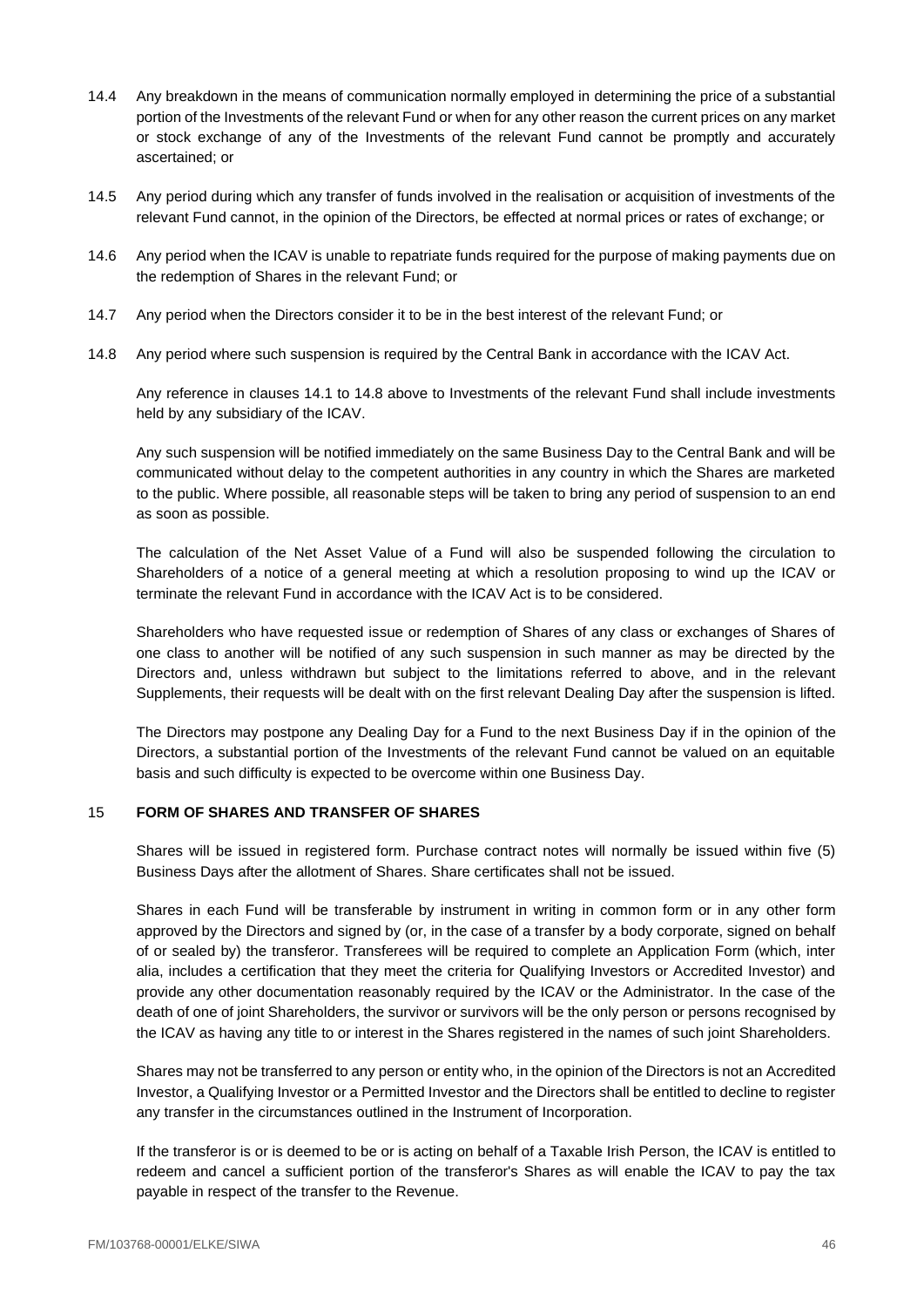### <span id="page-47-0"></span>16 **FEES AND EXPENSES**

Particulars of the fees and expenses (including performance fees, if any) payable to the AIFM, the Investment Manager, the Administrator, the Depositary, any Distributor and any other service provider out of the assets of each Fund are (where material) set out in the relevant Supplement.

The ICAV will pay out of the assets of each Fund the fees and expenses payable to the AIFM, any Delegate, the Investment Manager, the Depositary and the Administrator, the fees and expenses of any other service provider (including, without limitation any investment adviser or any External Valuer), the fees and expenses of sub-custodians which will be at normal commercial rates, the fees and expenses of the Directors (as referred to below), any fees in respect of circulating details of the Net Asset Value, secretarial fees, stamp duties, taxes, including any value added tax, any costs incurred in respect of meetings of Shareholders, marketing and distribution costs, investment transaction charges, costs incurred in respect of the distribution of income to Shareholders, the fees and expenses of any paying agent or representative appointed in compliance with the requirements of another jurisdiction (and at normal commercial rates), any amount payable under indemnity provisions contained in the Instrument of Incorporation or any agreement with any appointee of the ICAV, all sums payable in respect of directors' and officers' liability insurance cover, brokerage or other expenses of acquiring and disposing of investments, the fees and expenses of the auditors, tax and legal advisers and fees connected with registering the ICAV for sale in other jurisdictions. In cases where investments of the Fund are held through wholly owned Subsidiaries the operating costs including audit and administration fees and expenses, may be charged as an expense of the Fund. The costs of printing and distributing this Prospectus, reports, accounts and any explanatory memoranda, any necessary translation fees, the costs of publishing prices and any costs incurred as a result of periodic updates of the Prospectus, or of a change in law or the introduction of any new law (including any costs incurred as a result of compliance with any applicable code, whether or not having the force of law) will also be paid by the ICAV out of the assets of the relevant Fund(s).

Such fees, duties and charges will be charged to the Fund in respect of which they were incurred or, where an expense is not considered by the Directors to be attributable to any one Fund, the expense will be allocated by the Directors in such manner and on such basis as the Directors in their discretion deem fair and equitable. In the case of any fees or expenses of a regular or recurring nature, such as audit fees, the Directors may calculate such fees and expenses on an estimated figure for yearly or other periods in advance and accrue the same in equal proportions over any period.

Where a Fund invests in other collective investment schemes, the Fund may be subject to its proportionate share of any fees and expenses payable by collective investment schemes in which it may invest, which will vary from scheme to scheme depending on the nature and investment strategy thereof, such as management, investment management, performance, administration and/or custody fees or charges as may be further outlined in the relevant Supplement. A Fund shall only invest in units of an investment fund managed by the AIFM or Investment Manager, or by an associated or related company of either the AIFM or Investment Manager, where any preliminary, initial or redemption charges which would normally be charged have been waived.

Where a Fund invests in another Fund of the ICAV, the rate of the Investment Management fee, Depositary fee, Administrator fee and annual fee of the AIFM or any performance fee which Shareholders in the investing Fund are charged in respect of that portion of the investing Fund's assets invested in the receiving Fund (whether such fee is paid directly at the investing Fund level, indirectly at the level of the receiving Fund or a combination of both), may not exceed the rate of the maximum Investment Management, Depositary, Administrator, management fee or performance fee payable which the Shareholders in the investing Fund may be charged in respect of the balance of the investing Fund's assets, such that there shall be no double charging of the annual fees or performance fee paid to the Investment Manager, Depositary, Administrator or AIFM to the investing Fund as a result of its investment in the receiving Fund. The AIFM will waive any preliminary/initial sales charge which it is entitled to charge in respect of investments made by the ICAV in such receiving Fund.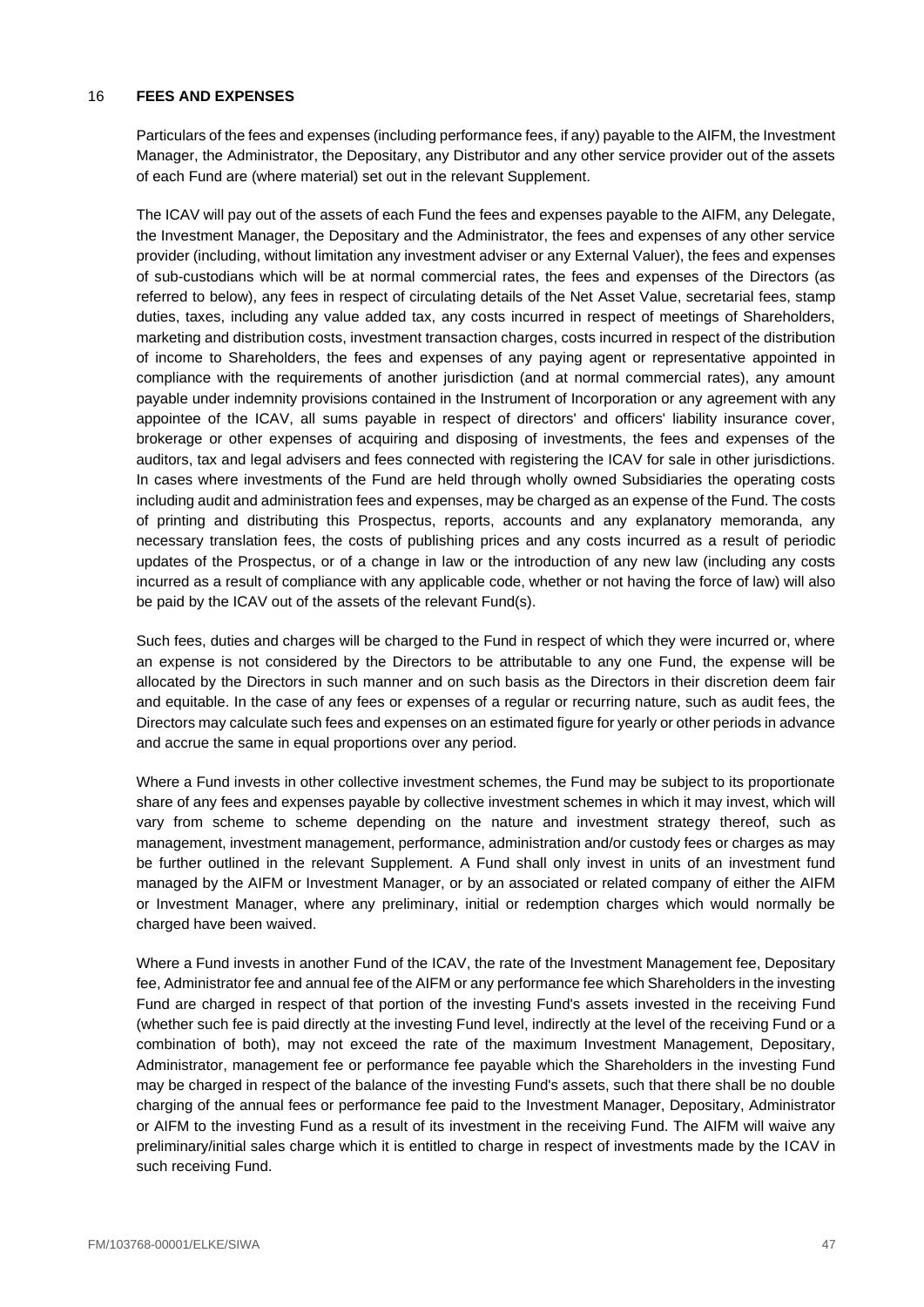Where disclosed in the relevant Supplement, a Fund may charge all or part of its fees and expenses to the capital at Fund or Share class level. This will have the effect of lowering the capital value of your investment.

### 16.1 **Directors fees**

The Directors who are not connected with the AIFM or the Investment Manager will be entitled to remuneration for their services as directors provided however that the emoluments of all the Directors in respect of any twelve month accounting period shall not exceed €40,000 or such higher amount as may be approved by the board of Directors. The Directors will be entitled to be reimbursed for their reasonable out of pocket expenses incurred in discharging their duties as directors.

### 16.2 **Establishment expenses**

The cost of establishing the ICAV and the initial Fund(s), obtaining authorisation/approval from the Central Bank, filing fees, the preparation and printing of this Prospectus and the fees of all professionals relating to the ICAV and the initial Fund(s), an estimate of which will be included in the relevant Supplements, will be borne by the initial Fund(s) and amortised over the first two (2) years of the ICAV's and the initial Funds' operation (or such other period as may be determined by the Directors at their discretion) and may be allocated to other Funds established during that period, and in each case on such terms and in such manner as the Directors may at their discretion determine. The cost of establishing any subsequent Funds will be charged to the relevant Fund.

### <span id="page-48-0"></span>17 **TAXATION**

### 17.1 **General**

The following statements are by way of a general guide to potential investors and Shareholders only and do not constitute tax advice. Shareholders and potential investors are therefore advised to consult their professional advisers concerning possible taxation or other consequences of purchasing, holding, selling or otherwise disposing of the Shares under the laws of their country of incorporation, establishment, citizenship, residence or domicile.

Shareholders and potential investors should note that the following statements on taxation are based on advice received by the Directors regarding the law and practice in force in the relevant jurisdiction at the date of this Prospectus and proposed regulations and legislation in draft form. As is the case with any investment, there can be no guarantee that the tax position or proposed tax position prevailing at the time an investment is made in the ICAV will endure indefinitely.

#### 17.2 **Irish taxation**

The ICAV will only be subject to tax on chargeable events in respect of Shareholders who are Taxable Irish Persons (generally persons who are resident or ordinarily resident in Ireland for tax purposes - see **Certain Tax Definitions** below for more details).

A chargeable event occurs on for example:

- 17.2.1 A payment of any kind to a Shareholder by the ICAV;
- 17.2.2 A transfer of Shares; and
- 17.2.3 On the eighth anniversary of a Shareholder acquiring Shares and every subsequent eighth anniversary

but does not include any transaction in relation to Shares held in a clearing system recognised by the Revenue, certain transfers arising as a result of an amalgamation or reconstruction of fund vehicles and certain transfers between spouses or former spouses.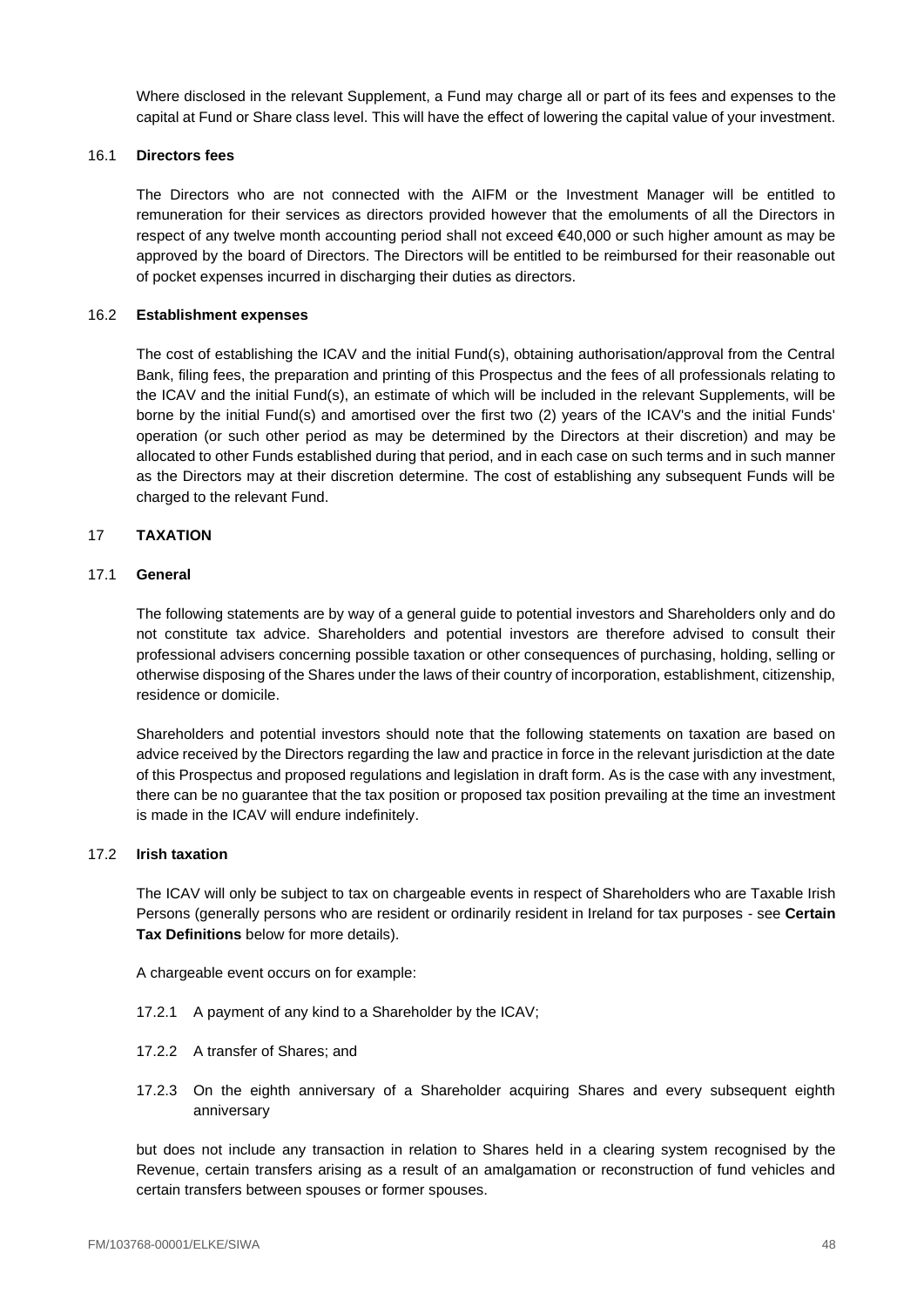If a Shareholder is not a Taxable Irish Person at the time a chargeable event arises no Irish tax will be payable on that chargeable event in respect of that Shareholder.

Where tax is payable on a chargeable event, subject to the comments below, it is a liability of the ICAV which is recoverable by deduction or, in the case of a transfer and on the eight year rolling chargeable event by cancellation or appropriation of Shares from the relevant Shareholders. In certain circumstances, and only after notification by the ICAV to a Shareholder, the tax payable on the eight year rolling chargeable event can at the election of the ICAV become a liability of the Shareholder rather than the ICAV. In such circumstances the Shareholder must file an Irish tax return and pay the appropriate tax (at the rates set out below) to the Revenue.

In the absence of the appropriate declaration being received by the ICAV that a Shareholder is not a Taxable Irish Person or if the ICAV has information that would reasonably suggest that a declaration is incorrect, and in the absence of written notice of approval from the Revenue to the effect that the requirement to have been provided with such declaration is deemed to have been complied with (or following the withdrawal of, or failure to meet any conditions attaching to such approval), the ICAV will be obliged to pay tax on the occasion of a chargeable event (even if, in fact, the Shareholder is neither resident nor ordinarily resident in Ireland). Where the chargeable event is an income distribution tax will be deducted at the rate of 41%, or at the rate of 25% where the Shareholder is a company and the appropriate declaration has been made, on the amount of the distribution. Where the chargeable event occurs on any other payment to a Shareholder, not being a company which has made the appropriate declaration, on a transfer of Shares and on the eight year rolling chargeable event, tax will be deducted at the rate of 41% on the increase in value of the shares since their acquisition. Tax will be deducted at the rate of 25% on such transfers where the Shareholder is a company and the appropriate declaration has been made. In respect of the eight year rolling chargeable event, there is a mechanism for obtaining a refund of tax where the Shares are subsequently disposed of for a lesser value.

An anti-avoidance provision increases the 41% rate of tax to 60% (80% where details of the payment/disposal are not correctly included in the individual's tax return) if, under the terms of an investment in a Fund, the investor or certain persons associated with the investor have an ability to influence the selection of the assets of the Fund.

Other than in the instances described above, the ICAV will have no liability to Irish taxation on income or chargeable gains.

## 17.3 **Shareholders**

Shareholders who are neither resident nor ordinarily resident in Ireland in respect of whom the appropriate declarations have been made (or in respect of whom written notice of approval from the Revenue has been obtained by the ICAV to the effect that the requirement to have been provided with such declaration from that Shareholder or class of shareholders to which the Shareholder belongs is deemed to have been complied with) will not be subject to tax on any distributions from the ICAV or any gain arising on redemption, repurchase or transfer of their shares provided the Shares are not held through a branch or agency in Ireland. No tax will be deducted from any payments made by the ICAV to those Shareholders who are not Taxable Irish Persons.

Shareholders who are Irish resident or ordinarily resident or who hold their Shares through a branch or agency in Ireland, may have a liability under the self-assessment system to pay tax, or further tax, on any distribution or gain arising from their holdings of Shares. In particular where the ICAV has elected to not deduct tax at the occasion of the eight year rolling chargeable event a Shareholder will have an obligation to file a self- assessment tax return and pay the appropriate amount of tax to the Revenue.

Refunds of tax where a relevant declaration could be made but was not in place at the time of a chargeable event are generally not available except in the case of certain corporate Shareholders within the charge to Irish corporation tax.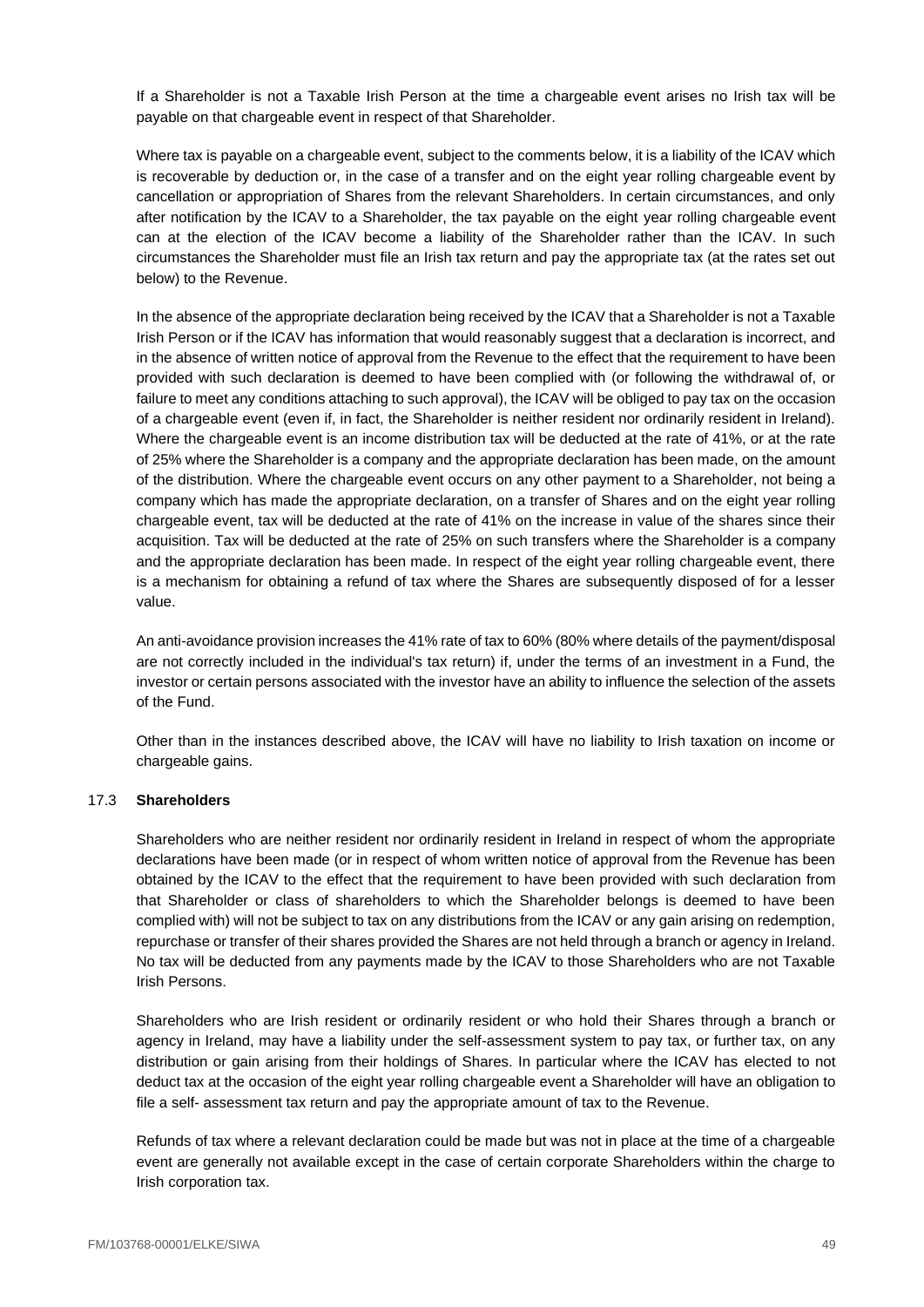## 17.4 **Stamp duty**

No Irish stamp duty will be payable on the subscription, transfer or redemption of Shares provided that no application for Shares or re-purchase or redemption of Shares is satisfied by an in specie transfer of any Irish situated property.

## 17.5 **Capital acquisitions tax**

No Irish gift tax or inheritance tax (capital acquisitions tax) liability will arise on a gift or inheritance of Shares provided that:

- 17.5.1 At the date of the disposition the transferor is neither domiciled nor ordinarily resident in Ireland and at the date of the gift or inheritance the transferee of the Shares is neither domiciled nor ordinarily resident in Ireland; and
- 17.5.2 The Shares are comprised in the disposition at the date of the gift or inheritance and the valuation date.

## 17.6 **Other tax matters**

The income and/or gains of a company from its securities and assets may suffer withholding tax in the countries where such income and/or gains arise. A Fund may not be able to benefit from reduced rates of withholding tax in double taxation agreements between Ireland and such countries. If this position changes in the future and the application of a lower rate results in repayment to that company, the net asset value of the Fund will not be restated and the benefit will be allocated to the existing Shareholders rateably at the time of repayment.

## 17.7 **Certain tax definitions**

## *Residence – Company*

Prior to Finance Act 2014, company residence was determined with regard to the long-established common law rules based on central management and control. These rules were significantly revised in Finance Act 2014 to provide that a company incorporated in the State will be regarded as resident for tax purposes in the State, unless it is treated as resident in a treaty partner country by virtue of a double taxation treaty. While the common law rule based on central management and control remains in place, it is subject to the statutory rule for determining company residence based on incorporation in the State set out in the revised section 23A TCA 1997.

The new incorporation rule for determining the tax residence of a company incorporated in the State will apply to companies incorporated on or after 1 January 2015. For companies incorporated in the State before this date, a transition period will apply until 31 December 2020.

We would recommend that any Irish incorporated company that considers it is not Irish tax resident seeks professional advice before asserting this in any tax declaration given to the ICAV.

## *Residence – Individual*

An individual will be regarded as being resident in Ireland for a tax year if s/he:

- (a) Spends 183 or more days in the State in that tax year; or
- (b) Has a combined presence of 280 days in the State, taking into account the number of days spent in the State in that tax year together with the number of days spent in the State in the preceding year.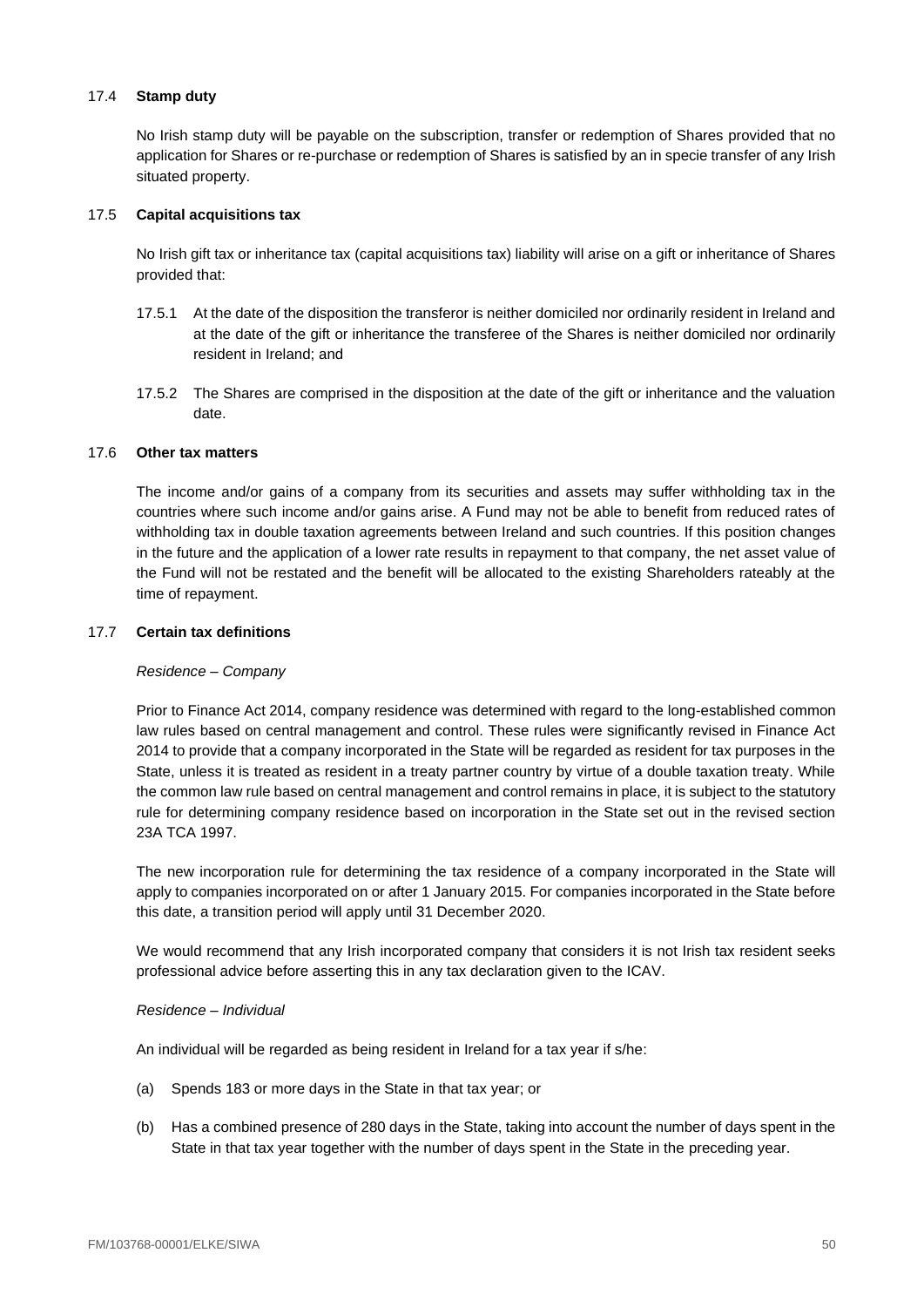Presence in a tax year by an individual of not more than thirty (30) days in the State will not be reckoned for the purpose of applying the two year test. Presence in the State for a day means the personal presence of an individual at any time during the day.

## *Ordinary Residence – Individual*

The term **ordinary residence** as distinct from **residence**, relates to a person's normal pattern of life and denotes residence in a place with some degree of continuity.

An individual who has been resident in the State for three consecutive tax years becomes ordinarily resident with effect from the commencement of the fourth tax year.

An individual who has been ordinarily resident in the State ceases to be ordinarily resident at the end of the third consecutive tax year in which s/he is not resident. Thus, an individual who is resident and ordinarily resident in the State in 2015 and departs from the State in that tax year will remain ordinarily resident up to the end of the tax year in 2018.

## *Intermediary*

This means a person who:

- (a) Carries on a business which consists of, or includes, the receipt of payments from an investment undertaking resident in Ireland on behalf of other persons; or
- (b) Holds units in an investment undertaking on behalf of other persons.

# **Automatic exchange of information**

Irish reporting financial institutions, which may include the ICAV have reporting obligations in respect of certain investors under FATCA as implemented pursuant to the IGA and/or CRS (see below).

## 17.8 **FATCA in Ireland**

With effect from 1 July 2014, the ICAV is obliged to report certain information in respect of U.S. investors in the Fund to the Revenue. The Revenue will the share that information with the U.S. tax authorities. FATCA imposes a 30% U.S. withholding tax on certain withholdable payments made on or after 1 July 2014 unless the payee enters into and complies with an agreement with the IRS to collect and provide to the IRS substantial information regarding direct and indirect owners and accountholders.

On 21 December 2012, Ireland signed an IGA with the U.S. to *Improve International Tax Compliance and to Implement FATCA*. Under this IGA, Ireland agreed to implement legislation to collect certain information in connection with FATCA and the Revenue and IRS have agreed to automatically exchange this information. The IGA provides for the annual automatic exchange of information in relation to accounts and investments held by certain U.S. persons in a broad category of Irish financial institutions and vice versa.

Under the IGA and the Financial Accounts Reporting (United States of America) Regulations 2014 (as amended) (the **Irish Regulations**) implementing the information disclosure obligations, Irish financial institutions such as the ICAV are required to report certain information with respect to U.S. account holders to the Revenue. The Revenue will automatically provide that information annually to the IRS. The Directors (and/or the Administrator or AIFM on behalf of the Directors) must obtain the necessary information from investors required to satisfy the reporting requirements whether under the IGA, the Irish Regulations or any other applicable legislation published in connection with FATCA and such information is being sought as part of the application process for Shares in the ICAV. It should be noted that the Irish Regulations require the collection of information and filing of returns with the Revenue regardless as to whether and Fund holds any U.S. assets or has any U.S. investors.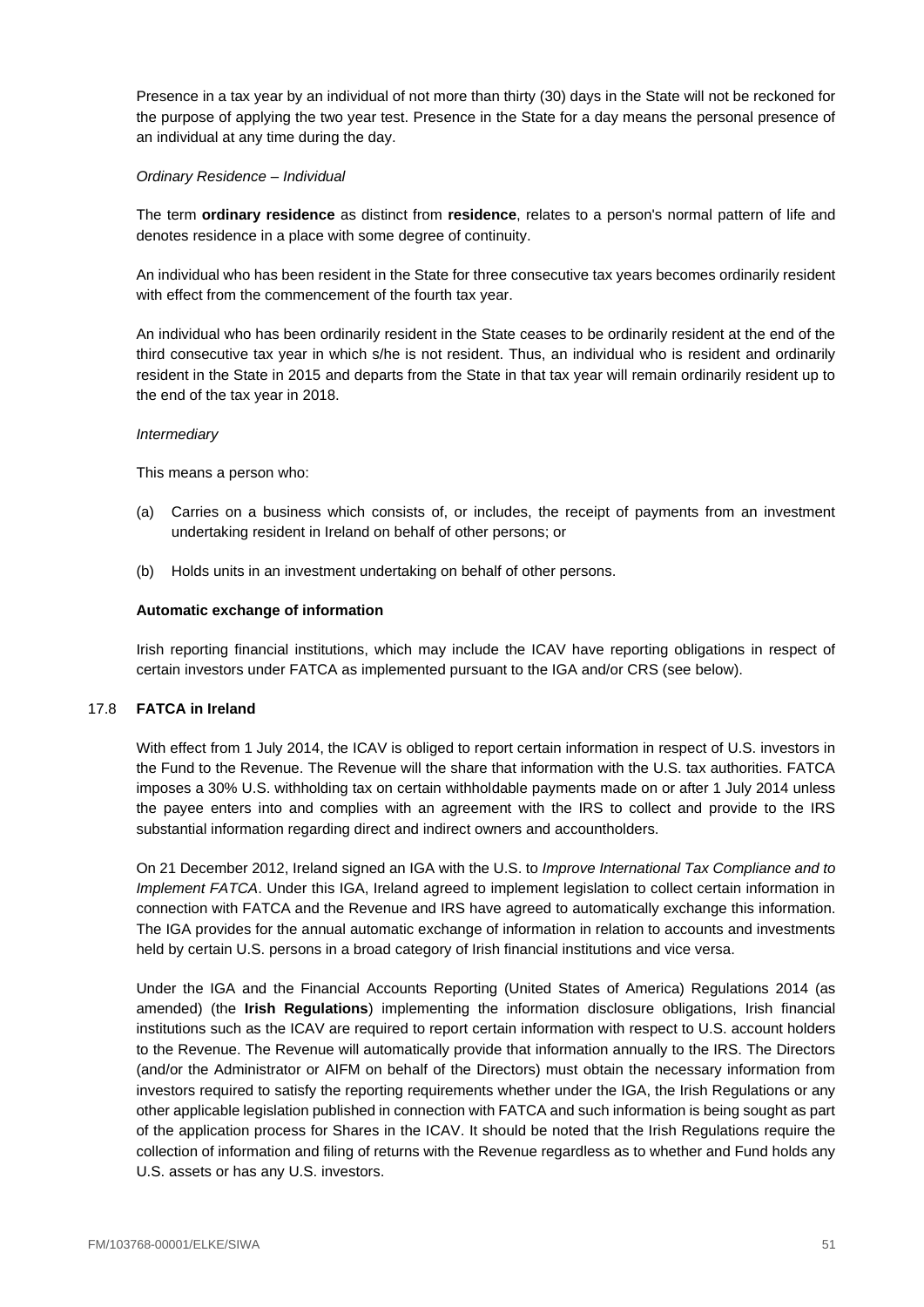If a Shareholder causes the Fund to suffer a withholding for or on account of FATCA (a **FATCA Deduction**) or other financial penalty, cost, expense or liability, the Directors may compulsorily redeem any Shares of such Shareholder and/or take any actions required to ensure that such FATCA Deduction or other financial penalty, cost, expense or liability is economically born by such shareholder. While the IGA and the Irish Regulations should serve to reduce the burden of compliance with FATCA, and accordingly the risk of a FATCA withholding on payments to the Fund in respect of its assets, no assurance can be given in this regard. As such, Shareholders should obtain independent tax advice in relation to the potential impact of FATCA before investing.

### 17.9 **CRS**

The CRS framework was first released by the OECD in February 2014. To date, more than 90 jurisdictions have publically committed to implementation, many of which are early adopter countries, including Ireland. On 21 July 2014, the Standard for Automatic Exchange of Financial Account Information in Tax Matters (the **Standard**) was published, involving the use of two main elements, the Competent Authority Agreement (**CAA**) and the CRS.

The goal of the Standard is to provide for the annual automatic exchange between governments of financial account information reported to them by local Financial Institutions (**FIs**) relating to account holders tax resident in other participating countries to assist in the efficient collection of tax. The OECD, in developing the CAA and CRS, have used FATCA concepts and as such the Standard is broadly similar to the FATCA requirements, albeit with numerous alterations. It will result in a significantly higher number of reportable persons due to the increased instances of potentially in-scope accounts and the inclusion of multiple jurisdictions to which accounts must be reported.

Ireland is a signatory jurisdiction to a Multilateral Competent Authority Agreement on the automatic exchange of financial account information in respect of CRS while Section 891F and 891G of the TCA contain measures necessary to implement the CRS internationally and across the European Union, respectively. Regulations, the Returns of Certain Information by Reporting Financial Institutions Regulations 2015 (the **CRS Regulations**), giving effect to the CRS from 1 January 2016 came into operation on 31 December 2015.

Directive 2014/107/EU on Administrative Cooperation in the Field of Taxation (**DAC II**) implements CRS in a European context and creates a mandatory obligation for all EU Member States to exchange financial account information in respect of residents in other EU Member States on an annual basis. Section 891G of the TCA contained measures necessary to implement the DAC II. Regulations, the Mandatory Automatic Exchange of Information in the Field of Taxation Regulations 2015 (together with the CRS Regulations, the **Regulations**), giving effect to DAC II from 1 January 2016, came into operation on 31 December 2015.

Under the Regulations reporting financial institutions, are required to collect certain information on accountholders and on certain Controlling Persons in the case of the accountholder(s) being an Entity, as defined for CRS purposes, (e.g. name, address, jurisdiction of residence, TIN, date and place of birth (as appropriate), the account number and the account balance or value at the end of each calendar year) to identify accounts which are reportable to the Irish tax authorities. The Irish tax authorities shall in turn exchange such information with their counterparts in participating jurisdictions. Further information in relation to CRS and DAC II can be found on the Automatic Exchange of Information webpage on [www.revenue.ie](http://www.revenue.ie/).

#### <span id="page-52-0"></span>18 **GENERAL INFORMATION**

#### 18.1 **Reports and accounts**

The ICAV's year-end is 31 December in each year. The first audited accounts will be completed with respect to the period from the launch of the ICAV until 31 December 2018. Audited accounts prepared in accordance with international financial reporting standards and a report in relation to each Fund will be published within 6 months after the conclusion of each Accounting Period. Such accounts and reports will contain a statement of the value of the net assets of each Fund and of the investments comprised therein as at the year end and such other information as is required by the ICAV Act and the Irish AIFM Regulations. The audited information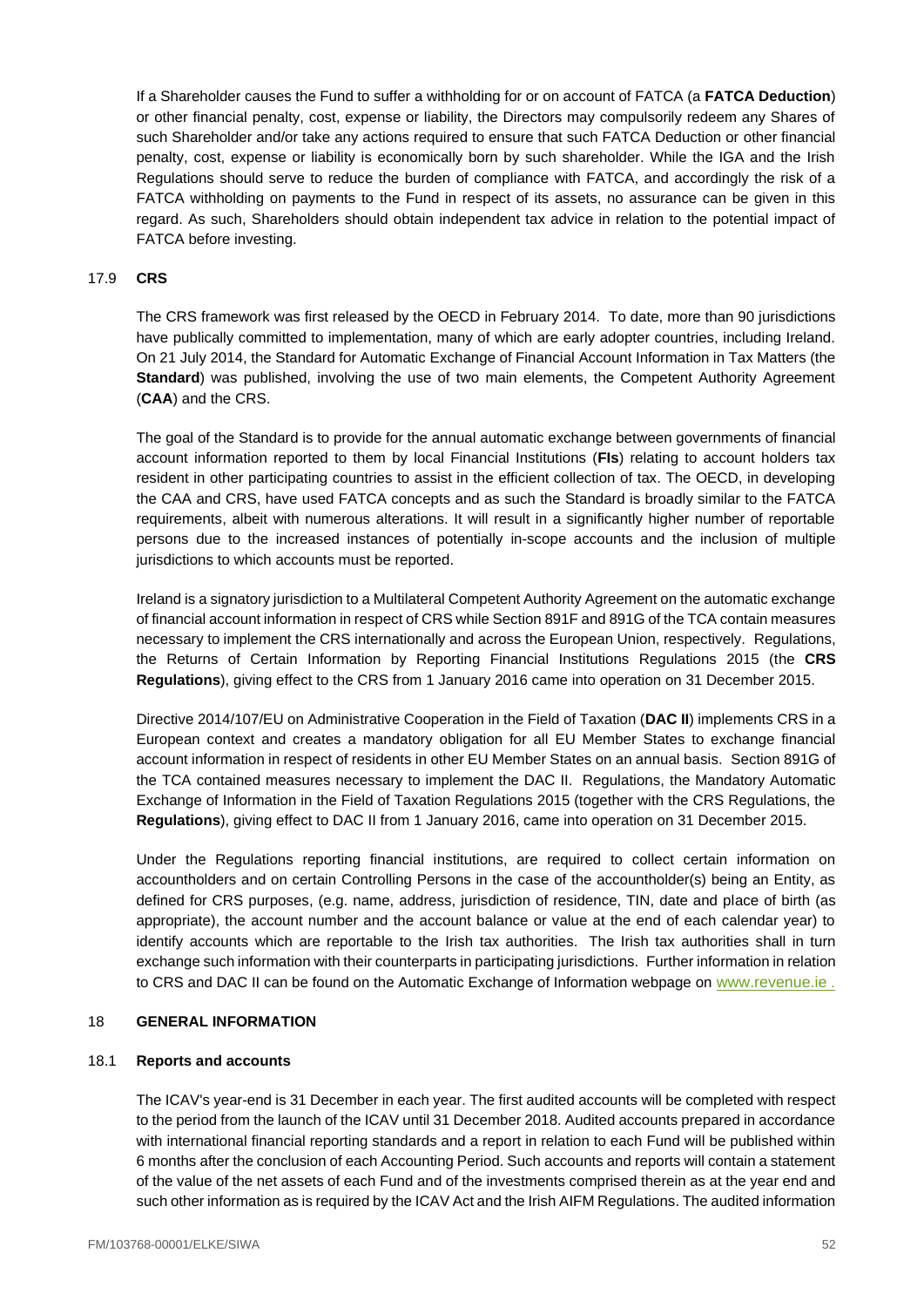required to be available to Shareholders will be sent, on request, to any Shareholder or prospective Shareholder.

The ICAV or the Administrator on behalf of the ICAV may be required to deliver to the Shareholders certain notices and documents from time to time, such as net asset value statements, notices of meetings and annual audited financial statements. The ICAV, or the Administrator on behalf of the ICAV, may elect to deliver such notices and documents by e-mail to the address in the ICAV's records or by posting them on a website. When delivering documents by e-mail, the ICAV will generally distribute them as attachments to emails in Adobe's Portable Document Format (PDF) (Adobe Acrobat Reader software is available free of charge from Adobe's web site at [www.adobe.com](http://www.adobe.com/) and the Reader software must correctly be installed on the investor's system before the investor will be able to view documents in PDF format). Shareholders who do not wish to receive such documents electronically, or who wish to change the method of notice, should elect to do so by notifying the Administrator in writing.

## 18.2 **Registration and share capital**

The ICAV was registered in Ireland under the ICAV Act as an Irish collective asset-management vehicle with limited liability and variable capital, which may have closed-ended, limited liquidity and open-ended funds, and as an umbrella fund with segregated liability between sub-funds, on 17 November 2017.

At the date hereof the authorised share capital of the ICAV is 2 subscriber shares of €1 each and 1,000,000,000,000,000 Shares of no par value initially designated as unclassified shares. The issued share capital of the ICAV as at the date of authorisation of the ICAV by the Central Bank was Euro 2 represented by 2 shares (the subscriber shares) issued for the purposes of the registration of the ICAV at an issue price of Euro 1 per share.

The unclassified shares are available for issue as Shares. There are no rights of pre-emption attaching to the Shares.

## 18.3 **Litigation and arbitration**

As at the date of this Prospectus, the ICAV is not involved in any litigation or arbitration nor are the Directors aware of any pending or threatened litigation or arbitration.

## 18.4 **Directors' interests**

Mr. Dolan is an employee of the Investment Manager, which receives fees in respect of its services to the ICAV.

Mr. Satterfield is an employee of the parent company of the Investment Manager, which receives fees in respect of its services to the ICAV.

Biographical details are set out under the section entitled **Directors of the ICAV** above.

#### 18.5 **Instrument of Incorporation**

Clause [4.1](#page-16-1) of the Instrument of Incorporation provides that the sole object of the ICAV is the collective investment of its funds in property and giving members the benefit of the results of the management of its funds. The Instrument of Incorporation contains provisions to the following effect:

## 18.5.1 *Directors' Authority to Allot Shares*

The Directors are generally and unconditionally authorised to exercise all powers of the ICAV to allot relevant securities, including fractions thereof, up to an amount equal to the authorised but as yet unissued share capital of the ICAV.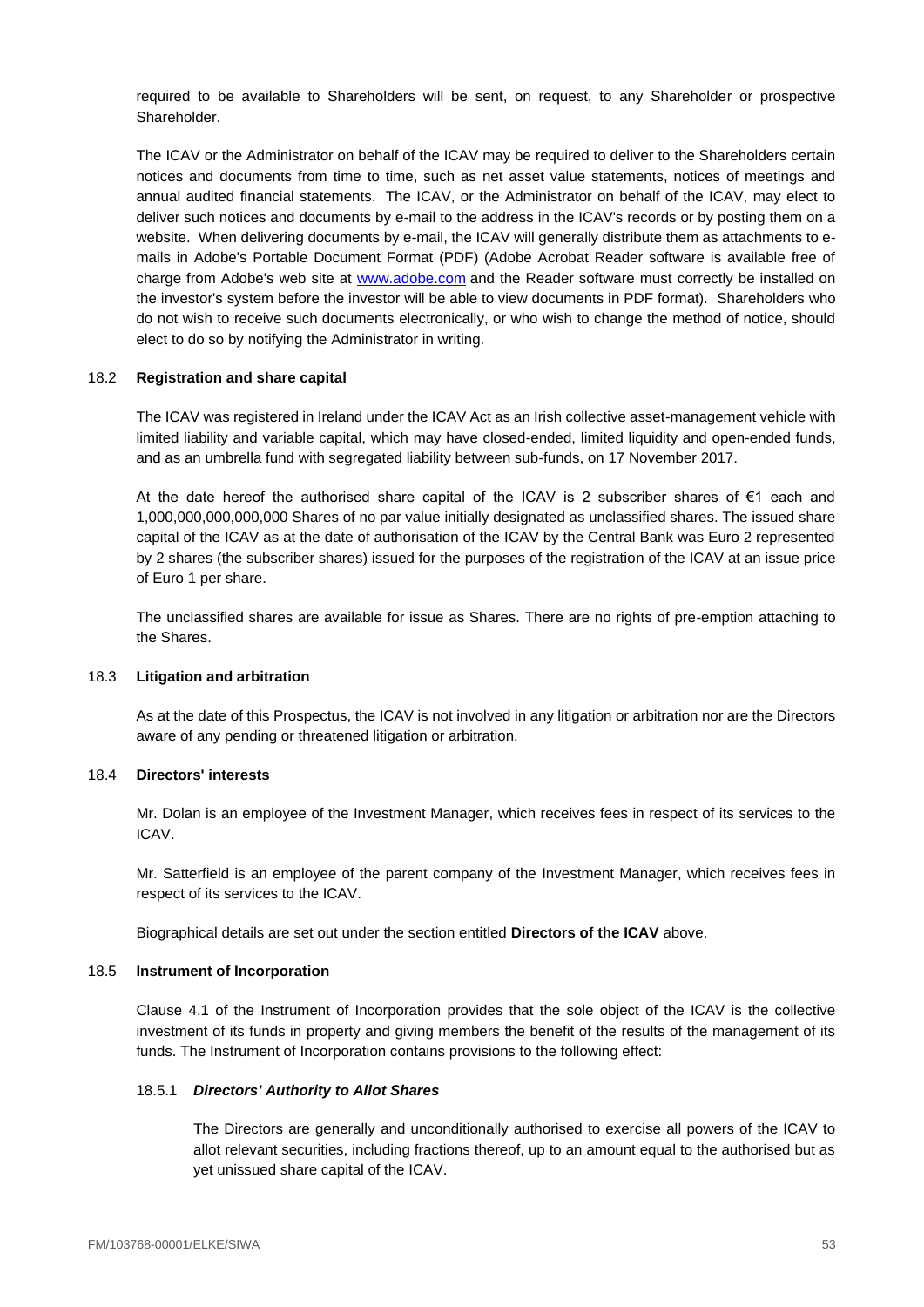## 18.5.2 *Variation of Rights*

The rights attached to any class may be varied or abrogated with the sanction of a special resolution of the Holders of that class and may be so varied or abrogated either whilst the ICAV is a going concern or during or in contemplation of a winding-up. The quorum at any such separate general meeting, other than an adjourned meeting, shall be two persons present in person or by proxy and the quorum at an adjourned meeting shall be one person holding shares of the class in question or his proxy.

# 18.5.3 *Voting Rights*

Subject to disenfranchisement in the event of non-compliance with any notice requiring disclosure of the beneficial ownership of shares and subject to any rights or restrictions for the time being attached to any class or classes of shares, on a show of hands at a general meeting or class meeting of the ICAV, every Shareholder holding Voting Shares who is present in person or by proxy shall have one vote and on a poll every Shareholder present in person or by proxy shall have one vote for every share of which he is the holder. Shareholders who hold a fraction of a share may not exercise any voting rights, whether on a show of hands or on a poll, in respect of such fraction of a share.

## 18.5.4 *Change in Share Capital*

The Directors may from time to time increase the share capital by such amount and/or number as they may prescribe. The ICAV may also by special resolution, consolidate and divide all or any of its share capital into shares of larger amount, subdivide its shares into shares of smaller amount or value or cancel any shares which, at the date of the passing of the special resolution, have not been taken or agreed to be taken by any person and reduce the amount of its authorised share capital by the amount of the shares so cancelled or redenominate the currency of any class of shares.

## 18.5.5 *Directors' Interests*

Provided that the nature and extent of his interest shall be disclosed as set out below, no Director or intending Director shall be disqualified by his office from contracting with the ICAV nor shall any such contract or arrangement entered into by or on behalf of any other company in which any Director shall be in any way interested be avoided nor shall any Director so contracting or being so interested be liable to account to the ICAV for any profit realised by any such contract or arrangement by reason of such Director holding that office or of the fiduciary relationship thereby established.

The nature of a Director's interest must be declared by him at the meeting of the Directors at which the question of entering into the contract or arrangement is first taken into consideration, or if the Director was not at the date of that meeting interested in the proposed contract or arrangement at the next meeting of the Directors held after he became so interested, and in a case where the Director becomes interested in a contract or arrangement after it is made, at the first meeting of the Directors held after he becomes so interested.

A Director shall be entitled (in the absence of some other material interest than is indicated under Directors' Interests above) to vote and be counted in the quorum in respect of any resolutions concerning the following matters, namely:

• The giving of any security, guarantee or indemnity to him in respect of money lent by him to the ICAV or any of its subsidiary or associated companies or obligations incurred by him at the request of or for the benefit of the ICAV or any of its subsidiary or associated companies;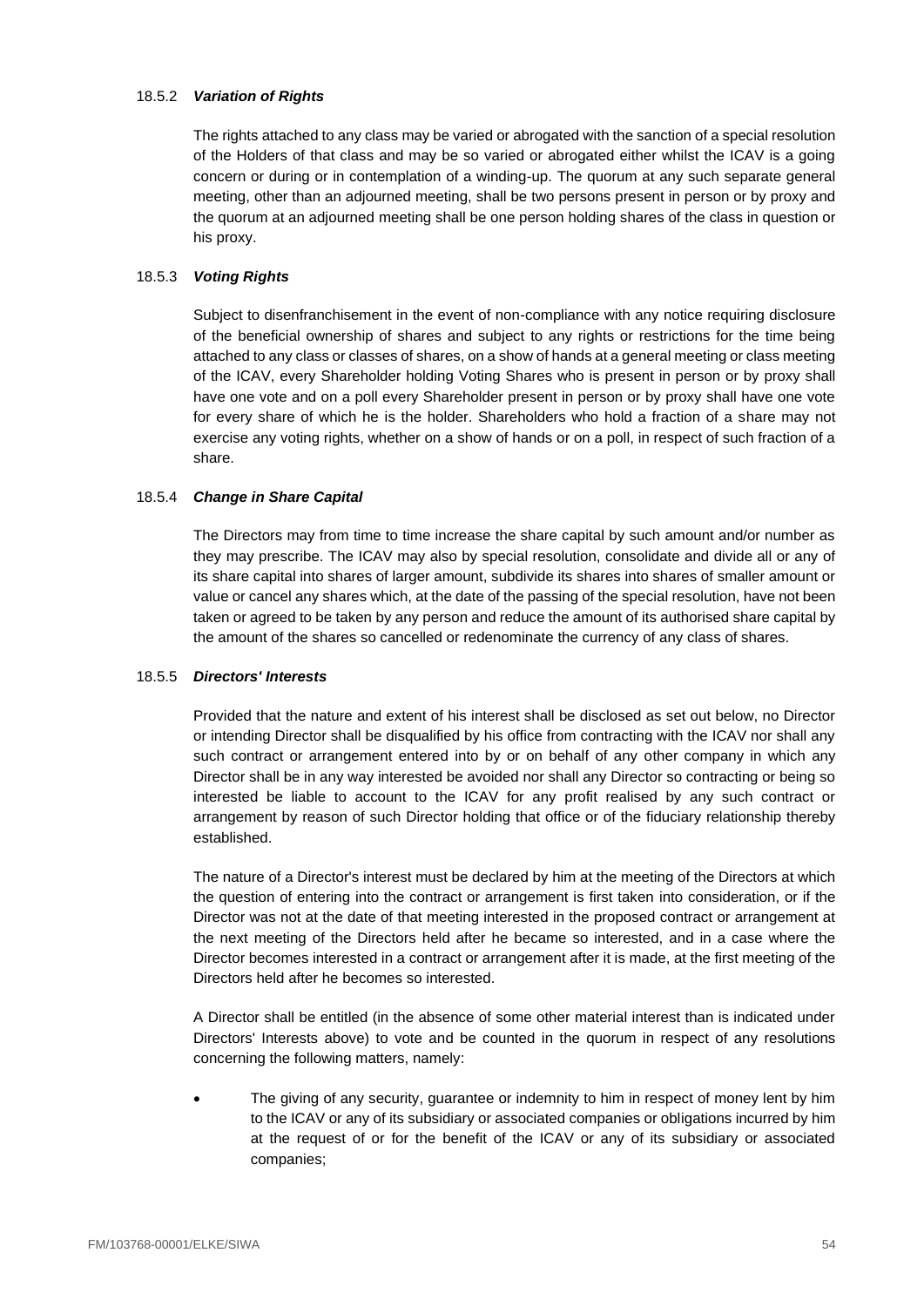- The giving of any security, guarantee or indemnity to a third party in respect of a debt or obligation of the ICAV or any of its subsidiary or associated companies for which he himself has assumed responsibility in whole or in part and whether alone or jointly with others under a guarantee or indemnity or by the giving of security;
- Any proposal concerning any offer of Shares or debentures or other securities of or by the ICAV or any of its subsidiary or associated companies for subscription, purchase or exchange in which offer he is or is to be interested as a participant in the underwriting or sub-underwriting thereof; or
- Any proposal concerning any other collective asset-management vehicle or company in which he is interested, directly or indirectly and whether as an officer, shareholder, employee or otherwise howsoever.

The ICAV by ordinary resolution may suspend or relax the provisions of this clause to any extent or ratify any transaction not duly authorised by reason of a contravention thereof.

## 18.5.6 *Voting at Directors' Meetings*

Subject to the Board's terms of reference, questions arising at any meeting of Directors shall be decided by a majority of votes. Where there is an equality of votes, the chairman of the meeting shall have a casting vote.

## 18.5.7 *Borrowing Powers*

Subject to the ICAV Act, the Directors may exercise all the powers of the ICAV to borrow or raise money and to mortgage, charge or transfer its undertaking, property and assets (both present and future) and uncalled capital or any part thereof provided that all such borrowings shall be within the limits laid down by the Central Bank.

## 18.5.8 *Committees*

The Directors may delegate any of their powers to any committee whether or not consisting of Directors. Any such delegation may be made subject to any conditions the Directors may impose and either collaterally with or to the exclusion of their own powers and may be revoked. Subject to any such conditions, the proceedings of a committee with two or more members shall be governed by the provisions of the Instrument of Incorporation regulating the proceedings of Directors so far as they are capable of applying.

## 18.5.9 *Retirement of Directors*

The Directors shall not be required to retire by rotation or by virtue of their attaining a certain age.

#### 18.5.10 *Directors' Remuneration*

Unless and until otherwise determined from time to time by the ICAV in general meeting, the ordinary remuneration of each Director shall be determined from time to time by resolution of the Directors. Any Director who holds any executive office (including for this purpose the office of chairman or deputy chairman) or who serves on any committee, or who otherwise performs services which in the opinion of the Directors are outside the scope of the ordinary duties of a Director, may be paid such extra remuneration by way of salary, commission or otherwise as the Directors may determine. The Directors may be paid all travelling, hotel and other expenses properly incurred by them in connection with their attendance at meetings of the Directors or committees established by the Directors or general meetings or separate meetings of the holders of any class of shares of the ICAV or otherwise in connection with the discharge of their duties.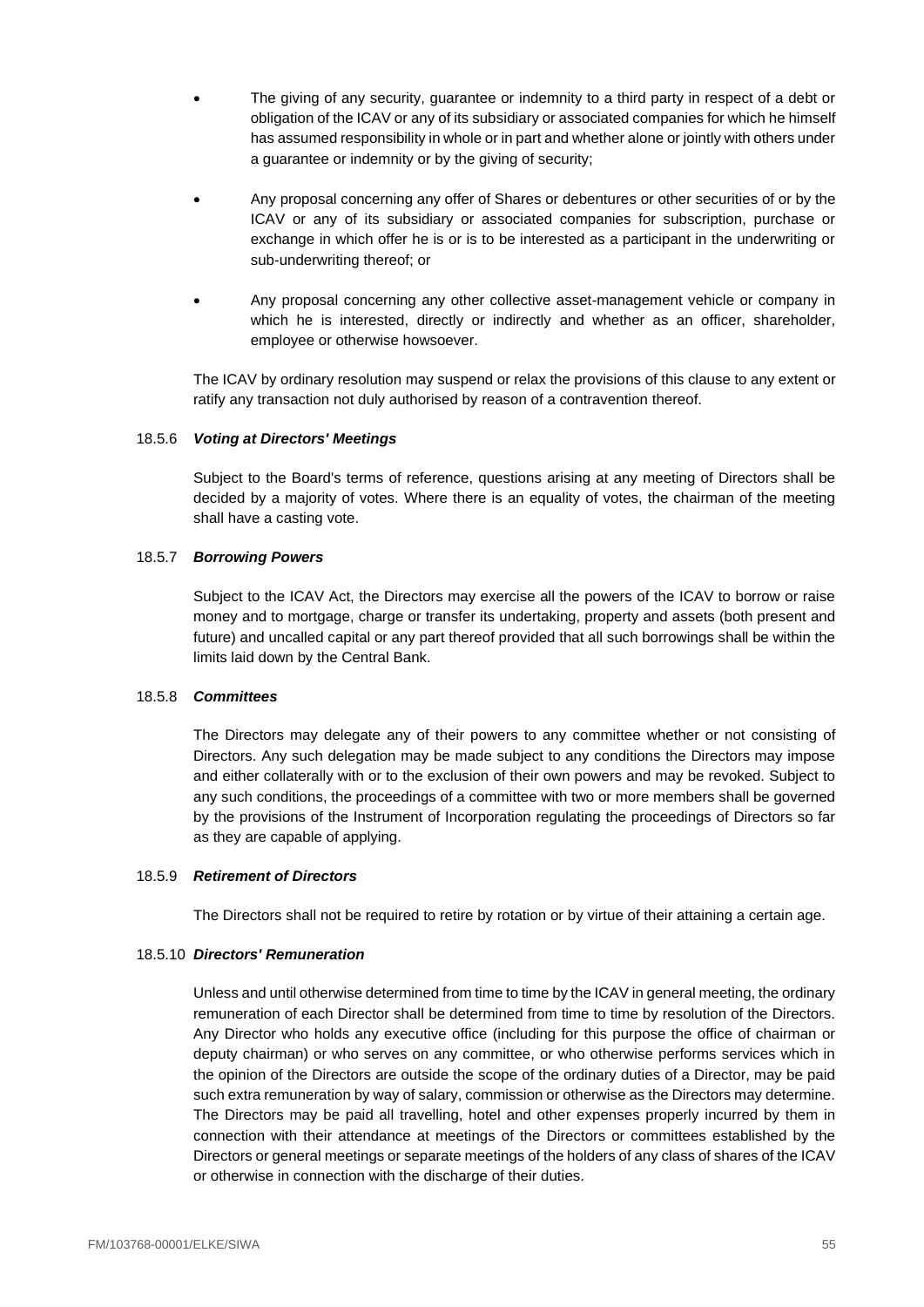### 18.5.11 *Transfer of Shares*

Shares may be transferred by instrument in writing in any usual or common form or any other form which the Directors may approve. The Directors may decline to register any transfer, subject to certain exceptions set out in the Instrument of Incorporation.

### 18.5.12 *Right of Redemption*

Holders have the right to request the ICAV to redeem their Shares in open-ended and limited liquidity funds in accordance with the provisions of the Instrument of Incorporation.

### 18.5.13 *Dividends*

The Instrument of Incorporation permit the Directors to declare such dividends on any class as appears to the Directors to be justified by the profits of the relevant Fund. The Directors may, satisfy any dividend due to Holders in whole or in part by distributing to them in specie any of the assets of the relevant Fund, and in particular any investments. Any dividend unclaimed for six years from the date of declaration of such dividend shall be forfeited and shall revert to the ICAV.

### 18.5.14 *Winding Up*

The Instrument of Incorporation contains provisions to the following effect:

If the ICAV shall be wound up the liquidator shall, subject to the provisions of the ICAV Act, apply the assets of the ICAV in such manner and order as he thinks fit in satisfaction of creditors' claims relating to the ICAV.

The assets available for distribution amongst the Holders shall be applied as follows:

- Firstly, the proportion of the assets in the ICAV attributable to each class shall be distributed to the Shareholders in the relevant class in the proportion that the number of Shares held by each Shareholder bears to the total number of Shares relating to each such class in issue as at the date of commencement to wind up; and
- Secondly, any balance then remaining and not attributable to any of the classes shall be apportioned pro-rata as between the classes based on the proportion of Net Asset Value attributable to each class as at the date of commencement to wind up and the amount so apportioned to a class shall be distributed to Shareholders pro-rata to the number of Shares in that class held by them.

If the ICAV shall be wound up (whether the liquidation is voluntary, under supervision or by the court) the liquidator may, with the authority of a special resolution of the relevant Shareholders and any other sanction required by the ICAV Act, divide among the Shareholders of any classes (or series of a class) of Shares within a Fund in specie the whole or any part of the assets of the ICAV relating to that Fund, and whether or not the assets shall consist of property of a single kind, and may for such purposes set such value as he/she deems fair upon such property, and may determine how such division shall be carried out as between the Shareholders of different classes (or series of a class) of Shares in a Fund as the case may be. The liquidator may, with the like authority, vest any part of the assets in trustees upon such trusts for the benefit of Shareholders as the liquidator, with the like authority, shall think fit, and the liquidation of the ICAV may be closed and the ICAV dissolved, but so that no Shareholder shall be compelled to accept any assets in respect of which there is a liability. A Shareholder may require the liquidator instead of transferring any assets in specie to it, to arrange for a sale of the assets and for payment to the Shareholder of the net proceeds of same. The costs of such sale may be charged to the repurchasing Shareholder.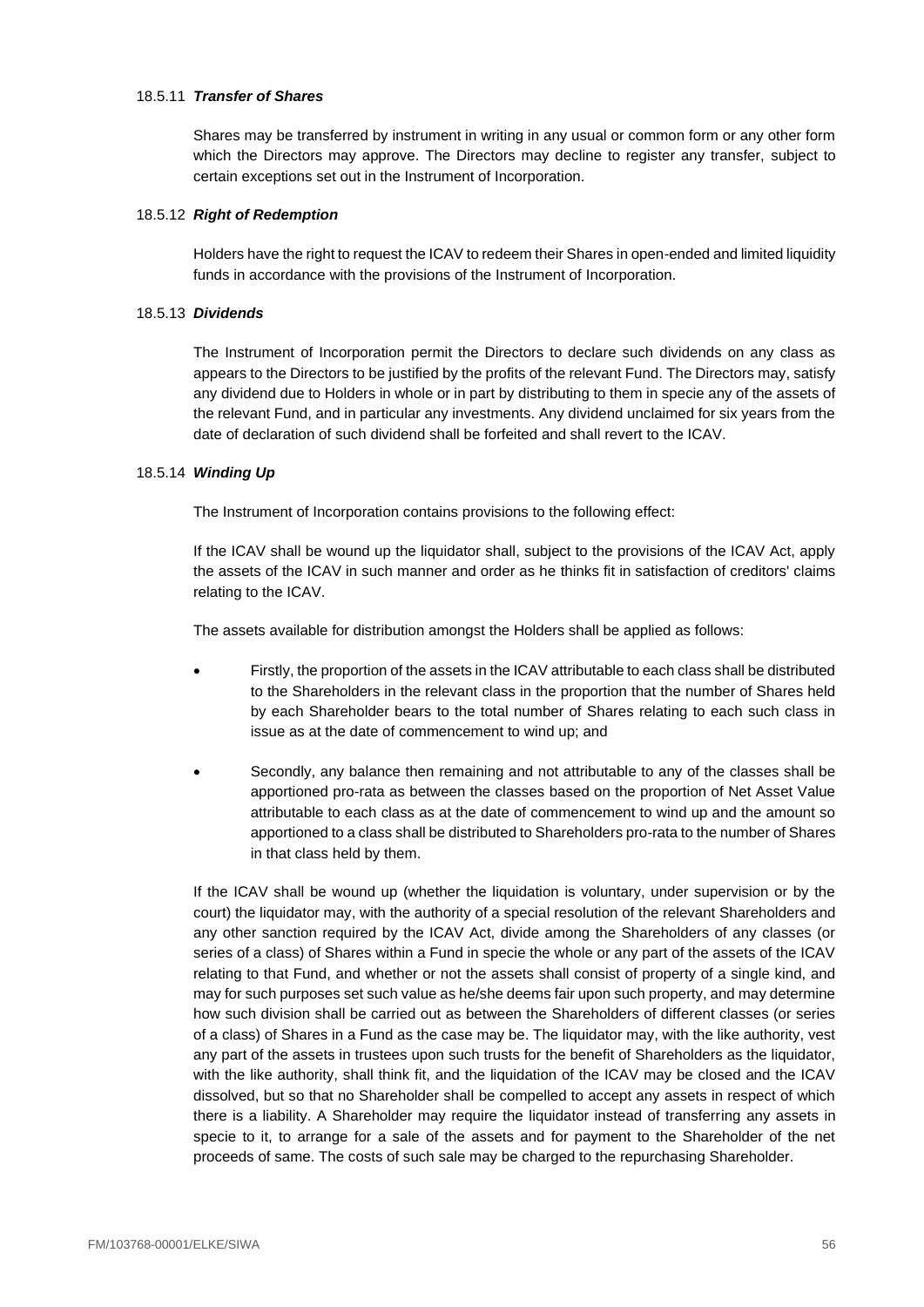### 18.5.15 *Share Qualification*

The Instrument of Incorporation does not contain a share qualification for Directors.

### 18.5.16 *Side-Pocket Shares*

The Instrument of Incorporation contain provisions which permit the Directors to issue, designate as, compulsorily repurchase and/or repurchase Side-Pocket Shares and to allocate Special Investments to them. The Instrument of Incorporation also provide that the designation or issuance of any Side-Pocket Shares and that allocation of Special Investments to them will only be effected in accordance with the requirements of the Central Bank and in circumstances where the Directors consider it to be appropriate and in the interests of the relevant shareholders.

### 18.5.17 *Funds*

The Directors are required to establish a separate portfolio of assets for each Fund created by the ICAV from time to time, to which the following shall apply:

- For each Fund, the ICAV shall keep separate books and records in which all transactions relating to the relevant Fund shall be recorded and, in particular, the proceeds from the allotment and issue of Shares of each class in the Fund, and the investments and the liabilities and income and expenditure attributable thereto shall be applied to such Fund subject to the provisions of the Instrument of Incorporation;
- Any asset derived from any other asset(s) (whether cash or otherwise) comprised in any Fund, shall be applied in the books and records of the ICAV to the same Fund as the asset from which it was derived and any increase or diminution in the value of such an asset shall be applied to the relevant Fund;
- No Shares will be issued on terms that entitle the Shareholders of any Fund to participate in the assets of the ICAV other than the assets (if any) of the Fund relating to such Shares. If the proceeds of the assets of the relevant Fund are not sufficient to fund the full redemption amount payable to each Shareholder for the relevant Fund, the proceeds of the relevant Fund will, subject to the terms for the relevant Fund, be distributed equally among each Shareholder of the relevant Fund pro rata to the net asset value of the Shares held by each Shareholder. If the realised net assets of any Fund are insufficient to pay any amounts due on the relevant Shares in full in accordance with the terms of the relevant Fund, the relevant Shareholders of that Fund will have no further right of payment in respect of such Shares or any claim against the ICAV, any other Fund or any assets of the ICAV in respect of any shortfall;
- In the event that there are any assets of the ICAV which the Directors do not consider are attributable to a particular Fund or Funds, the Directors shall, with the approval of the Depositary, allocate such assets to and among any one or more of the Funds in such manner and on such basis as they, in their discretion, deem fair and equitable; and the Directors shall have the power to and may at any time and from time to time, with the approval of the Depositary, vary the basis in relation to assets previously allocated;
- Each Fund shall be charged with the liabilities, expenses, costs, charges or reserves of the ICAV in respect of or attributable to that Fund; and
- In the event that any asset attributable to a Fund is taken in execution of a liability not attributable to that Fund, the provisions of section 36 (6) of the ICAV Act shall apply.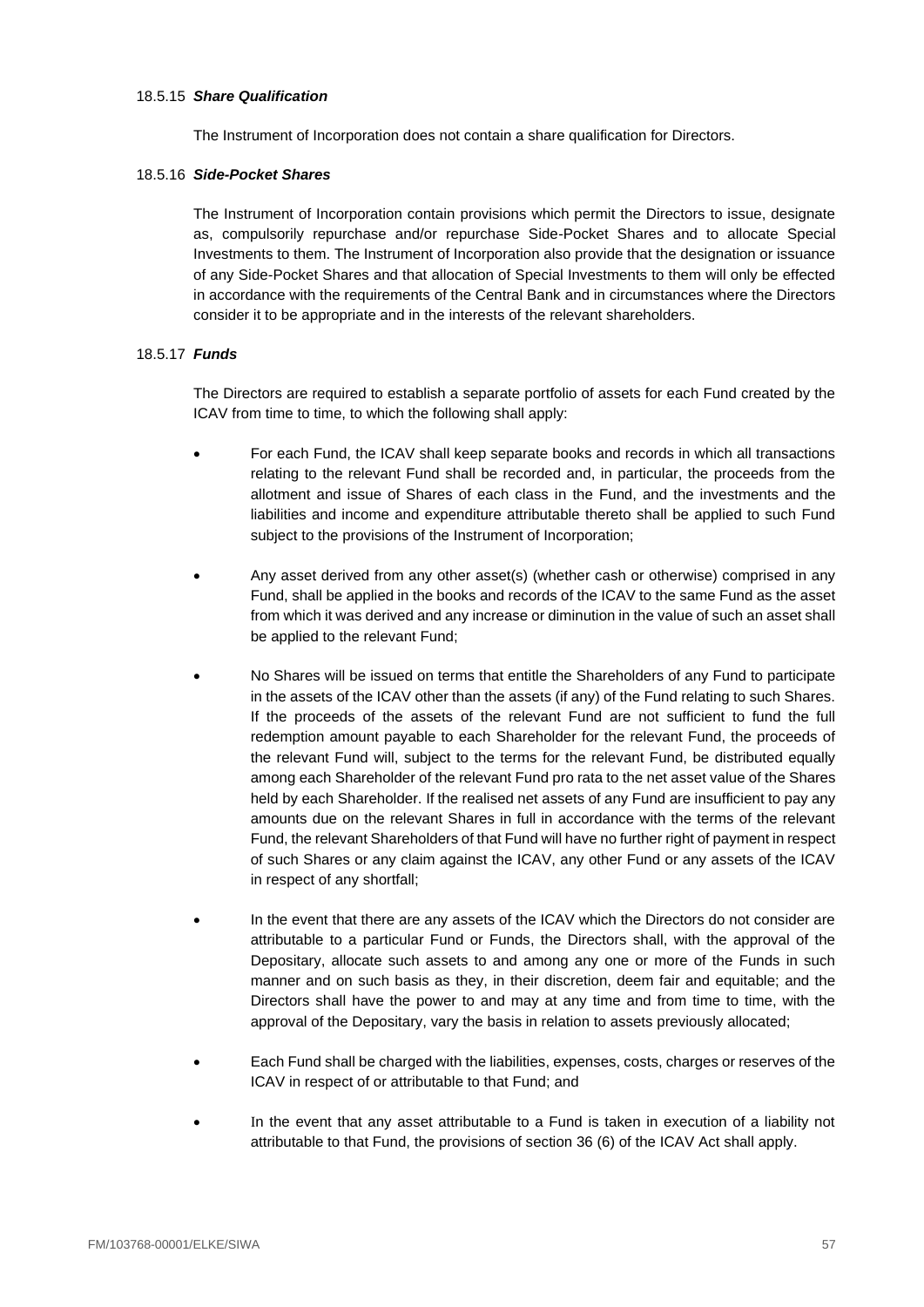### <span id="page-58-0"></span>19 **MATERIAL CONTRACTS**

The following contracts have been entered into otherwise than in the ordinary course of the business intended to be carried on by the ICAV and are or may be material:

The AIFM Agreement dated 19 December 2017 between the ICAV and the AIFM; this agreement provides that the appointment of the AIFM will continue in force unless terminated by the ICAV by giving not less than ninety (90) days prior written notice and by the AIFM by giving not less than ninety (90) days prior written notice although in certain circumstances (for example, the insolvency of any party) the agreement may be terminated forthwith by notice in writing by either party to the other. The AIFM Agreement contains indemnities in favour of the AIFM and its officers, directors, managers, employees and associates other than in relation to matters arising by reason of negligence, fraud, recklessness or wilful default or bad faith or due to a material breach of contract. The benefit of the indemnity does not extend to exemplary, indirect or consequential losses of any nature suffered by the AIFM or any such third party.

The Investment Management Agreement dated 19 December 2017 among the ICAV, the AIFM and the Investment Manager under which the Investment Manager is appointed by the AIFM as a discretionary investment manager to the Funds; this agreement provides that the appointment of the Investment Manager will continue in force unless terminated by the any party by giving not less than ninety (90) days' prior written notice although in certain circumstances (for example, the insolvency of any party) the agreement may be terminated forthwith by notice in writing by either party to the other. The Investment Management Agreement contains indemnities in favour of the Investment Manager other than in relation to matters arising by reason of its non-performance of its duties or obligations or fraud, bad faith, negligence or wilful default in the performance of its duties or obligations under the Investment Management Agreement, provided that the Investment Manager shall not be liable for any losses that constitute indirect, special or consequential loss, loss of opportunity, goodwill or reputation.

The Depositary Agreement dated 4 October 2019 with an effective date of 7 October 2019 among the ICAV, the AIFM and the Depositary under which the Depositary was appointed as depositary of the ICAV's assets subject to the overall supervision of the Directors; this agreement provides that the appointment of the Depositary will continue in force unless terminated by either party giving at least ninety (90) days' prior written notice although in certain circumstances the Depositary Agreement may be terminated immediately by the ICAV or the Depositary provided that the appointment of the Depositary shall continue in force until a replacement Depositary approved by the Central Bank has been appointed and provided further that if within a period of ninety (90) days' from the date on which the Depositary notifies the ICAV of its desire to retire or from the date on which the ICAV notifies the Depositary of its intention to remove the Depositary, no replacement Depositary shall have been appointed, the ICAV shall convene in an extraordinary general meeting of the Shareholders of the ICAV at which there shall be proposed an ordinary resolution to wind up the ICAV; this Agreement contains certain indemnities in favour of the Depositary which are restricted to exclude matters arising by reason of the negligent or intentional failure of the Depositary in the performance of its duties.

Please also refer to the section entitled **Depositary** under the heading **Management of the ICAV** for further details.

The Administration Agreement dated 4 October 2019 with an effective date of 7 October 2019 among the ICAV, the AIFM and the Administrator under which the latter was appointed as administrator to administer the affairs of the ICAV subject to the overall supervision of the Directors; this agreement provides that the appointment of the Administrator will continue in force unless terminated by either party giving at least ninety (90) days' written notice although in certain circumstances the agreement may be terminated immediately by either party; this agreement contains certain indemnities in favour of the Administrator which are restricted to exclude matters arising by reason of the gross negligence, wilful misconduct or fraud of the Administrator in the performance of its obligations and duties.

Please refer to each Supplement for details of any other relevant material contracts (if any) in respect of a Fund.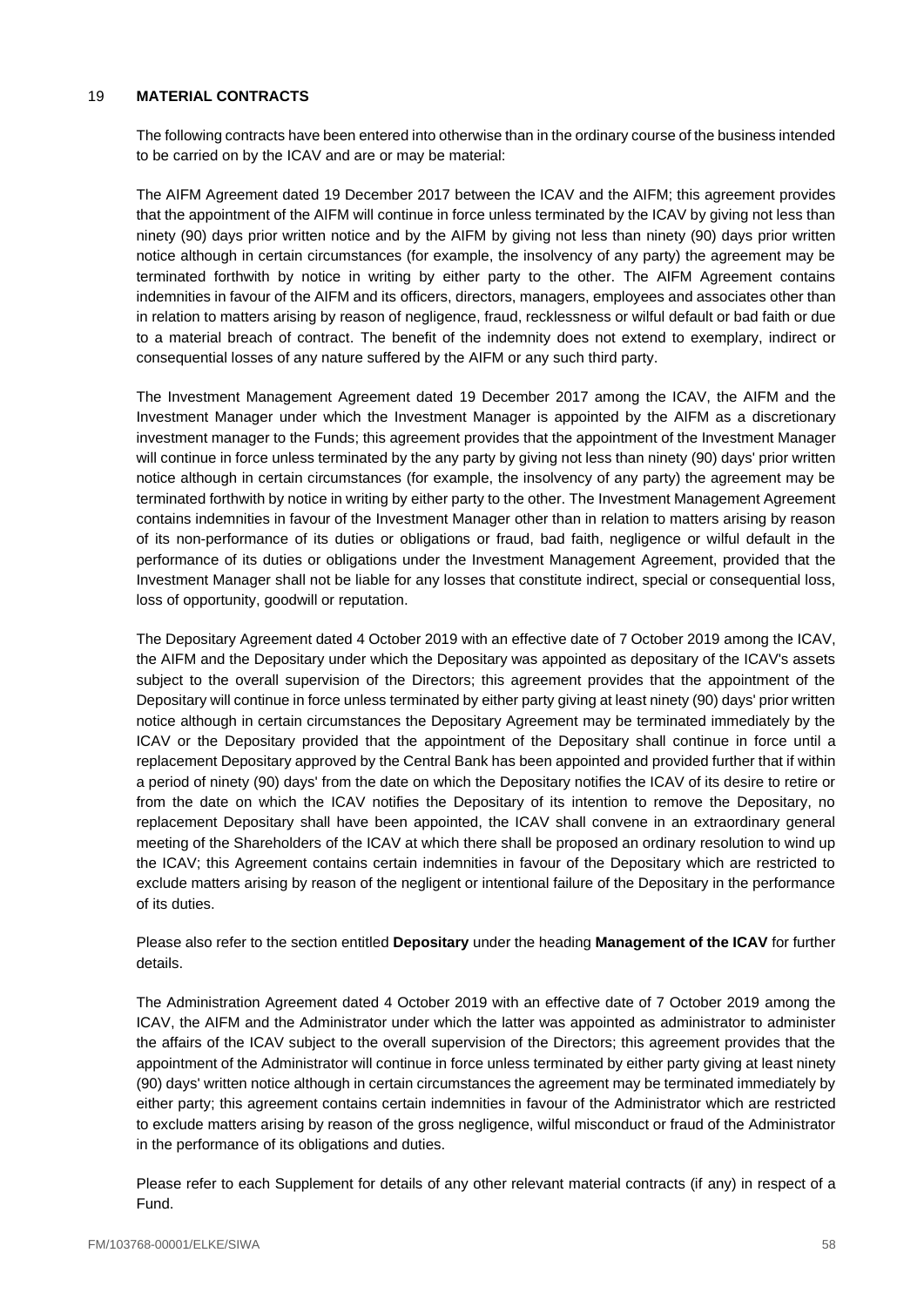### <span id="page-59-0"></span>20 **MISCELLANEOUS**

### 20.1 **Documents and information available**

The following documents are available to any Shareholder (or prospective Shareholder approved by the AIFM, in the case of prospective Shareholders) and may be obtained at the registered office of the ICAV:

- (a) Instrument of Incorporation;
- (b) Latest annual reports of the Funds;
- (c) Latest Net Asset Value of the relevant Fund; and
- (d) Current Prospectus and Supplement.

Where it is available, the historical performance of a Fund can be obtained from the AIFM by any Shareholder (or prospective Shareholder approved by the AIFM, in the case of prospective Shareholders).

The following will be disclosed at least annually to the Shareholders (in respect of the relevant Fund) in the ICAV's annual report or, if required more frequently, provided by the AIFM:

- (a) the percentage of a Fund's assets which are subject to special arrangements arising from their illiquid nature (if any);
- (b) any new arrangements for managing the liquidity of a Fund;
- (c) the current risk profile of the Fund and the risk management systems employed to manage those risks;
- (d) any change to the maximum level of leverage which a Fund may employ as well as any right to reuse collateral or any guarantee granted under the leveraging arrangement; and
- (e) the total amount of leverage employed by a Fund (where leverage is employed by a Fund).